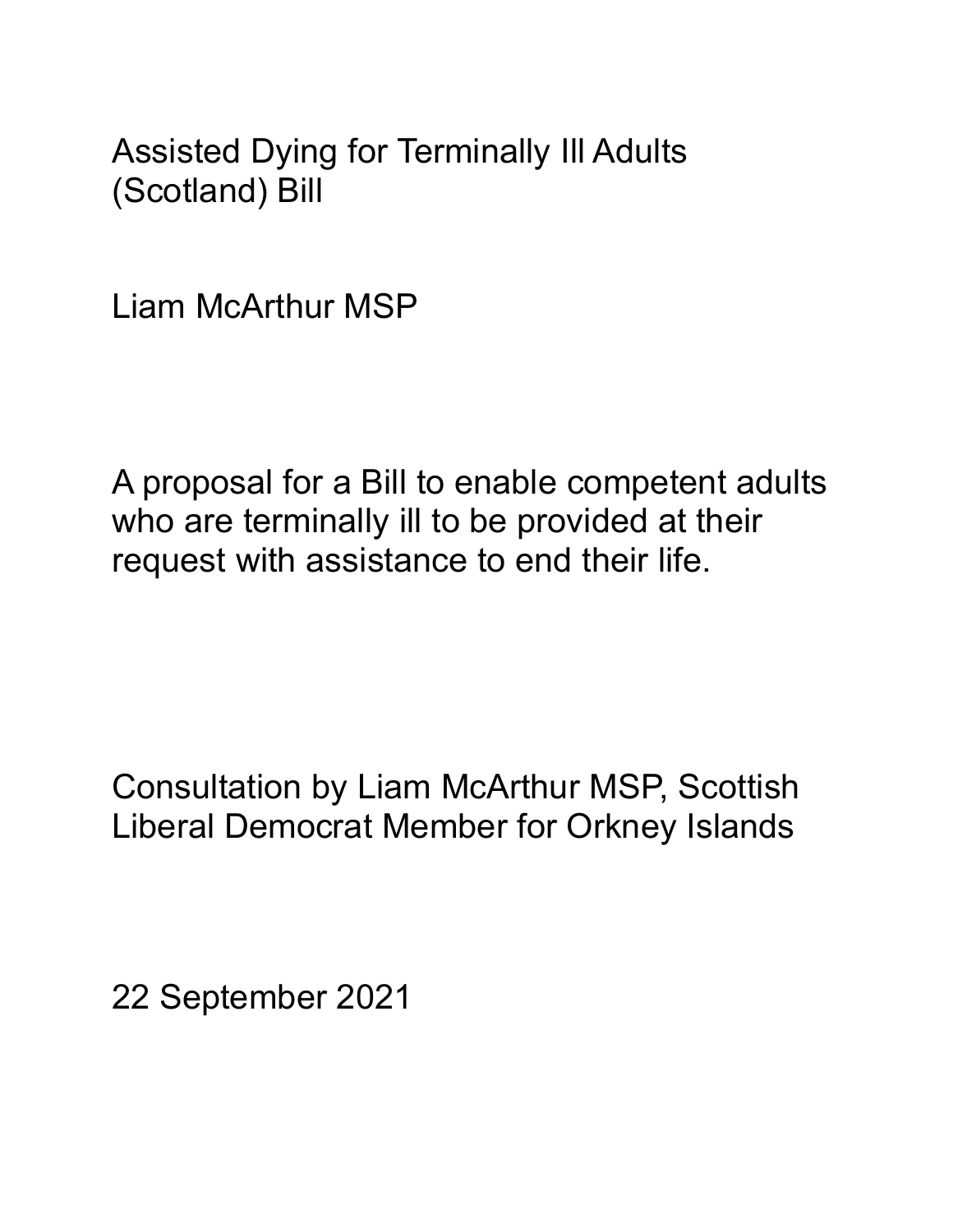## **Contents**

- **Page 3-5: Foreword by Liam McArthur MSP**
- **Page 6: How the consultation process works**
- **Page 7: 1 Aim of the proposed Bill**
	- Page 7-8 1.1 Safeguards

#### **Page 8: 2 Background**

| Page 8-9   | 2.1 The Law                              |
|------------|------------------------------------------|
| Page 9-11  | 2.2 Consequences of the current position |
| Page 11-13 | 2.3 Public Opinion                       |
| Page 13-16 | 2.4 Palliative Care                      |
| Page 16-17 | 2.5 Protecting vulnerable people         |
| Page 17-19 | 2.6 International Context                |

#### **Page 19: 3 Detail of the proposed Bill**

| Page 19-20 | 3.1 The process            |
|------------|----------------------------|
| Page 21    | 3.2 Prognosis and capacity |
| Page 21-22 | 3.3 Conscience             |

#### **Page 22: 4 Implications of the proposed Bill**

| Page 22-26 | 4.1 Equalities            |
|------------|---------------------------|
| Page 26-28 | 4.2 Sustainability        |
| Page 28-29 | 4.3 Resource Implications |
| Page 29-30 | 4.4 Data collection       |

- **Page 31-36: Questions**
- **Page 37-39: How to respond to this consultation**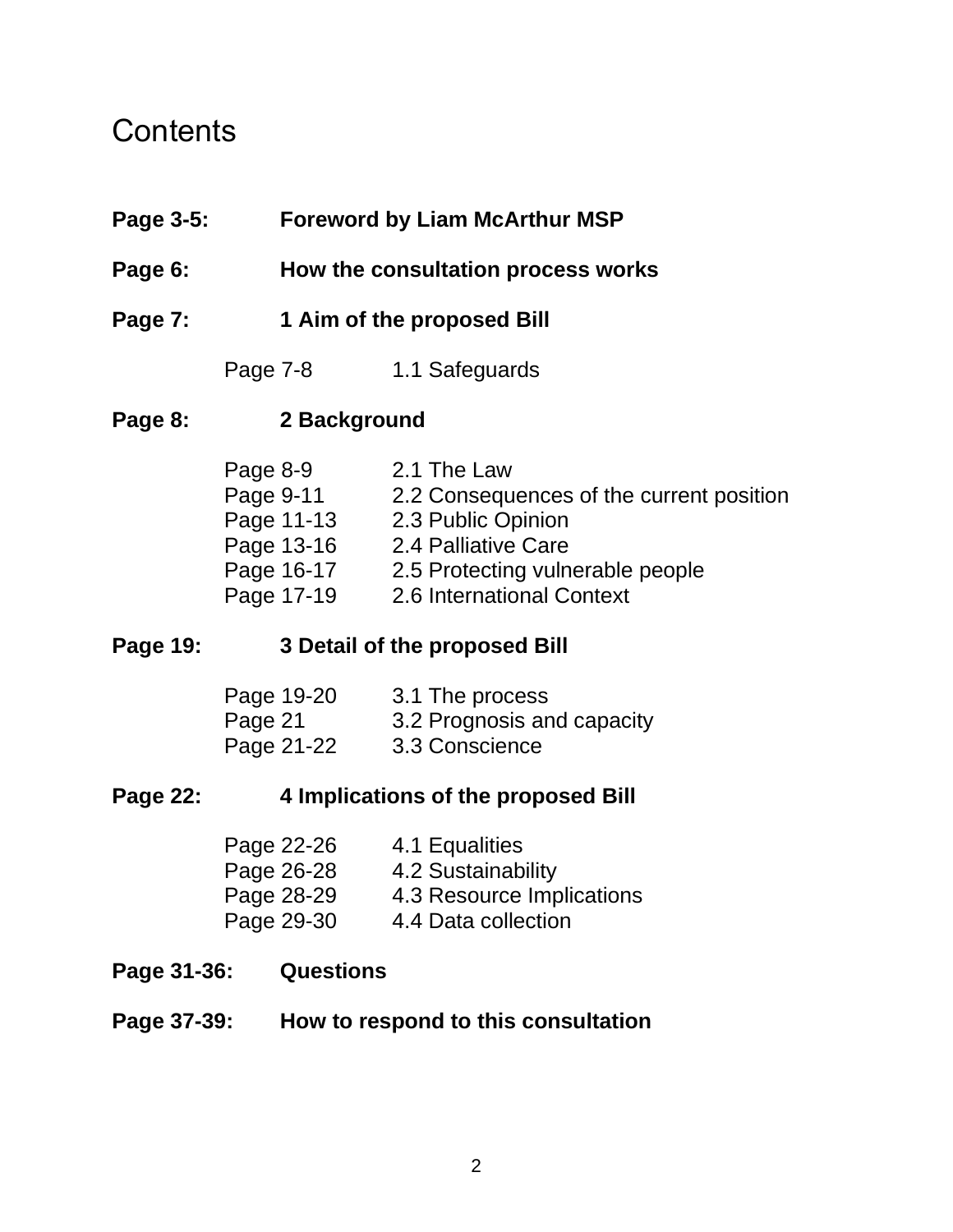## Foreword



I have long believed that the people of Scotland should be able to access safe and compassionate assisted dying if they choose, rather than face the potential of a prolonged and painful death.

For the purposes of this consultation, Assisted Dying means the practice whereby a person diagnosed with a terminal illness is given the choice to end their own life, by means of medication provided by a doctor for that purpose.<sup>1</sup> At present, this risks charges for a

number of possible offences in Scots criminal law.

The current prohibition on such assistance is unjust and causes needless suffering for many dying people and their families across Scotland. If a person has reached the limits of palliative care and faces a bad death, none of the current options available to them in Scotland are likely to provide an acceptable alternative.

The proposal presented in this Consultation is one that co-exists with support for more and better palliative care and applies only to terminally ill, mentally competent adults. It has strong safeguards that put transparency, protection and compassion at its core and is modelled on legislation that has passed rigorous testing in other countries around the world.

It is a proposal that chimes with powers our Parliament has to deliver change that will help build a fairer and more progressive society. Emerging from the pandemic, we have an opportunity to take the actions required to make sure that the end of life is more compassionate, fairer and more reflective of a dying person's choice. We have the ability to create a new standard for how we die.

Sadly, it is the case that too many Scots still face a bad death, some enduring physical and emotional suffering even when high-quality specialist palliative care is present. This proposal complements excellent palliative care and builds upon it but recognises that there are limits to what can be achieved and that an estimated 11 Scots a week die badly in spite of such care.<sup>2</sup> We can and must do better for our dying citizens and their

<sup>1</sup> There is no universally agreed definition of assisted dying, we feel that it is appropriate to use assisted dying as the umbrella term here but note that previous attempts (Assisted Suicide (Scot) Bill) referenced assisted suicide, and that internationally it can be referred to as medical aid in dying, physician-assisted death *inter alias*. The use of 'suicide' in this context is not appropriate, given that the person will only be able to request an assisted death if they have a terminal illness that will end their life i.e. the choice to live has already been taken away, the choice of an assisted death allows the inevitable dying process to be less traumatic.

<sup>2</sup> Dignity in Dying, The Inescapable Truth about Dying in Scotland (2019) at: <https://features.dignityindying.org.uk/inescapable-truth-scotland/>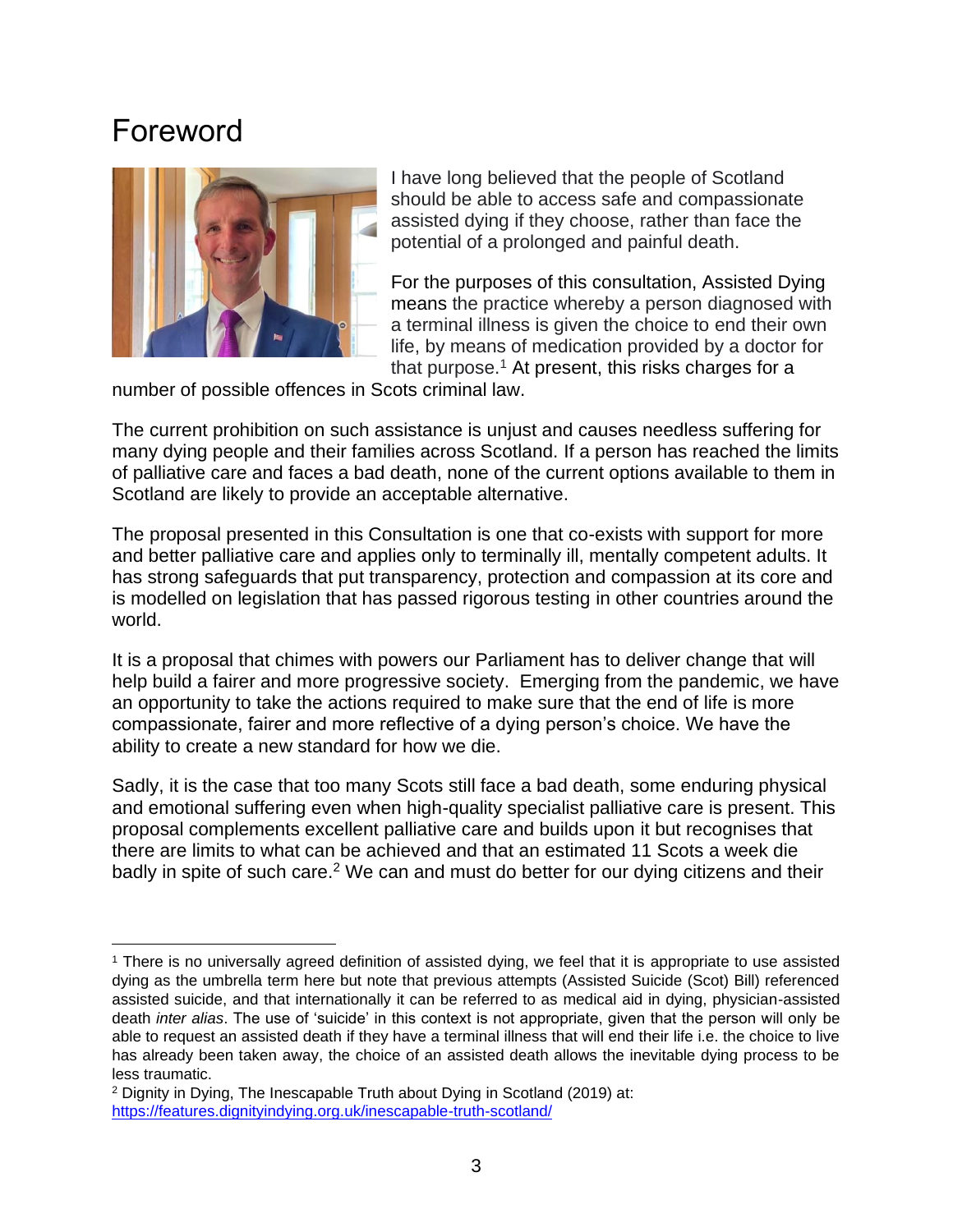families. This is the conclusion being reached by more and more people in Scotland, often prompted by the anguish of witnessing the bad death of a loved one.

During the 2021 Scottish Parliament election campaign, many candidates heard from thousands of people living in Scotland who wanted us to act on this issue. Assisted dying also featured in political parties' manifestos, with commitments to explore the issue in this session of Parliament.<sup>3</sup> I believe this is an issue where cross-party consideration can play a valuable role in making the final proposal as robust as possible, and I look forward to engaging with my colleagues across the political spectrum.

I know from my own mailbag that the demand for change is growing and that people across Scotland want MSPs to take action to prevent suffering and extend compassionate end of life choices to include assisted dying. It is an issue that is not going away and one which this Consultation seeks to address. Over my own journey, I have learned many lessons and, most importantly, listened to the stories of those with lived experience who have been denied this choice. A consideration of the lived experiences of our citizens alongside the available research, both nationally and internationally, shows that assisted dying laws can be implemented safely and successfully, and concerns can be addressed by implementing robust safeguards.

In an international context, over 200 million citizens worldwide now have access to assisted dying.<sup>4</sup> Given the reputation of Scotland and its Parliament for embracing progressive values of justice, rights, equity, and compassion, I believe it is only right that this Consultation seeks to find a Scotland-specific approach to legislate for the choice of an assisted death for terminally ill adults.

In many ways this is unfinished business for the Scottish Parliament and I pay tribute to the late Margo MacDonald MSP,<sup>5</sup> Patrick Harvie MSP<sup>6</sup> and Jeremy Purvis MSP<sup>7</sup> for their efforts in advancing this debate in previous parliamentary sessions. They have shown that an outright prohibition does not work and that we cannot continue to tolerate a situation where the options open to people at the end of life are so limited.

[https://issuu.com/hinksbrandwise/docs/04\\_15\\_snp\\_manifesto\\_2021\\_\\_\\_a4\\_document?mode=window;](https://issuu.com/hinksbrandwise/docs/04_15_snp_manifesto_2021___a4_document?mode=window) Scottish Greens Manifesto (2021) at page 66 see: [ScottishGreens\\_2021Manifesto\\_Full\\_web\\_version.pdf](https://greens.scot/sites/default/files/ScottishGreens_2021Manifesto_Full_web_version.pdf) <sup>4</sup> Assisted dying: a question of when, not if. BMJ 2021; 374 doi:<https://doi.org/10.1136/bmj.n2128>

<sup>7</sup> Dying with Dignity Consultation (2005) at:

<sup>3</sup>SNP Manifesto (2021) at page 13 see:

<sup>(</sup>Published 09 September 2021)

<sup>5</sup> End of Life Assistance (Scotland) Bill 2010 at:

https://archive2021.parliament.scot/parliamentarybusiness/bills/21272.aspx#:~:text=A%20Bill%20to%20p ermit%20assistance,ended%3B%20and%20for%20connected%20pu[rposes.&text=The%20Parliament%2](file:///D:/Users/AJWard/Downloads/poses.&text=The%20Parliament%20disagreed%20to%20the,and%20the%20Bill%20therefore%20fell) [0disagreed%20to%20the,and%20the%20Bill%20therefore%20fell.](file:///D:/Users/AJWard/Downloads/poses.&text=The%20Parliament%20disagreed%20to%20the,and%20the%20Bill%20therefore%20fell)

<sup>6</sup> Assisted Suicide (Scotland) Bill 2013 at:

<https://archive2021.parliament.scot/parliamentarybusiness/bills/69604.aspx>

[https://archive2021.parliament.scot/S2\\_MembersBills/Draft%20proposals/Dying%20with%20Dignity%20C](https://archive2021.parliament.scot/S2_MembersBills/Draft%20proposals/Dying%20with%20Dignity%20Consultation%20paper.pdf) [onsultation%20paper.pdf](https://archive2021.parliament.scot/S2_MembersBills/Draft%20proposals/Dying%20with%20Dignity%20Consultation%20paper.pdf)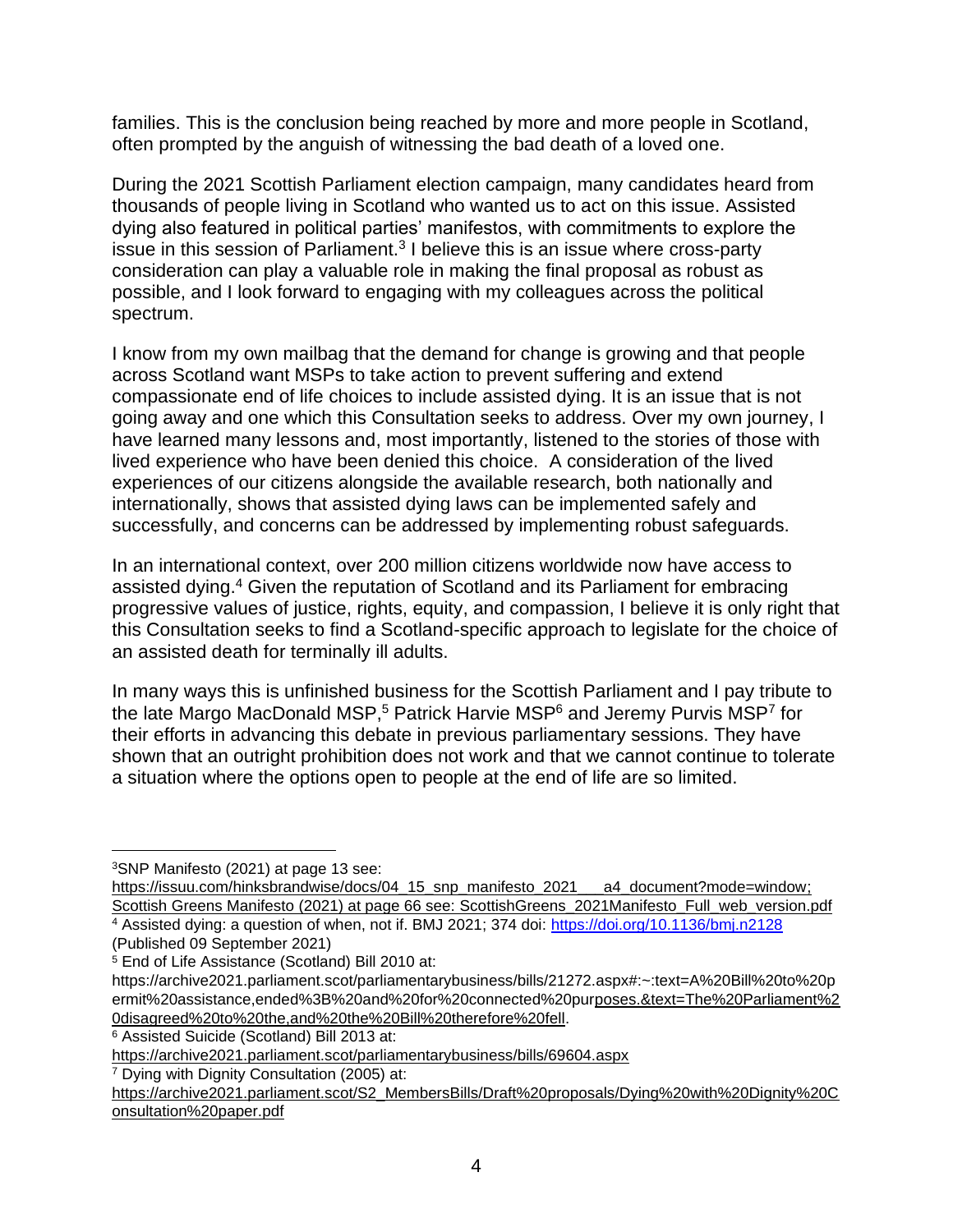This Consultation and proposed future Bill build on that work but differ from previous legislative proposals in that they are more limited in scope. $8$  The intention is for the choice to be available to mentally competent and terminally ill adults only.<sup>9</sup> I understand that some people hold different views but ask that they consider the issue in light of the evidence and actual proposals put forward here. This is a progressive reform that puts in place safeguards where none currently exist. In that sense, it is a protective measure.

Above all, it seeks to give peace of mind, comfort, and reassurance to those who need it most i.e. those who are suffering and dying.

In bringing forward a similar Bill in the House of Commons in 2014, Labour peer Charles Falconer set out very well the problem that this Consultation and proposed Bill seek to remedy:

*"In the last stages of a terminal illness, there are people who wish to end their life*  rather than struggle for the last few months, weeks, days or hours. Often it is not *the pain that motivates such a wish, but the loss of independence and dignity...the current situation leaves the rich able to go to Switzerland, the compassionate treated like criminals and no safeguards in respect of undue pressure. Many people, caring so much for those they leave behind, are dying earlier and alone because they fear implicating their loved ones in a criminal enterprise."<sup>10</sup>*

I firmly believe that an end to the current blanket ban on the right to a compassionate death is long overdue and can be delivered in this session of Parliament. Indeed, I have no doubt that we will look back in future and wonder why we didn't act sooner.

For now, I urge you to engage with this consultation and help ensure that Scotland's laws in this area reflect the progressive, compassionate country we aspire to be.

Uniard

**Liam McArthur MSP, 22 September 2021**

<sup>&</sup>lt;sup>8</sup> The Assisted Suicide (Scotland) Bill 2013 applied to people with terminal or life-shortening illnesses or progressive conditions which are terminal or life-shortening. s 8 (5).

<sup>&</sup>lt;sup>9</sup> It is Scottish Government policy, supported by the members of the Scottish Parliament, to define terminal illness, for the purposes of providing social security, as that suffered by those deemed by doctors as 'unable to recover', regardless of the time they have left to live. This was thoroughly considered and decided upon during the passing of the Social Security (Scotland) Act 2018. Under the previous system, a claimant was not deemed to be suffering from a terminal illness unless medics considered that they had six months or less to live. As regards the definition of terminal illness, see also: Hui, David et al. "Concepts and definitions for "actively dying," "end of life," "terminally ill," "terminal care," and "transition of care": a systematic review." *Journal of pain and symptom management* vol. 47,1 (2014): 77-89. doi:10.1016/j.jpainsymman.2013.02.021

<sup>10</sup> *Hansard* (HL) Assisted Dying Bill, Col 775, 18 July 2014.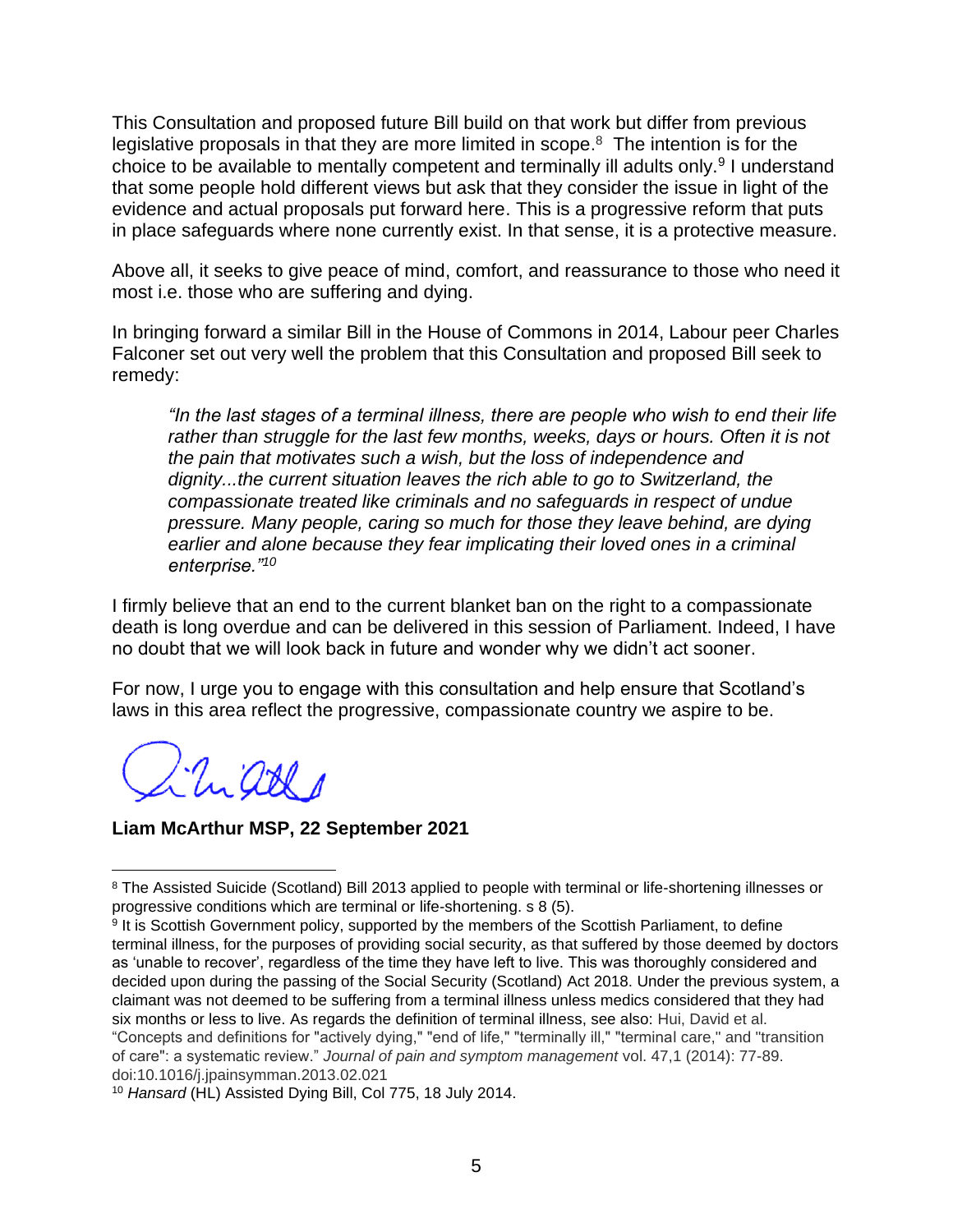## How the Consultation Process works

This consultation relates to a draft proposal I have lodged as the first stage in the process of introducing a Member's Bill in the Scottish Parliament. The process is governed by Chapter 9, Rule 9.14, of the Parliament's Standing Orders which can be found on the Parliament's website at:

<https://parliament.scot/parliamentarybusiness/17797.aspx>

At the end of the consultation period, all the responses will be analysed. I then expect to lodge a final proposal in the Parliament along with a summary of those responses. If that final proposal secures the support of at least 18 other MSPs from at least half of the political parties or groups represented in the Parliamentary Bureau, and the Scottish Government does not indicate that it intends to legislate in the area in question, I will then have the right to introduce a Member's Bill. A number of months may be required to finalise the Bill and related documentation. Once introduced, a Member's Bill follows a 3-stage scrutiny process, during which it may be amended or rejected outright. If it is passed at the end of the process, it becomes an Act.

At this stage, therefore, there is no Bill, only a draft proposal for the legislation.

The purpose of this consultation is to provide a range of views on the subject matter of the proposed Bill, highlighting potential problems, suggesting improvements, and generally refining and developing the policy. Consultation, when done well, can play an important part in ensuring that legislation is fit for purpose.

The consultation process is being supported by the Scottish Parliament's Non-Government Bills Unit (NGBU) and will therefore comply with the Unit's good practice criteria. NGBU will also analyse and provide an impartial summary of the responses received.

Details on how to respond to this consultation are provided at the end of the document.

Additional copies of this paper can be requested by contacting me at **Liam McArthur MSP, The Scottish Parliament, Edinburgh, EH99 1SP**; **telephone**: 0131 348 5815; [Liam.McArthur.msp@parliament.scot](mailto:Liam.McArthur.msp@parliament.scot) 

British Sign Language (BSL) and Easy Read versions of this document have also been produced and can be accessed at [www.assisteddying.scot](http://www.assisteddying.scot/)

Enquiries about obtaining the consultation document in any language other than English or in further alternative formats should also be sent to me.

An on-line copy is available on the Scottish Parliament's website (www.parliament.scot) under Parliamentary Business / Bills / Proposals for Members' Bills.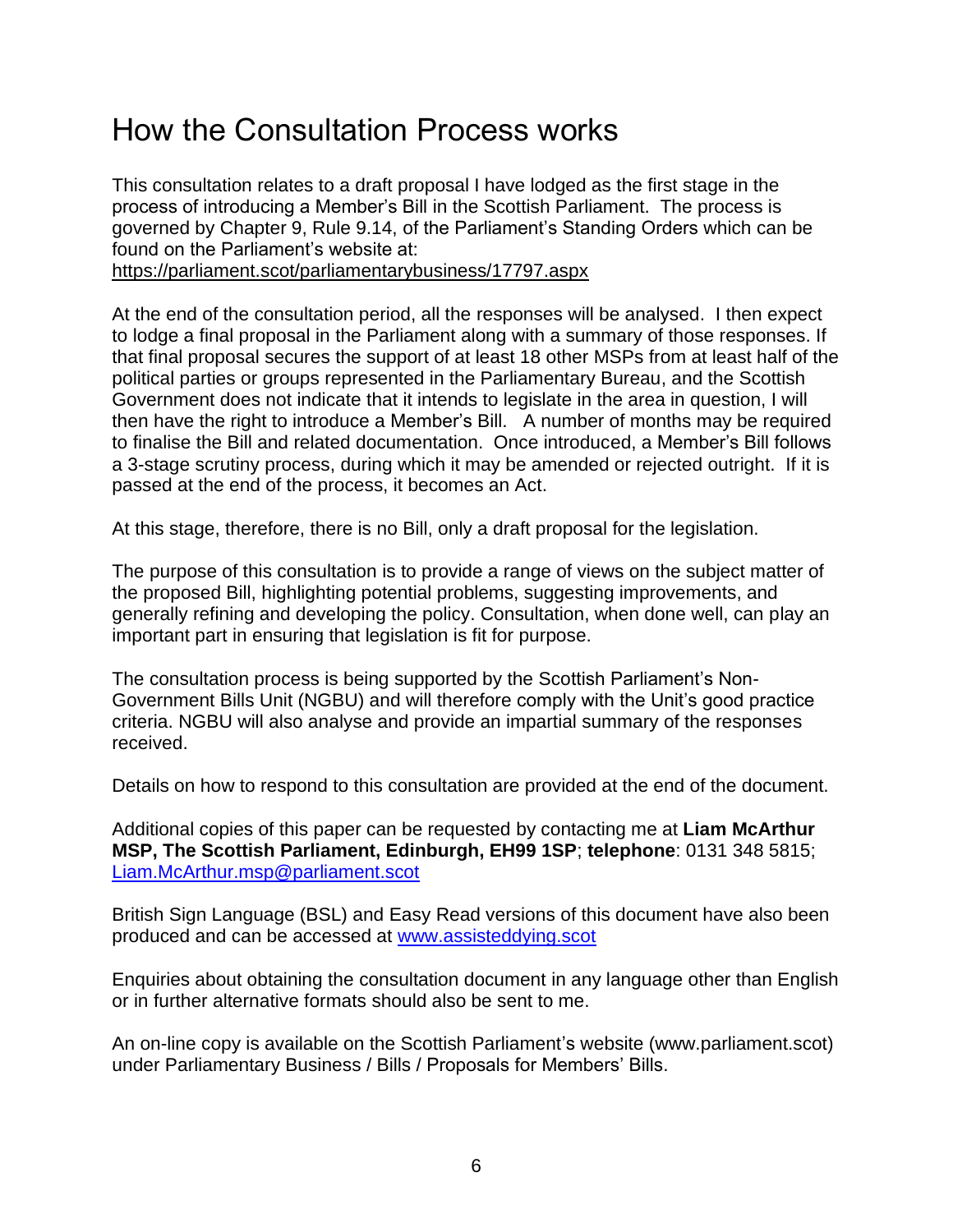# 1 Aim of the Proposed Bill

The aim of the proposal is to enable mentally competent adults who are terminally ill to be provided with assistance to end their life at their request.

In Scotland, a person is terminally ill if a registered medical practitioner has diagnosed them as having a progressive disease, which can reasonably be expected to cause their death.<sup>11</sup>

The person must be 16 years of age or over, which is the age of majority<sup>12</sup> in Scotland, and have been a resident of Scotland for at least twelve months.<sup>13</sup>

## 1.1 Safeguards

We are keen to hear views on safeguards that should be considered for inclusion in this Bill proposal. In line with the information contained within this document, the following list of safeguards have been identified and would apply before someone ends their life.

- Two doctors independently confirm the person is terminally ill.
- Two doctors establish that the person has the mental capacity to request an assisted death.
- If either doctor is unsure about the person's capacity to request an assisted death, the person is referred to a psychologist or other appropriate specialist.
- Two doctors assess that the person is making an informed decision without pressure or coercion.
- Two doctors ensure the person has been fully informed of palliative, hospice, and other care options.
- The person signs a written declaration of their request, which is witnessed and signed by both doctors.
- A suggested waiting period of 14 days allows the person time to reflect on their decision. This timeframe is shorter if the person is expected to die within 30 days.
- The life-ending medication is stored at a pharmacy and is delivered to the person by a registered healthcare practitioner (HCP).
- An HCP brings the medication, checks the person continues to retain their capacity, and a settled intention to die, and remains present.
- The person must administer the life-ending medication themselves.

<sup>11</sup> Scottish Government, Social Security Policy, Terminal Illness [https://www.gov.scot/policies/social](https://www.gov.scot/policies/social-security/terminal-illness/)[security/terminal-illness/](https://www.gov.scot/policies/social-security/terminal-illness/) Whilst this is a specific policy adopted for a specific purpose, it is generally agreed as a reasonable definition and has been adopted for the purposes of this consultation.

 $12$  The term 'age of majority' refers to when a person reaches the age where one is considered to be an adult.

<sup>&</sup>lt;sup>13</sup> This differs from the End of Life Assistance (Scotland) 2010 Bill which stated 18 months and the Assisted Suicide (Scotland) 2013 Bill where no time was detailed. Having reviewed international procedures, twelve months was settled on as most appropriate.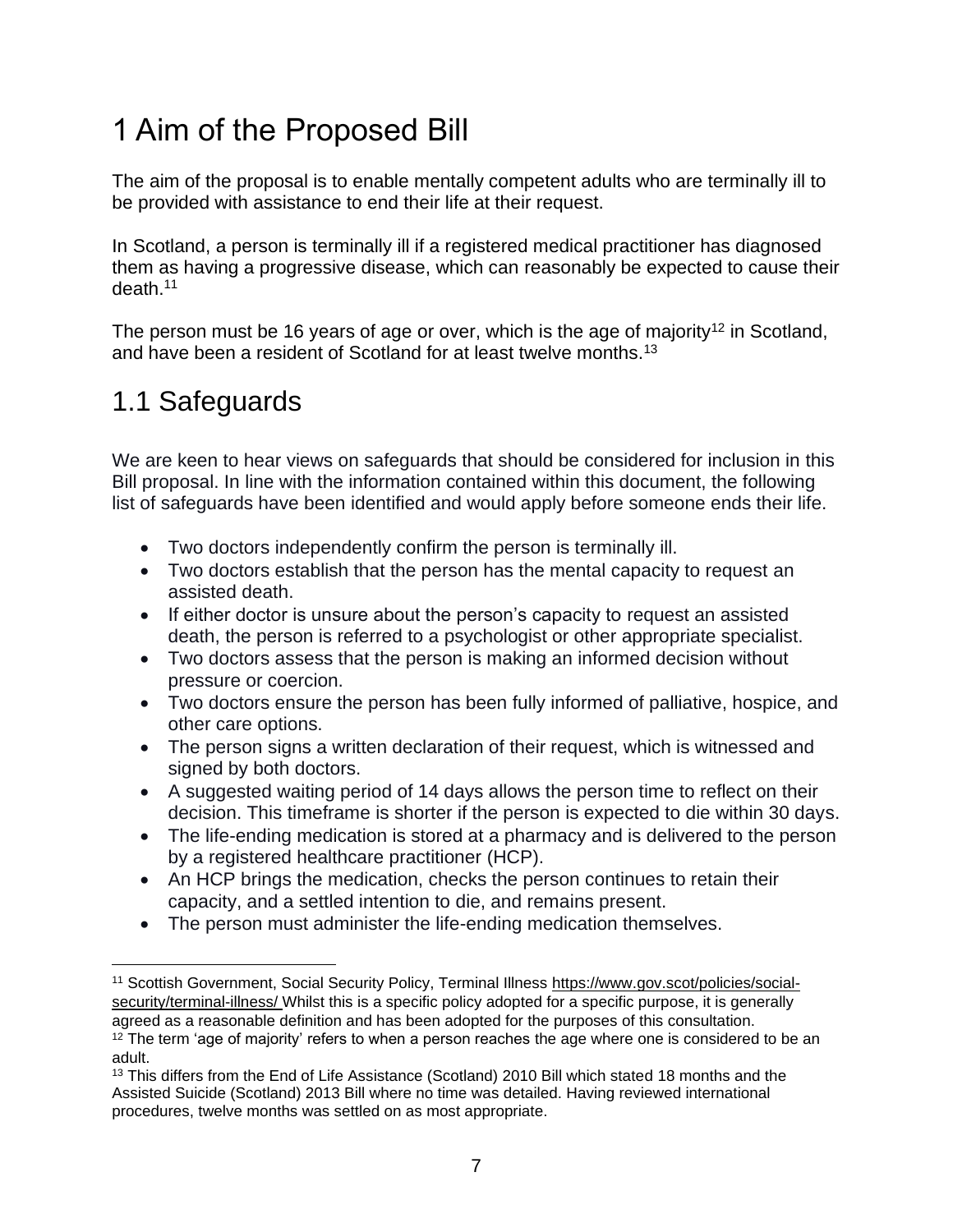- It would continue to be a criminal offence to end someone's life directly.
- Every assisted death would be recorded and reported for safety, monitoring, and research purposes.

# 2 Background

#### 2.1 The law

Throughout the UK, a person assisting in the death of another risks being charged with criminal offences.

In Scotland, there is no distinct legislation that governs ending your own life or assisted dying.

The scope of the law in England and Wales (E&W) and in Northern Ireland (NI) is broader than in Scotland. In E&W under the Suicide Act 1961, and in NI under the Criminal Justice Act 1966,<sup>14</sup> it is not a crime to take your own life, but it is a crime to encourage or assist suicide.<sup>15</sup> The legislation in England, Wales and Northern Ireland does not apply to Scotland.

In Scotland, there is no equivalent legislation, thus while assisted dying is not, in itself, a specific criminal offence in Scotland, assisting the death of another may give rise to liability for either murder or culpable homicide where there is requisite intention and a causal link.<sup>16</sup> While the Court of Session has held that "it is not a crime to assist in a suicide" in Scotland – and this includes "taking persons to places where they may commit, or seek assistance to commit, suicide" – the legal position for other forms of physical assistance which a medic, family member or friend may give to a terminally ill person remains unclear.<sup>17</sup> The Lord Advocate in Scotland has indicated that where there is sufficient evidence that a homicide has occurred, they would regard such actions as deliberate killing, and thus a charge of murder or culpable homicide could be brought.<sup>18</sup> This approach generates considerable uncertainty about what conduct is and is not lawful, exposing anyone who assists a family member, friend or patient to end their life to the risk of being indicted for murder or culpable homicide if their assistance appears to the prosecutor to be the "immediate and direct cause" of death.<sup>19</sup>

<sup>&</sup>lt;sup>14</sup> Section 13 of the Criminal Justice Act (Northern Ireland) 1966.

<sup>15</sup> Section 2(1) of the Suicide Act 1961 (as amended by section 59(2) of the Coroners and Justice Act 2009).

<sup>16</sup> *MacAngus*v*HM Advocate* LJG (Hamilton) at para [42].

<sup>17</sup> *Ross v Lord Advocate* (2016] CSIH 12 at paragraphs 29 and 31 accessible here:

<https://www.scotcourts.gov.uk/search-judgments/judgment?id=363108a7-8980-69d2-b500-ff0000d74aa7> <sup>18</sup> The Lord Advocate. Written submission to Scottish Parliament Justice Committee at para 24 of Stage 1 Report on Assisted Suicide (Scotland) Bill, 6<sup>th</sup> Report, 2015 (Session 4).

<sup>19</sup> *MacAngus* v *HM Advocate* LJG (Hamilton) at para [42].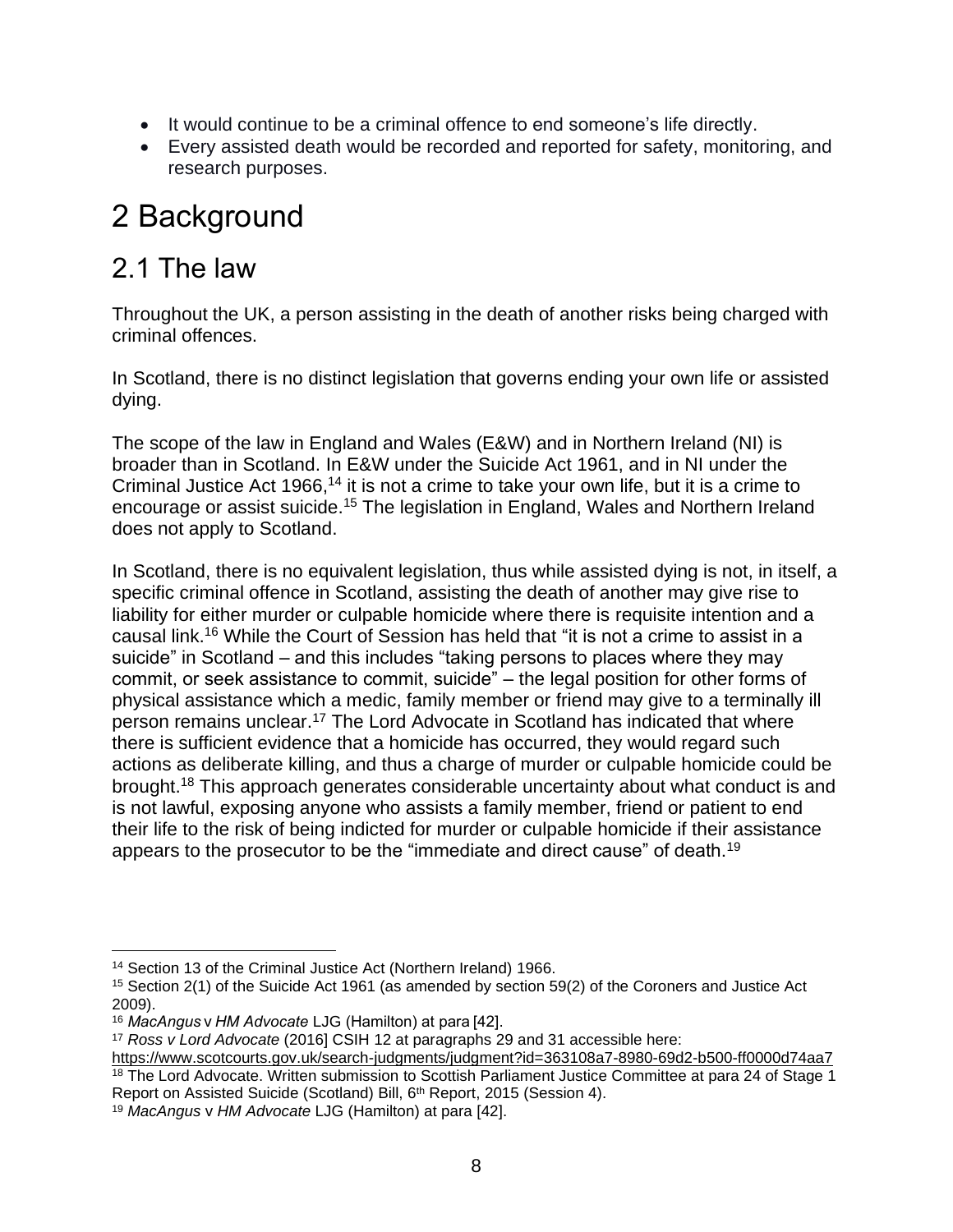Prosecutors in E&W<sup>20</sup> and NI<sup>21</sup> have produced specific guidelines on when they would choose to prosecute following the case of *R (Purdy) v DPP*, establishing that Human Rights legislation requires prosecutors to issue guidance about the circumstances in which they will prosecute people who assist others to take their own lives.<sup>22</sup> The Lord Advocate has declined to produce such specific guidelines.<sup>23</sup>

Legal certainty is one of the basic principles of the rule of law. Citizens should be able to understand what behaviour is and is not criminal in their country. Legal clarity is even more important in circumstances where individuals find themselves dealing with emotional, tragic, and often extremely difficult end of life choices. Leading legal experts have described the law on assisted dying as having an "alarming lack of clarity," raising basic questions about whether it is compatible with Scotland's international obligations under the European Convention on Human Rights.<sup>24</sup>

Worse, the status quo also lacks the appropriate safeguards and monitoring standards which all established assisted dying laws in other jurisdictions have incorporated in law, ensuring that the patient is central to all medical-treatment decisions.<sup>25</sup>

Leading criminal law academics in Scotland have characterised the status quo as a "shameful state of affairs" which "should embarrass any legal system."<sup>26</sup> Regius Professor of Law at the University of Glasgow, James Chalmers, has said that "I do not believe that the legal position can be clarified other than by legislation."<sup>27</sup>

## 2.2 Consequences of the current position

According to Dignity in Dying, pre-pandemic one person every eight days travelled from the UK to Switzerland in order to end their life,<sup>28</sup> and recent polling showed that over

<sup>&</sup>lt;sup>20</sup> CPS, Suicide: Policy for Prosecutors in Respect of Cases of Encouraging or Assisting Suicide See: [https://www.cps.gov.uk/legal-guidance/suicide-policy-prosecutors-respect-cases-encouraging-or](https://www.cps.gov.uk/legal-guidance/suicide-policy-prosecutors-respect-cases-encouraging-or-assisting-suicide)[assisting-suicide](https://www.cps.gov.uk/legal-guidance/suicide-policy-prosecutors-respect-cases-encouraging-or-assisting-suicide)

<sup>21</sup> PPS, Policy on Prosecuting the Offence of Assisted Suicide.

See: [Policy on Prosecuting the Offence of Assisted Suicide | Public Prosecution Service Northern Ireland](https://www.ppsni.gov.uk/publications/policy-prosecuting-offence-assisted-suicide)  [\(ppsni.gov.uk\).](https://www.ppsni.gov.uk/publications/policy-prosecuting-offence-assisted-suicide)

<sup>22</sup> *R (Purdy) v DPP* [2009] UKHL 45.

<sup>23</sup> Elish Angolini declined to produce guidelines after the *R (Purdy) v DPP* 2009 case and subsequent Lord Advocate's (Frank Mulholland, James Wolffe) have upheld this.

 $24$  Herald Scotland (2015) "A troubling lack of clarity in Scots law regarding assisted suicide" See: [http://www.heraldscotland.com/opinion/13208016.A\\_troubling\\_lack\\_of\\_clarity\\_in\\_Scots\\_law\\_regarding\\_a](http://www.heraldscotland.com/opinion/13208016.A_troubling_lack_of_clarity_in_Scots_law_regarding_assisted_suicide/) [ssisted\\_suicide/.](http://www.heraldscotland.com/opinion/13208016.A_troubling_lack_of_clarity_in_Scots_law_regarding_assisted_suicide/)

 $25$  Oregon Death with Dignity Act 127.815 - 127.865 section 3 safeguards; Criminal Code Canada Bill c-7 (2021), Chapter 2, Criminal Code, s. 241.2; Victoria Voluntary Assisted Dying Act 2017, Division 5 Reports s. 107 Annual Reports; New Zealand End of Life Choice Act 2019 Part 3 Accountability. <sup>26</sup> Herald Scotland (2015) "A troubling lack of clarity in Scots law regarding assisted suicide" See: [http://www.heraldscotland.com/opinion/13208016.A\\_troubling\\_lack\\_of\\_clarity\\_in\\_Scots\\_law\\_regarding\\_a](http://www.heraldscotland.com/opinion/13208016.A_troubling_lack_of_clarity_in_Scots_law_regarding_assisted_suicide/) [ssisted\\_suicide/.](http://www.heraldscotland.com/opinion/13208016.A_troubling_lack_of_clarity_in_Scots_law_regarding_assisted_suicide/)

<sup>27</sup> Assisted Suicide (Scotland) Bill, Written Submission, Para 35.

<sup>&</sup>lt;sup>28</sup> The Inescapable Truth About Dying in Scotland, Dignity in Dying Scotland, 2019.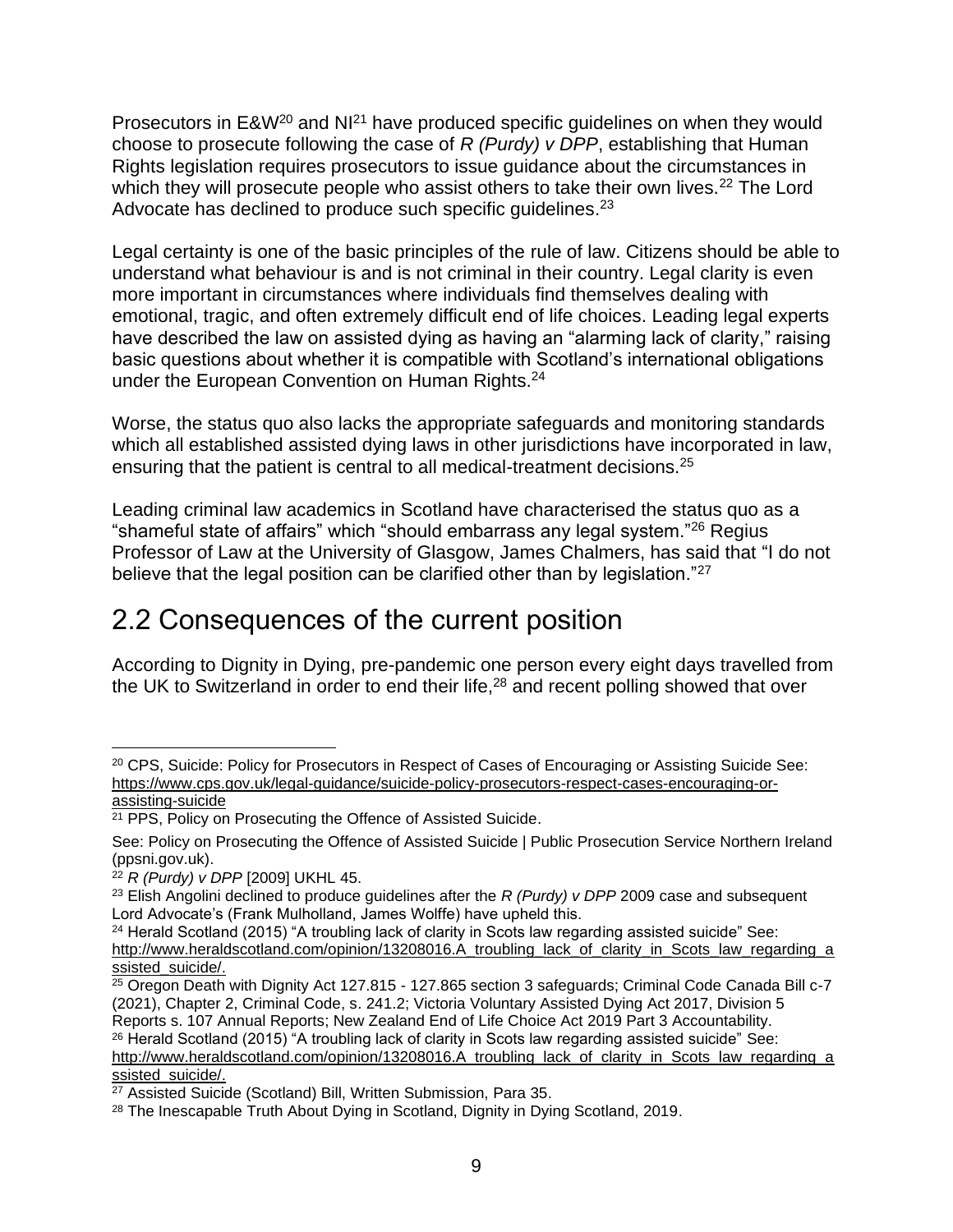half the population in Scotland would consider travelling abroad for an assisted death if they had a terminal illness, or one which caused them incurable suffering.<sup>29</sup>

At least 20 Scottish citizens have died at Swiss facilities such as Dignitas.<sup>30</sup> Silvan Luley of Dignitas attended a Cross Party Group meeting at the Scottish Parliament and urged MSPs to change the law, as his organisation and others are oversubscribed and overburdened by terminally ill people travelling abroad, due to the lack of assistance to die in their own country.

The issue is one of transparency, accountability, safety and justice.<sup>31</sup> Scotland should not outsource this issue, driving it underground and away from the protective framework of the law.

There have been numerous cases in Scotland of loved ones assisting a relative to die.<sup>32</sup> These cases often go unreported or are considered by the Lord Advocate not to be in the public interest to prosecute. In the very few cases that do reach court, the result is often admonishment. Families are facing excruciating decisions on whether to assist a loved one to die, risking the prospect of life imprisonment.<sup>33</sup> Or conversely, they are fearful of acting, and as a result, must witness a loved one suffering unbearably. Currently, the only record kept of people's intent/motives is in relation to a potential police investigation after a person has been assisted to die. The distress caused by a lengthy investigation/consideration of a case for prosecution that is eventually dropped cannot be understated and compounds the existing suffering of the family as a result of the lack of legal clarity.

The Scottish Government does not hold information on the number of people who have assisted another to die. Should such an incident lead to the recording of a homicide by Police Scotland or the prosecution of an individual through the courts, it will be included in the National Statistics on Homicide or the National Statistics on Criminal Proceedings, respectively. However, the information received for these publications does not specify whether the homicide involved an individual assisting another to die. Therefore, we know anecdotally that people are increasingly taking the law into their own hands, either by helping a loved one to die or by taking their own life alone, illinformed and often in violent and distressing ways, but we have no reliable record of

<sup>29</sup> Humanist Society Scotland 2018 polling. See: [https://www.humanism.scot/wp](https://www.humanism.scot/wp-content/uploads/2017/09/Assisted-Dying-Poll-Data.pdf)[content/uploads/2017/09/Assisted-Dying-Poll-Data.pdf](https://www.humanism.scot/wp-content/uploads/2017/09/Assisted-Dying-Poll-Data.pdf)

 $30$  Dignitas – To live with dignity – To die with dignity. Stats provided by Silvan Luley to Amanda Ward, PhD thesis, 4 Suicide Tourism.

<sup>&</sup>lt;sup>31</sup> There is a financial cost associated with travelling abroad for an assisted death, which can be in excess of £10,000 including the cost of travel and hotels. The process of arranging an assisted death overseas is extremely difficult and one which puts additional pressure on the person who is already suffering from a terminal illness. The requirement to be physically able to travel to Switzerland to have an assisted death means that people are ending their lives much sooner than they might otherwise choose to.

<sup>&</sup>lt;sup>32</sup> See the cases of Robert Hunter, Paul Brady, David Hainsworth. More recently, the cases of Ian Gordon and Suzanne Wilson are notable.

<sup>33</sup> Murder attracts a mandatory life sentence on conviction. Criminal Procedure (Scotland) Act 1995, s 205.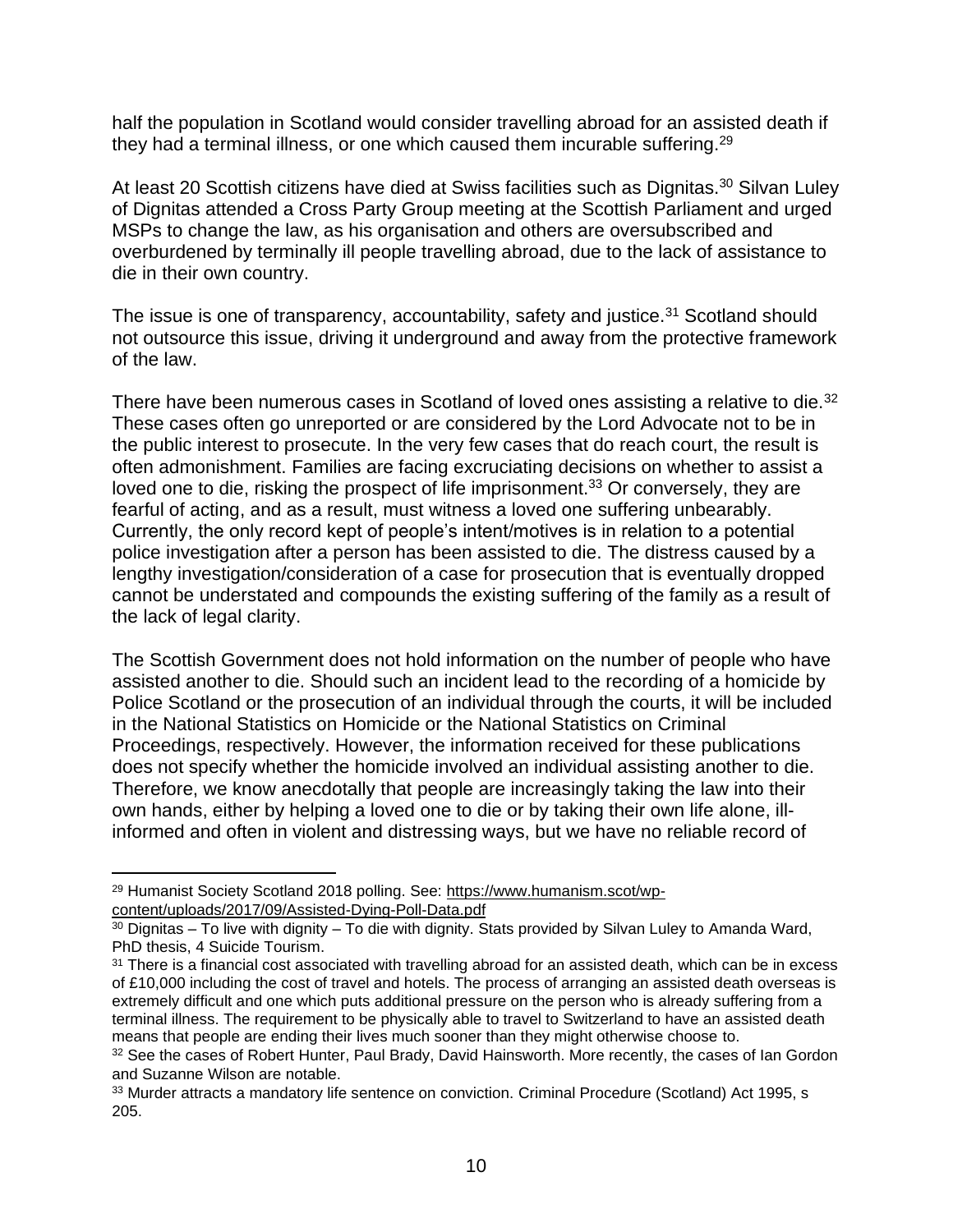such frequency. If the legal institutions are not prosecuting individuals, if they are treating convictions leniently and are allowing people to travel abroad to access/support assisted dying, then it would be better to allow assisted dying within a regulated framework. There is a risk to public trust in the legal institutions if the existing law proclaims an outright prohibition, but the consequences do not follow in practice.

People living with terminal illness have an increased likelihood of attempting to end their own life,<sup>34</sup> and many do, often alone and in traumatic circumstances.<sup>35</sup> Examples feature in a 2014 Dignity in Dying report and include Duncan McArthur who ended his own life, in October 2009, with medication he had stockpiled having been diagnosed with Motor Neurone Disease in 2006. His wife Susan was the subject of a police inquiry. There was no prosecution, but the inquiry meant a funeral could not take place until December 2009 and an inquest was not held until almost a year later. <sup>36</sup> More recently, Barbara Wall has shared the story of finding her father in his garage having taken his own life months after being diagnosed with terminal oesophageal cancer.<sup>37</sup>

As a country, we must do better by our dying citizens.

## 2.3 Public opinion

There is substantial and enduring public support for a change in the law on assisted dying, with numbers having risen since the last attempt to pass legislation at Holyrood in

[https://www.parliament.wa.gov.au/parliament/commit.nsf/\(Evidence+Lookup+by+Com+ID\)/D885C273D79](https://eur03.safelinks.protection.outlook.com/?url=https%3A%2F%2Fwww.parliament.wa.gov.au%2Fparliament%2Fcommit.nsf%2F(Evidence%2BLookup%2Bby%2BCom%2BID)%2FD885C273D795E9484825821E000FC141%2F%24file%2F20171123%2B-%2BEOLC%2B-%2BSub%2B537A%2B-%2BState%2BCoroner%2BWestern%2BAustralia.pdf&data=04%7C01%7CAmanda.Ward%40parliament.scot%7C84c8aa3117fa41ddd4f108d96d53a26d%7Cd603c99ccfdd4292926800db0d0cf081%7C1%7C1%7C637661028255281563%7CUnknown%7CTWFpbGZsb3d8eyJWIjoiMC4wLjAwMDAiLCJQIjoiV2luMzIiLCJBTiI6Ik1haWwiLCJXVCI6Mn0%3D%7C1000&sdata=MU0MrobJMnM%2F19UD7vYCrJ5aGXgSy7VFPVJ3gmHSESw%3D&reserved=0) [5E9484825821E000FC141/\\$file/20171123+-+EOLC+-+Sub+537A+-](https://eur03.safelinks.protection.outlook.com/?url=https%3A%2F%2Fwww.parliament.wa.gov.au%2Fparliament%2Fcommit.nsf%2F(Evidence%2BLookup%2Bby%2BCom%2BID)%2FD885C273D795E9484825821E000FC141%2F%24file%2F20171123%2B-%2BEOLC%2B-%2BSub%2B537A%2B-%2BState%2BCoroner%2BWestern%2BAustralia.pdf&data=04%7C01%7CAmanda.Ward%40parliament.scot%7C84c8aa3117fa41ddd4f108d96d53a26d%7Cd603c99ccfdd4292926800db0d0cf081%7C1%7C1%7C637661028255281563%7CUnknown%7CTWFpbGZsb3d8eyJWIjoiMC4wLjAwMDAiLCJQIjoiV2luMzIiLCJBTiI6Ik1haWwiLCJXVCI6Mn0%3D%7C1000&sdata=MU0MrobJMnM%2F19UD7vYCrJ5aGXgSy7VFPVJ3gmHSESw%3D&reserved=0)

[+State+Coroner+Western+Australia.pdf](https://eur03.safelinks.protection.outlook.com/?url=https%3A%2F%2Fwww.parliament.wa.gov.au%2Fparliament%2Fcommit.nsf%2F(Evidence%2BLookup%2Bby%2BCom%2BID)%2FD885C273D795E9484825821E000FC141%2F%24file%2F20171123%2B-%2BEOLC%2B-%2BSub%2B537A%2B-%2BState%2BCoroner%2BWestern%2BAustralia.pdf&data=04%7C01%7CAmanda.Ward%40parliament.scot%7C84c8aa3117fa41ddd4f108d96d53a26d%7Cd603c99ccfdd4292926800db0d0cf081%7C1%7C1%7C637661028255281563%7CUnknown%7CTWFpbGZsb3d8eyJWIjoiMC4wLjAwMDAiLCJQIjoiV2luMzIiLCJBTiI6Ik1haWwiLCJXVCI6Mn0%3D%7C1000&sdata=MU0MrobJMnM%2F19UD7vYCrJ5aGXgSy7VFPVJ3gmHSESw%3D&reserved=0)

<sup>&</sup>lt;sup>34</sup> Goodwin, R D, Marusic, A J, Hoven, C W (2003) Suicide attempts in the United States: the role of physical illness. Social Science & Medicine Volume 56, Issue 8, April 2003, Pages 1783-1788. See: [https://jamanetwork.com/journals/jamapsychiatry/fullarticle/2714596;](https://jamanetwork.com/journals/jamapsychiatry/fullarticle/2714596)

[https://pubmed.ncbi.nlm.nih.gov/30613943/;](https://pubmed.ncbi.nlm.nih.gov/30613943/) [https://www.nature.com/articles/s41467-018-08170-1;](https://eur03.safelinks.protection.outlook.com/?url=https%3A%2F%2Fwww.nature.com%2Farticles%2Fs41467-018-08170-1&data=04%7C01%7CAmanda.Ward%40parliament.scot%7C84c8aa3117fa41ddd4f108d96d53a26d%7Cd603c99ccfdd4292926800db0d0cf081%7C1%7C1%7C637661028255261576%7CUnknown%7CTWFpbGZsb3d8eyJWIjoiMC4wLjAwMDAiLCJQIjoiV2luMzIiLCJBTiI6Ik1haWwiLCJXVCI6Mn0%3D%7C1000&sdata=ggKmCzKotDPBy0VrwJedi8ujYW12NtYxwFs27e1520U%3D&reserved=0) <https://www.ncbi.nlm.nih.gov/pmc/articles/PMC4346034/>

<sup>&</sup>lt;sup>35</sup> See the story of Barbara Wall whose father was found in his garage having taken his own life months after being diagnosed with terminal oesophageal cancer at:

[https://www.bmj.com/content/bmj/373/bmj.n1107.full.pdf;](https://eur03.safelinks.protection.outlook.com/?url=https%3A%2F%2Fwww.bmj.com%2Fcontent%2Fbmj%2F373%2Fbmj.n1107.full.pdf&data=04%7C01%7CAmanda.Ward%40parliament.scot%7C84c8aa3117fa41ddd4f108d96d53a26d%7Cd603c99ccfdd4292926800db0d0cf081%7C1%7C1%7C637661028255241590%7CUnknown%7CTWFpbGZsb3d8eyJWIjoiMC4wLjAwMDAiLCJQIjoiV2luMzIiLCJBTiI6Ik1haWwiLCJXVCI6Mn0%3D%7C1000&sdata=%2BjeKpiwZCbXqzJfEY9UEpwb%2FkgVaQVxD42Vdod7QXqw%3D&reserved=0) In February 2021, the Office for National Statistics (ONS) published data that suggested as many as 14.2% of suicides in England and Wales involved people who had been diagnosed with a potential serious health condition, but cautioned that this figure may involve double counting. The then Secretary of State for Health Matt Hancock commissioned the ONS to provide more data on this issue to inform debates around assisted dying and this is due to be published by the end of 2021. It is expected that this will include figures for Scotland. The indicative figures from the ONS mirrors what has been uncovered in other jurisdictions about the impact of the prohibition of assisted dying. In Victoria, Australia the Coroners Court advised a Parliamentary Inquiry that individuals with an irreversible decline in physical health were involved in 8.3% of suicides between 2009 and 2013. In Western Australia, individuals diagnosed with a terminal or debilitating physical condition accounted for 13.9% of suicides recorded between 2012 and 2017. See: [https://questions](https://eur03.safelinks.protection.outlook.com/?url=https%3A%2F%2Fquestions-statements.parliament.uk%2Fwritten-questions%2Fdetail%2F2021-02-04%2Fhl13019&data=04%7C01%7CAmanda.Ward%40parliament.scot%7C84c8aa3117fa41ddd4f108d96d53a26d%7Cd603c99ccfdd4292926800db0d0cf081%7C1%7C1%7C637661028255271569%7CUnknown%7CTWFpbGZsb3d8eyJWIjoiMC4wLjAwMDAiLCJQIjoiV2luMzIiLCJBTiI6Ik1haWwiLCJXVCI6Mn0%3D%7C1000&sdata=5sXYU7bsLJ5O%2FNGCB%2FXlAyshShs5uTtkrKrSI97RZMo%3D&reserved=0)[statements.parliament.uk/written-questions/detail/2021-02-04/hl13019](https://eur03.safelinks.protection.outlook.com/?url=https%3A%2F%2Fquestions-statements.parliament.uk%2Fwritten-questions%2Fdetail%2F2021-02-04%2Fhl13019&data=04%7C01%7CAmanda.Ward%40parliament.scot%7C84c8aa3117fa41ddd4f108d96d53a26d%7Cd603c99ccfdd4292926800db0d0cf081%7C1%7C1%7C637661028255271569%7CUnknown%7CTWFpbGZsb3d8eyJWIjoiMC4wLjAwMDAiLCJQIjoiV2luMzIiLCJBTiI6Ik1haWwiLCJXVCI6Mn0%3D%7C1000&sdata=5sXYU7bsLJ5O%2FNGCB%2FXlAyshShs5uTtkrKrSI97RZMo%3D&reserved=0)

[https://www.parliament.vic.gov.au/images/stories/committees/lsic/Submissions/Submission\\_1037\\_-](https://www.parliament.vic.gov.au/images/stories/committees/lsic/Submissions/Submission_1037_-_Coroners_Court_of_Victoria_further_submission.pdf) [\\_Coroners\\_Court\\_of\\_Victoria\\_further\\_submission.pdf](https://www.parliament.vic.gov.au/images/stories/committees/lsic/Submissions/Submission_1037_-_Coroners_Court_of_Victoria_further_submission.pdf)

<sup>36</sup> Dignity in Dying (2014), A Hidden Problem: Suicide by terminally ill people.

<sup>37</sup> BMJ 2021; Assisted dying: Hancock asks for more data on suicides of terminally ill people. See: [https://www.bmj.com/content/bmj/373/bmj.n1107.full.pdf](https://eur03.safelinks.protection.outlook.com/?url=https%3A%2F%2Fwww.bmj.com%2Fcontent%2Fbmj%2F373%2Fbmj.n1107.full.pdf&data=04%7C01%7CAmanda.Ward%40parliament.scot%7C84c8aa3117fa41ddd4f108d96d53a26d%7Cd603c99ccfdd4292926800db0d0cf081%7C1%7C1%7C637661028255241590%7CUnknown%7CTWFpbGZsb3d8eyJWIjoiMC4wLjAwMDAiLCJQIjoiV2luMzIiLCJBTiI6Ik1haWwiLCJXVCI6Mn0%3D%7C1000&sdata=%2BjeKpiwZCbXqzJfEY9UEpwb%2FkgVaQVxD42Vdod7QXqw%3D&reserved=0)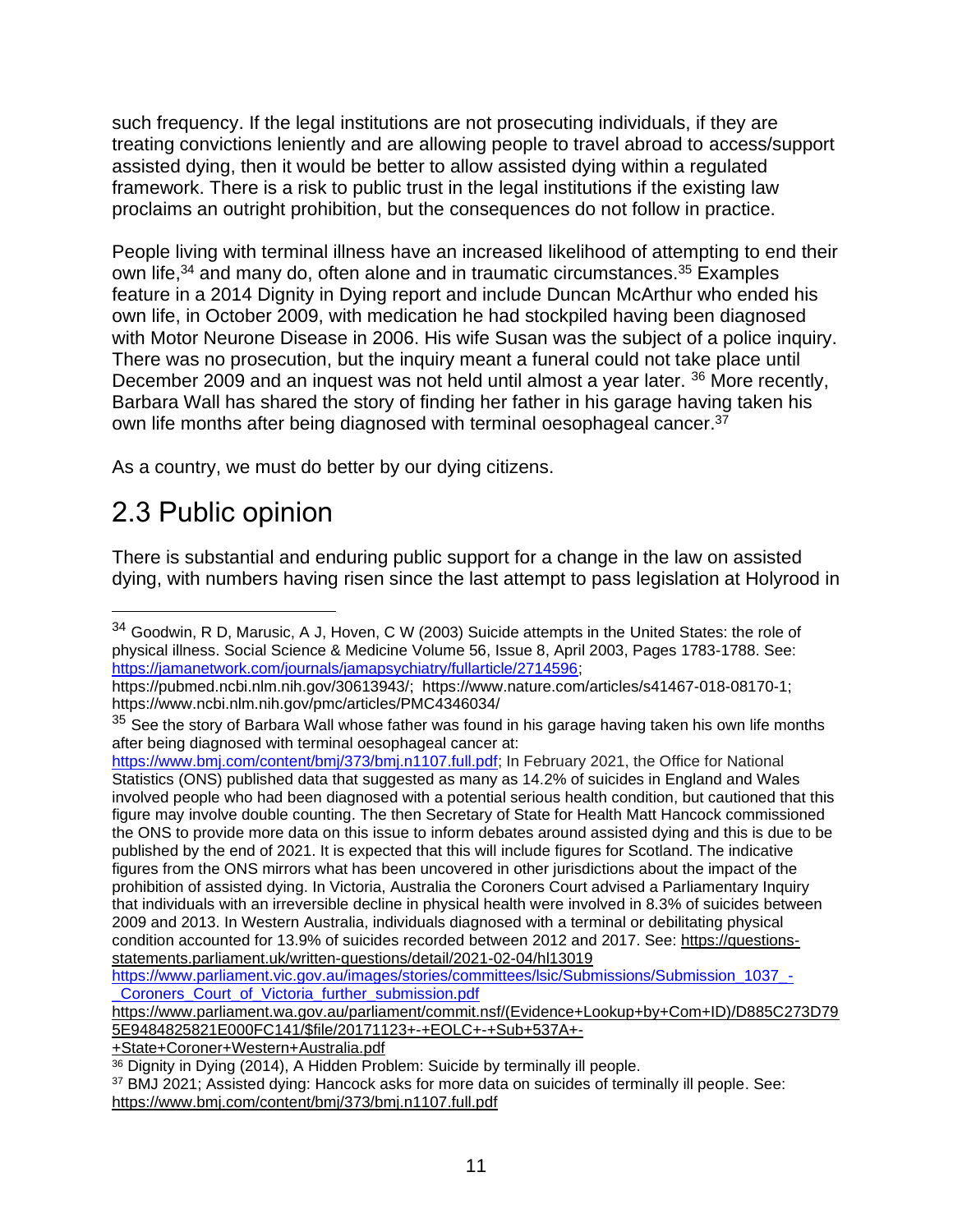2015.<sup>38</sup> Support is balanced across political affiliation, gender, age and social status. Recent polling on this issue shows that 87% of the Scottish public back the introduction of an assisted dying law. <sup>39</sup>

Support for assisted dying is consistent across those who vote for the Scottish National Party (91%), Labour (84%), Conservatives (86%) and Liberal Democrats (87%).<sup>40</sup> 95% of Scots say that if their MSP was supportive of assisted dying it would make them feel more positively or have no effect on their feeling towards their MSP. <sup>41</sup>

The majority (82%) of religious people support a change in the law on assisted dying,<sup>42</sup> with a number of senior religious figures such as the former Archbishop of Canterbury Lord George Carey and Archbishop Desmond Tutu speaking out in support of assisted dying. <sup>43</sup> In Scotland, advocates for assisted dying include Richard Holloway, former Bishop of Edinburgh, Rev Scott McKenna of the Church of Scotland, and religious denominations such as the Scottish Unitarian Association and the Scottish Synod of the United Reformed Church. <sup>44</sup>

Polling has also shown that 88% of Scots living with a disability support assisted dying as a choice for terminally ill people.<sup>45</sup> More information on the views of religious people and those living with a disability is provided at section 4.1 of this document.

In 2020 the British Medical Association's first-ever survey of its members' views on assisted dying found that doctors support the choice of assisted dying. This exercise presents the largest ever survey of medical opinion on assisted dying in the UK<sup>46</sup> and ultimately led to the BMA dropping its opposition to assisted dying in a move to

<sup>38</sup> 69% of voters in Scotland supported the Assisted Suicide (Scotland) Bill, according to a poll conducted by My Life, My Death, My Choice in January 2014.

<sup>39</sup> Populus 2019, Dignity in Dying Scotland fieldwork 11-24<sup>th</sup> March 2019, at p.1 see: [OmDignity-Scotland-](https://yonderconsulting.com/poll-archive/Dignity-in-Dying-Scotland-poll-11-24-March-2019-Q1-Q2-tables-for-publication.pdf)[Q1+2.wyp \(yonderconsulting.com\)](https://yonderconsulting.com/poll-archive/Dignity-in-Dying-Scotland-poll-11-24-March-2019-Q1-Q2-tables-for-publication.pdf)

<sup>&</sup>lt;sup>40</sup> The Poll did not include data for those voting for the Scottish Green Party.

<sup>&</sup>lt;sup>41</sup> Populus 2019, Dignity in Dying Scotland fieldwork 11-24<sup>th</sup> March 2019, at p.1 see: [OmDignity-Scotland-](https://yonderconsulting.com/poll-archive/Dignity-in-Dying-Scotland-poll-11-24-March-2019-Q1-Q2-tables-for-publication.pdf)[Q1+2.wyp \(yonderconsulting.com\)](https://yonderconsulting.com/poll-archive/Dignity-in-Dying-Scotland-poll-11-24-March-2019-Q1-Q2-tables-for-publication.pdf) p.2.

<sup>42</sup> Populus 2019, Dignity in Dying fieldwork 11-24<sup>th</sup> March 2019, at p.2 see: [OmDignity-InclBoost-](https://yonderconsulting.com/poll-archive/Dignity-in-Dying-GB-poll-11-24-March-2019-Q1-Q2-tables-for-publication.pdf)

[Q1+2.wyp \(yonderconsulting.com\)](https://yonderconsulting.com/poll-archive/Dignity-in-Dying-GB-poll-11-24-March-2019-Q1-Q2-tables-for-publication.pdf) Populus interviewed 5,695 adults (aged 18+) in Great Britain online between 22 and 24 March 2019. Quotas and weights were used to ensure the sample was representative of the GB adult population. Interviews were conducted across Great Britain, with an increased sample level in Scotland, and the results were weighted to be representative of all British adults.

<sup>43</sup> See: [George Carey: Former archbishop says Christians should support legal physician assisted dying -](https://blogs.bmj.com/bmj/2020/02/07/so-many-christians-support-legal-assisted-dying-not-because-they-see-life-as-unimportant-but-because-compassion-demands-it/) [The BMJ](https://blogs.bmj.com/bmj/2020/02/07/so-many-christians-support-legal-assisted-dying-not-because-they-see-life-as-unimportant-but-because-compassion-demands-it/) and [Archbishop Desmond Tutu 'wants right to assisted death' -](https://www.bbc.co.uk/news/world-africa-37587290) BBC News

<sup>44</sup> See[:https://blogs.bmj.com/bmj/2020/02/07/so-many-christians-support-legal-assisted-dying-not](https://blogs.bmj.com/bmj/2020/02/07/so-many-christians-support-legal-assisted-dying-not-because-they-see-life-as-unimportant-but-because-compassion-demands-it/)[because-they-see-life-as-unimportant-but-because-compassion-demands-it/](https://blogs.bmj.com/bmj/2020/02/07/so-many-christians-support-legal-assisted-dying-not-because-they-see-life-as-unimportant-but-because-compassion-demands-it/) and

[https://www.theguardian.com/society/2016/oct/07/desmond-tutu-assisted-dying-world-leaders-should](https://www.theguardian.com/society/2016/oct/07/desmond-tutu-assisted-dying-world-leaders-should-take-action)[take-action;](https://www.theguardian.com/society/2016/oct/07/desmond-tutu-assisted-dying-world-leaders-should-take-action)<https://www.unitarian.org.uk/2021/06/10/dignity-in-dying/>

[http://archive2021.parliament.scot/S4\\_HealthandSportCommittee/Assisted%20Suicide%20Bill%20submis](http://archive2021.parliament.scot/S4_HealthandSportCommittee/Assisted%20Suicide%20Bill%20submissions/ChurchandSocietyCommittee-UnitedReformedChurchSynodofScotlandASB279.pdf) [sions/ChurchandSocietyCommittee-UnitedReformedChurchSynodofScotlandASB279.pdf](http://archive2021.parliament.scot/S4_HealthandSportCommittee/Assisted%20Suicide%20Bill%20submissions/ChurchandSocietyCommittee-UnitedReformedChurchSynodofScotlandASB279.pdf)

<sup>45</sup> Populus 2019, Dignity in Dying Scotland fieldwork 11-24<sup>th</sup> March 2019, at p.1 see: [OmDignity-Scotland-](https://yonderconsulting.com/poll-archive/Dignity-in-Dying-Scotland-poll-11-24-March-2019-Q1-Q2-tables-for-publication.pdf)[Q1+2.wyp \(yonderconsulting.com\)](https://yonderconsulting.com/poll-archive/Dignity-in-Dying-Scotland-poll-11-24-March-2019-Q1-Q2-tables-for-publication.pdf) p.2.

<sup>46</sup> BMA (2020) Physician-assisted dying survey at: [https://www.bma.org.uk/advice-and](https://www.bma.org.uk/advice-and-support/ethics/end-of-life/physician-assisted-dying/physician-assisted-dying-survey)[support/ethics/end-of-life/physician-assisted-dying/physician-assisted-dying-survey](https://www.bma.org.uk/advice-and-support/ethics/end-of-life/physician-assisted-dying/physician-assisted-dying-survey)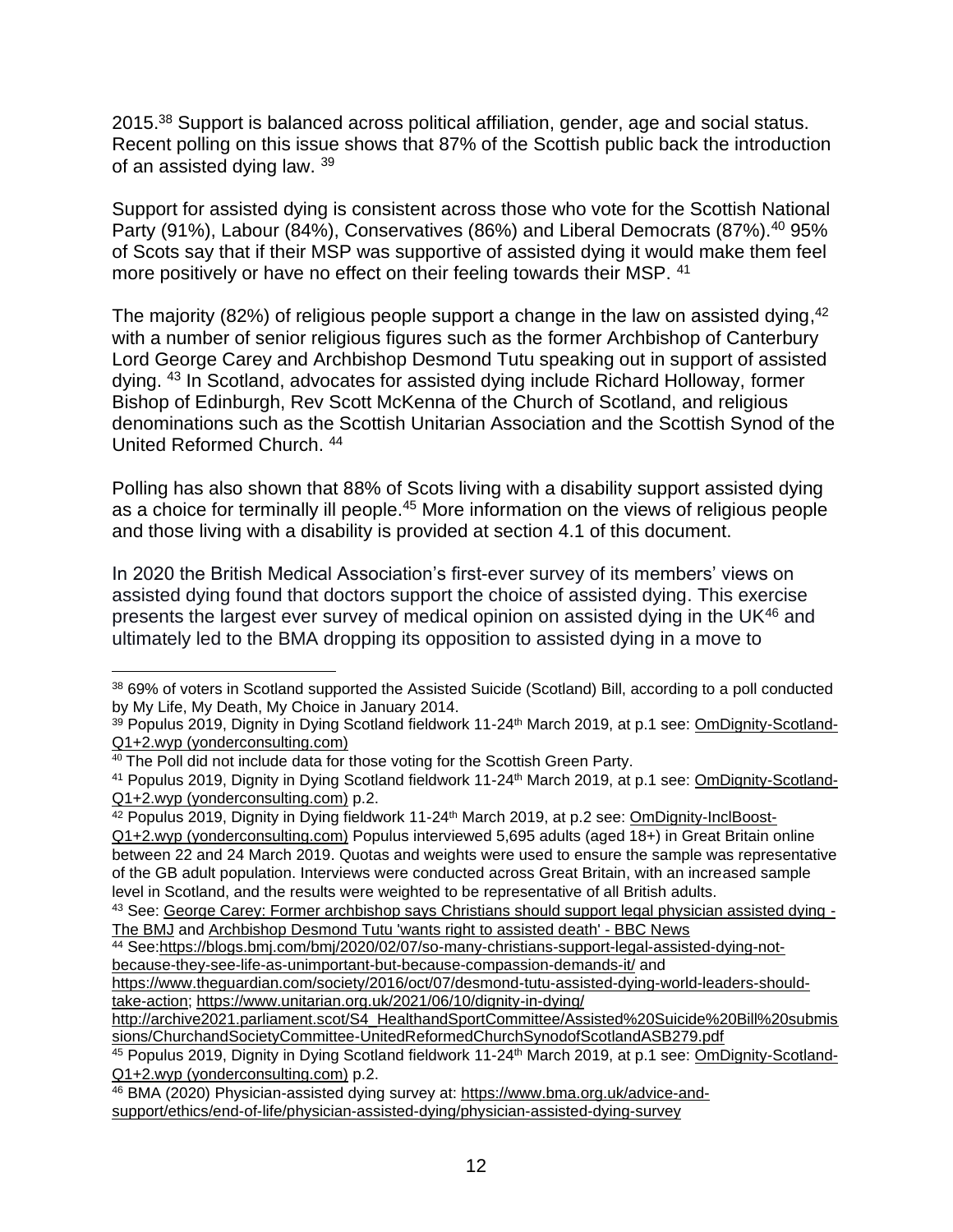neutrality at its Annual Representative Meeting in September 2021.<sup>47</sup>Similar results have been found in surveys by the Royal College of Physicians<sup>48</sup> and Royal College of GPs,<sup>49</sup> demonstrating that the opposition to assisted dying that some doctors' groups have previously maintained is not sustainable.

The Royal College of Nursing, Royal College of Nursing Scotland, Royal College of Psychiatrists, and Royal Pharmaceutical Society all hold a neutral stance on assisted dying, with many other professional bodies not taking a formal position.<sup>50</sup> It is clear that both in this country and overseas, there has been a fundamental shift in opinion amongst healthcare professionals.

## 2.4 Palliative care

Palliative care in the UK has been ranked number one in the world, with Scotland's services amongst the best in Europe.<sup>51</sup> Palliative and other End of Life care has greatly improved in recent decades and will continue to do so given the commitments made by the Scottish Government and those working within the sector.<sup>52</sup> However, there have been, are, and will continue to be limits to that care - some people experience severe emotional and physical suffering at the end of life despite receiving excellent palliative care.

Even if every dying person who needed it had access to high quality, specialist palliative care in Scotland, 591 people a year would still have unrelieved pain in the final three months of their life.<sup>53</sup> Figures from The Office of Health Economics (OHE) suggest that an estimated 11 Scots a week will experience no relief from their pain as they die, regardless of future investment in or improved access to specialist palliative care.<sup>54</sup> Some people experience other unavoidable symptoms such as severe nausea and vomiting, constipation, faecal vomiting, bowel fistulae, fungating wounds and terminal haemorrhages.

<sup>47</sup> Politics.co.uk, [BMA drops opposition](https://www.politics.co.uk/opinion-former/press-release/2021/09/14/bma-drops-opposition-to-assisted-dying/) to assisted dying, 14<sup>th</sup> September 2021, at: **BMA drops opposition** [to assisted dying -](https://www.politics.co.uk/opinion-former/press-release/2021/09/14/bma-drops-opposition-to-assisted-dying/) Politics.co.uk

<sup>&</sup>lt;sup>48</sup> In March 2019, the Royal College of Physicians dropped its longstanding opposition to assisted dying in favour of neutrality following a member survey.

<sup>49</sup> The Royal College of General Practitioners has maintained its opposition to assisted dying, despite a majority of GPs voting to support a change in the law or adopt a neutral stance.

<sup>50</sup> General Medical Council, General Pharmaceutical Council, Royal College of Anaesthetists, Royal College of Obstetricians and Gynaecologists, Royal College of Paediatrics and Child Health, Royal College of Physicians of Edinburgh, Royal College of Surgeons of Edinburgh hold no stance on assisted dying.

<sup>&</sup>lt;sup>51</sup> A report for the Scottish Parliament by Professor David Clark: International comparisons in palliative care provision: what can the indicators tell us? Published 15th September 2015 SP Paper 784 9th Report, 2015 (Session 4) at para. 72 in ref to the Quality of Death Index.

<sup>52</sup> Scottish Government, Palliative and end of life care: National Implementation Advisory Group, see: <https://www.gov.scot/groups/palliative-and-end-of-life-care-national-implementation-advisory-group/>

<sup>53</sup> The Inescapable Truth About Dying in Scotland, Dignity in Dying Scotland, 2019.

<sup>54</sup> The Inescapable Truth About Dying in Scotland, Dignity in Dying Scotland, 2019.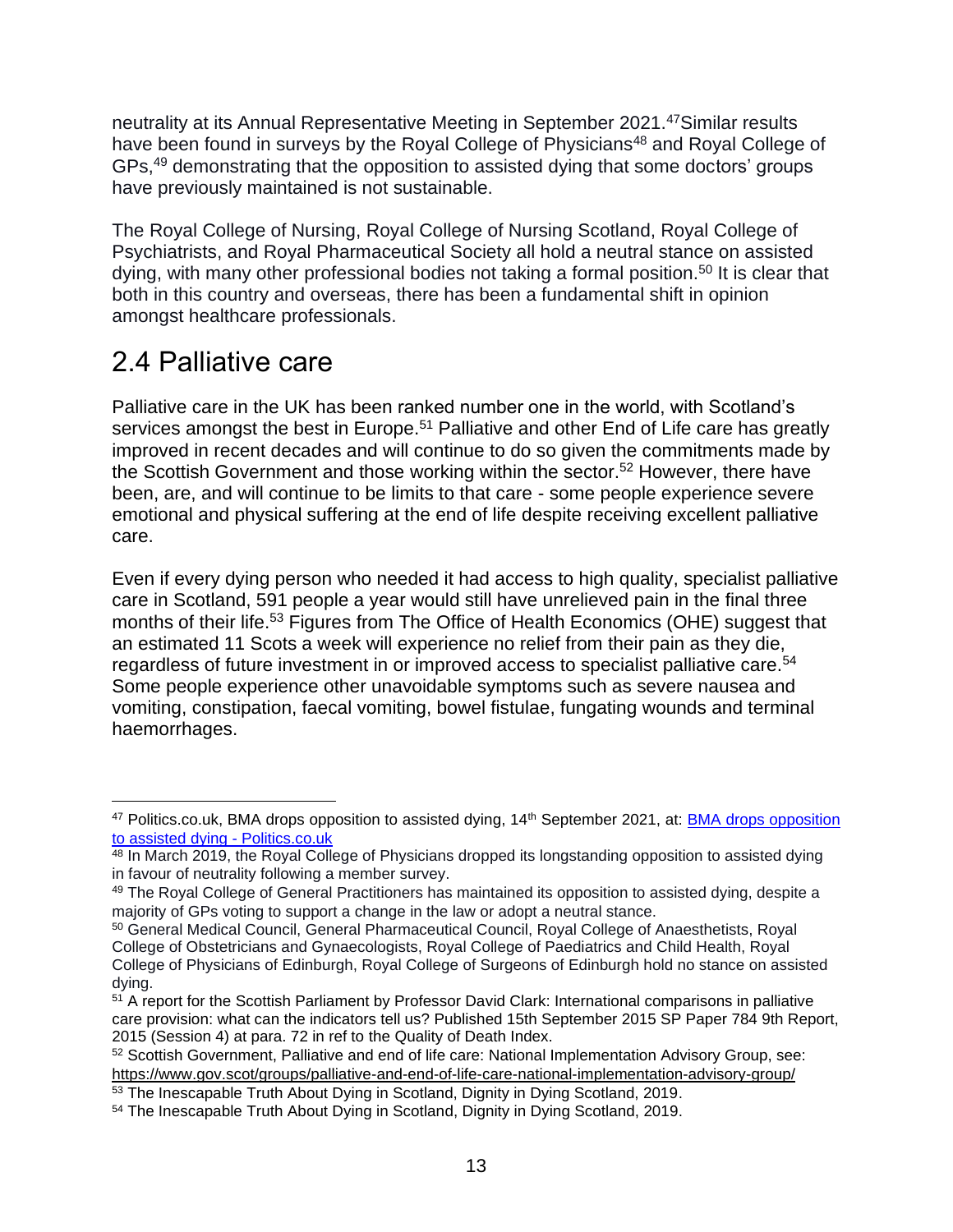Many more people fear what they may be forced to endure at the end of their lives and feel denied control over their deaths. These feelings are forms of suffering in themselves and lead to a reduction in quality of life. Consequently, some dying people explore ways to hasten their deaths. These can be through travelling overseas for an assisted death, ending their lives behind closed doors, or by voluntarily stopping eating and drinking in an attempt to accelerate the dying process. Where assisted dying has been legalised, it has improved the quality and funding of palliative care. There are many examples.

First, assisted dying is associated with greater trust amongst patients and medical professionals. In countries where assisted dying is legal, trust in doctors is high. For example, research has shown that the country where doctors are most trusted is the Netherlands,<sup>55</sup> which has the longest acceptance of assisted dying as a legal procedure. In the UK, 93% of people say an assisted dying law would either increase or have no effect on their trust in doctors.<sup>56</sup>

This increased trust supports patients to make and communicate their decisions. Changing the law would allow a dying person to have honest, transparent conversations with their care team about their fears and wishes for the end of life and about other available palliative care options. Research demonstrates that assisted dying laws contribute to more open conversations and careful evaluation of end-of-life options, as well as more appropriate palliative care training of physicians and greater efforts to increase access to hospice care. <sup>57585960</sup> Oregon is considered to have amongst the best palliative care in the USA, and has had an assisted dying law in place for over 20 years.

In the US, approximately 90% of patients who request an assisted death are receiving hospice or palliative care.<sup>61</sup> This shows that palliative care access does not eliminate requests for assisted dying, nor does a request for assisted dying indicate a failure of palliative care. Rather, it shows that assisted dying is one of several options that can safely be made available to people at the end of life.

<sup>55</sup> GfK Trust Index, 2008. GfK Custom Research reported that 88% of respondents in Belgium and 91% in the Netherlands trust their doctors.

<sup>56</sup> Populus sample of 5000 people, details at Dignity in Dying (2015) Patients would trust doctors more if assisted dying was legal, at: [Patients would trust doctors more if assisted dying was legal -](https://www.dignityindying.org.uk/news/patients-trust-doctors-assisted-dying/) Dignity in **[Dying](https://www.dignityindying.org.uk/news/patients-trust-doctors-assisted-dying/)** 

<sup>&</sup>lt;sup>57</sup> Legal regulation of physician assisted death – the latest report cards, New England Journal of Medicine 356:1911-1913, Quill TE, 2007.

<sup>58</sup> Oregon physicians' attitudes about and experiences with end of life care since passage of the Oregon Death with Dignity Act, Journal of the American Medical Association 285:2363-2369, Ganzini L, Nelson HD, Lee MA et al, 2001.

<sup>&</sup>lt;sup>59</sup> Characteristics and proportion of dying Oregonians who personally consider physician assisted suicide, Journal of Clinical Ethics 15:111-118, Tolle SW, Tilden VR Drach LL, et al, 2004.

<sup>&</sup>lt;sup>60</sup> Oregon physicians' responses to requests for assisted suicide: a qualitative study, J. Palliat Med. Dobscha et al, 2004.

<sup>&</sup>lt;sup>61</sup> Oregon Health Authority Oregon's Death with Dignity Act and Washington State Department of Health Death with Dignity Act Reports consistently show this.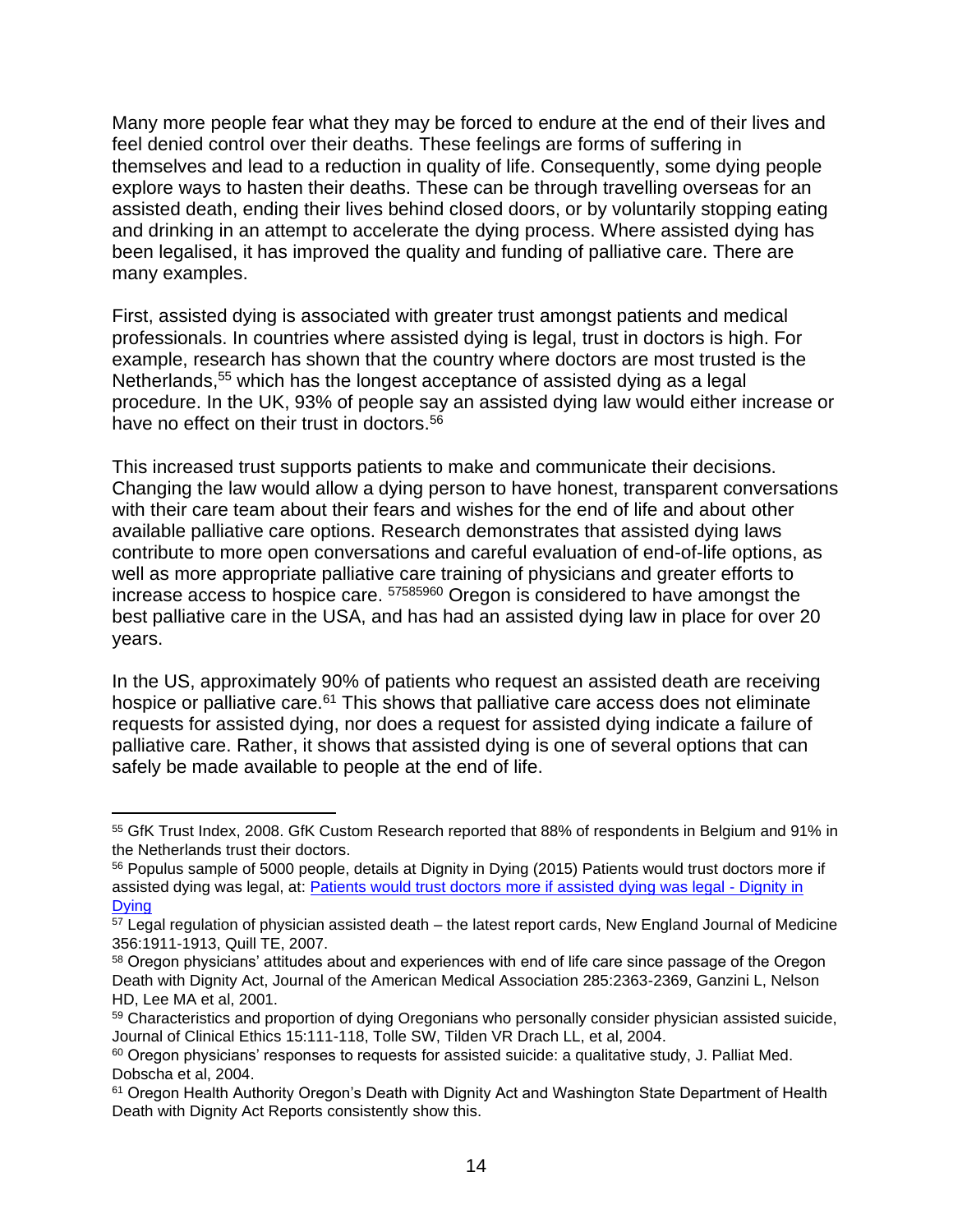An objective of the Scottish Parliament Cross Party Group on End of Life Choices during the fifth session of the Parliament was to open up discussion on death and dying more generally in Scotland. A study from Oregon found that, while less than 0.5% of dying people opt for an assisted death, 1 in 50 had discussed it with their doctors, and 1 in 6 discussed it with their families. When assisted dying becomes legal, it leads to debate/discussion and an unprecedented interest in and planning around death. In California, which passed an assisted dying law in 2016, doctors now answer many questions about end-of-life care generally. A consequence of this is that more people actually make their wishes known and document them in instruments such as advance directives<sup>62</sup> and anticipatory care plans.

A second key way that assisted dying is supportive for palliative care is to do with resources. Legislation on assisted dying has been followed by large and continued investment in palliative care. This is evidenced in a number of jurisdictions. In 2015, the Palliative Care and Quality of Life Interdisciplinary Advisory Council (PCAC) was established in Oregon by Senate Bill 608. The legislation seeks to improve the lives of people who would benefit from palliative care and to facilitate better coordination of care.<sup>63</sup>

When the Australian State of Victoria passed assisted dying legislation, the government reviewed palliative care services in the area. As a result, an extra \$72 million has been provided in Victoria to increase palliative care beds and access to home-based palliative care.<sup>64</sup> In Western Australia, where assisted dying legislation was passed in 2019, the government announced a further AU\$17.8 million for palliative care projects based on the recommendations of the Joint Select Committee Report on End of Life Choices.<sup>65</sup>

A report commissioned by Palliative Care Australia which examined assisted dying around the world found "no evidence to suggest that palliative care sectors were adversely impacted by the introduction of legislation. If anything, in jurisdictions where assisted dying is available, the palliative care sector has further advanced."<sup>66</sup>

Two years after assisted dying was legalised in Canada, the Minister of Health tabled a 'Framework on Palliative Care in Canada'. This framework provides a vision for

<sup>62</sup> Los Angeles Times, There's an unforeseen benefit to California's physician-assisted death law, See: <http://www.latimes.com/health/la-me-end-of-life-care-20170821-htmlstory.html>

<sup>63</sup> Oregon Health Authority, Palliative Care and Quality of Life Interdisciplinary Advisory Council, SB 608, see:<https://www.oregon.gov/oha/HPA/DSI/Pages/Palliative-Care-Advisory-Council.aspx>

<sup>64</sup> Boost for Palliative Care Providers, 2017 see: [https://www.jaclynsymes.com.au/media-releases/boost](https://www.jaclynsymes.com.au/media-releases/boost-for-palliative-care-providers-2/)[for-palliative-care-providers-2/;](https://www.jaclynsymes.com.au/media-releases/boost-for-palliative-care-providers-2/) [https://www.premier.vic.gov.au/palliative-care-boost-support-terminally-ill](https://www.premier.vic.gov.au/palliative-care-boost-support-terminally-ill-victorians)[victorians](https://www.premier.vic.gov.au/palliative-care-boost-support-terminally-ill-victorians)

<sup>65</sup> Medical Forum (2019), Palliative Care A Human Right, at: [https://mforum.com.au/palliative-care-a](https://mforum.com.au/palliative-care-a-human-right-vad-voluntary-assisted-dying/)[human-right-vad-voluntary-assisted-dying/](https://mforum.com.au/palliative-care-a-human-right-vad-voluntary-assisted-dying/) see also: Government of Western Australia, Department of Health. Implementation Plan One 2019-2021 WA End-of-life and Palliative Care Strategy 2018-2028 Version: 12 June 2019.

<sup>&</sup>lt;sup>66</sup> Aspex Consulting on behalf of Palliative Care Australia (2018) Experience internationally of the legalisation of assisted dying on the palliative care sector.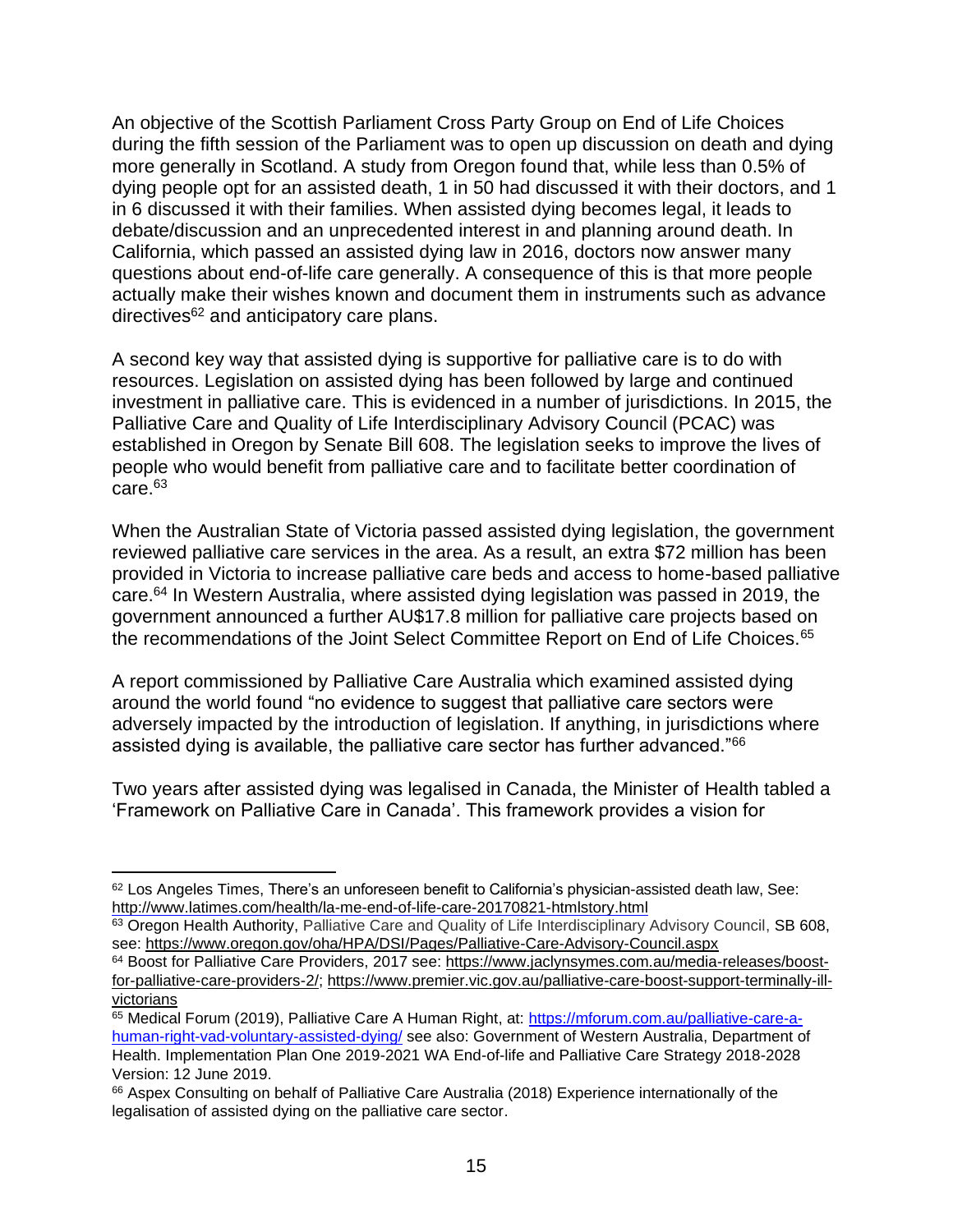palliative care in Canada and an implementation plan.<sup>67</sup> The government committed funding of \$6 billion over 10 years to improving palliative care with an additional \$184.6 million to improve home and palliative care for indigenous communities.<sup>68</sup>

## 2.5 Protecting vulnerable people

Where assisted dying is legal the evidence shows that such laws are safe and effective. The safeguards outlined at section 1.1 would act to ensure that vulnerable people are not adversely affected within the boundaries of the present proposal.

The people who tend to seek an assisted death are between 65 and 85, have a 'good education' and have cancer.<sup>69</sup> Studies have found that a request for an assisted death represents long-held philosophical beliefs among patients who highly value their independence<sup> $70$ </sup> and autonomy.<sup>71</sup> Potentially vulnerable groups of people such as those of a lower socio-economic status or aged over 85 do not disproportionately use assisted dying laws.<sup>72</sup>

Under this bill proposal, two doctors would be required to independently assess the person making a request, including enquiring about their reasoning and motivations. This is an opportunity to make sure all options have been explored and to refer the person for psychiatric assessment if necessary. The person would be empowered to change their mind at any point.

Disability Rights Oregon has said that they have never "received a complaint that a person with disabilities was coerced or being coerced to make use of the Act".<sup>73</sup> Implementing a framework for legal reform would ensure the right checks and balances are in place for individuals and their families as well as for professionals involved in their care and would remove the current covert practices. Arguably, the current law in Scotland does not provide adequate protection to vulnerable people. Only a minority of cases are investigated when someone travels overseas for an assisted death. The fact that assisted dying overseas is tolerated without clear regulation means that we lack any clear safeguards for vulnerable people.

<sup>67</sup> Framework on Palliative Care in Canada, Health Canada, 2018.

<sup>68</sup> Government of Canada (2019) see: [https://www.canada.ca/en/health-canada/news/2019/05/minister](https://www.canada.ca/en/health-canada/news/2019/05/minister-petitpas-taylor-announces-funding-to-help-strengthen-palliative-care.html)[petitpas-taylor-announces-funding-to-help-strengthen-palliative-care.html](https://www.canada.ca/en/health-canada/news/2019/05/minister-petitpas-taylor-announces-funding-to-help-strengthen-palliative-care.html)

<sup>69</sup> Oregon Death with Dignity Act, Data summary, 2020 and California End of Life Option Act, Data report 2018.

<sup>70</sup> Medical Assistance in Dying (MAiD): A descriptive study from a Canadian tertiary care hospital, Am J Hosp Palliat Care, Selby D, 2019.

<sup>71</sup> Colburn B, Autonomy, voluntariness and assisted dying, *Journal of Medical Ethics* 2020;46:316-319; Professor Colburn gave helpful advice and direction during a presentation to the CPG End of Life Choices during session five which has helped to inform this consultation.

<sup>72</sup> Medical Assistance in Dying (MAiD): A descriptive study from a Canadian tertiary care hospital, Am J Hosp Palliat Care, Selby D, 2019.

<sup>73</sup> Compassion and Choices (2019) at: [https://compassionandchoices.org/letter-from-disability-rights](https://compassionandchoices.org/letter-from-disability-rights-oregon-dro/)[oregon-dro/](https://compassionandchoices.org/letter-from-disability-rights-oregon-dro/)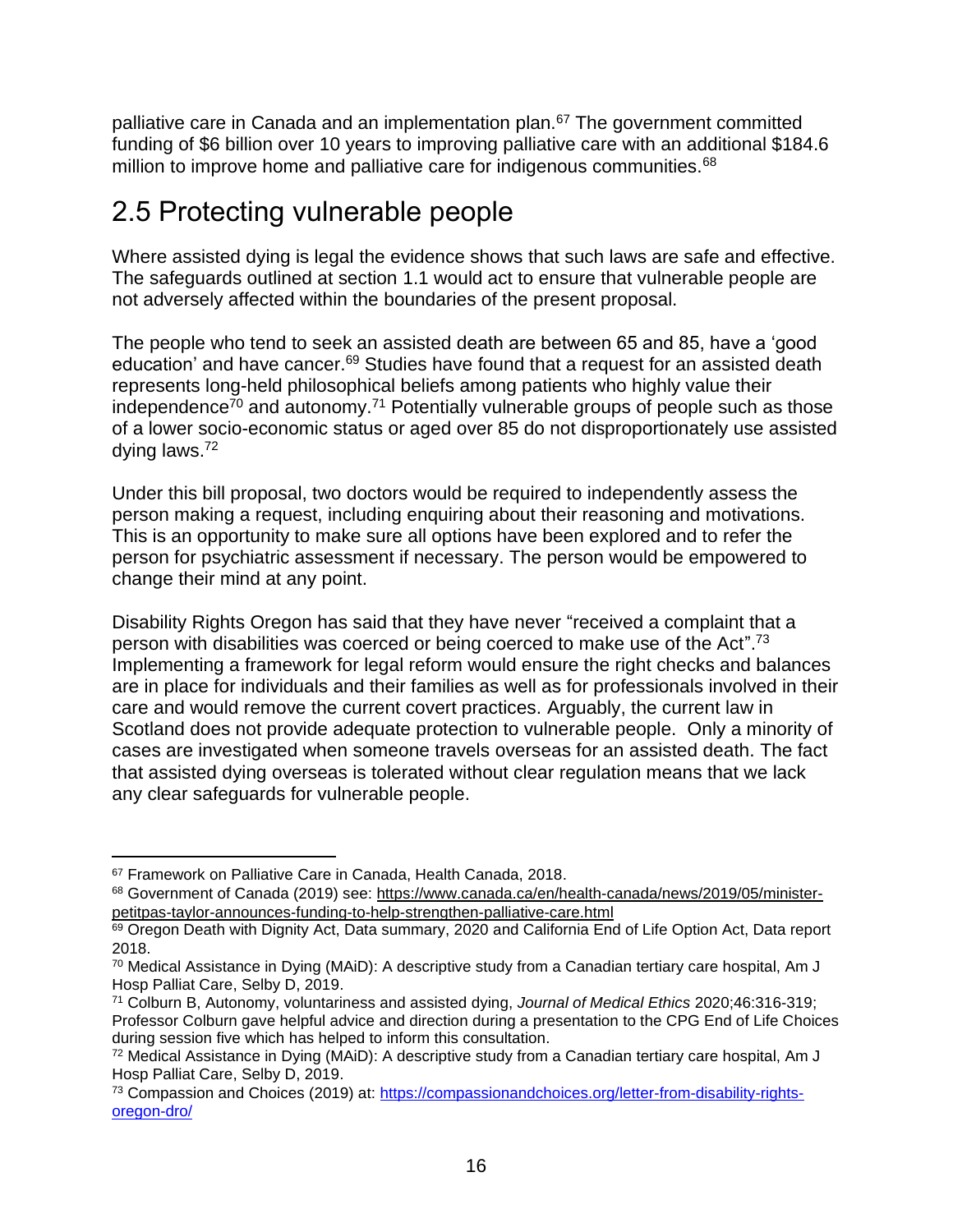Under the current law, decisions that doctors can take that may hasten a person's death, such as withdrawing treatment or double effect,  $74$  involve far fewer safeguards and less oversight than would be present under an assisted dying law. Where some doctors are currently acting illegally to directly end a person's life at their request (voluntary euthanasia), there are no safeguards in place at all. The barrier that the current law creates does not stop people taking action to control the end of their lives but instead drives the practice behind closed doors. This means potentially vulnerable people cannot be and are not being protected.

In contrast, an assisted dying law would protect people by bringing these difficult decisions out into the open. It would introduce safeguards before a person could access an assisted death, and therefore provide both more protection and more choice than the current law allows.

## 2.6 International context

Scotland has consistently demonstrated a willingness to learn from practice elsewhere<sup>75</sup> and this consultation has been informed by looking at how other devolved legislatures have acted.

Over 200 million people currently live in jurisdictions which have legalised some form of assisted dying including: the US States of Oregon, California, Hawaii, Washington Colorado, Vermont, Montana, New Jersey, New Mexico and Maine, Washington DC, the capital of the US, the Australian States of Victoria, Tasmania, Queensland and Western Australia, New Zealand, Canada, Belgium, the Netherlands, Luxembourg, Switzerland and Spain.

There is also significant activity in Ireland,<sup>76</sup> Austria,<sup>77</sup> Portugal,<sup>78</sup> France<sup>79</sup> and Jersey.<sup>80</sup> Assisted deaths in Oregon and California account for less than 1% of total deaths. Around 35% of people who are given the prescription choose not to use it. This shows

<https://www.jurist.org/news/2021/03/portugal-court-deems-physician-assisted-dying-bill-unconstitutional/>

<sup>&</sup>lt;sup>74</sup> If the administration of medication results in the person's death but the intention was to relieve their symptoms of suffering, then this is permissible. G. H. Gordon, *Criminal Law* (1978), p 728.

<sup>75</sup> Following the Assisted Suicide (Scotland) Bill falling in 2015, the Scottish Parliament Health and Sport Committee tasked Professor David Clark with producing a report titled 'International comparisons in palliative care provision: what can the indicators tell us?' 9th Report, 2015 (Session 4); also more recently, Finland for example, where the baby box programme originated and was subsequently implemented in Scotland.

<sup>76</sup> Dying with Dignity Bill 2020 at:

<https://data.oireachtas.ie/ie/oireachtas/bill/2020/24/eng/initiated/b2420d.pdf>

 $77$  Austria's top court decriminalises assisted dying

at: https://humanism.org.uk/2020/12/14/austrias-top-court-decriminalises-assisted-dying/

<sup>78</sup> [Portugal court deems physician assisted dying bill unconstitutional](https://www.jurist.org/news/2021/03/portugal-court-deems-physician-assisted-dying-bill-unconstitutional/) at:

<sup>79</sup> [France Parliament debates bill to legalize assisted dying](https://www.jurist.org/news/2021/04/france-parliament-debates-bill-to-legalize-assisted-dying/) at: [https://www.jurist.org/news/2021/04/france](https://www.jurist.org/news/2021/04/france-parliament-debates-bill-to-legalize-assisted-dying/)[parliament-debates-bill-to-legalize-assisted-dying/](https://www.jurist.org/news/2021/04/france-parliament-debates-bill-to-legalize-assisted-dying/)

<sup>80</sup> Jersey Assisted Dying Citizens' Jury Recommendations – Initial Report (June 2021) at: https://www.gov.je/SiteCollectionDocuments/Caring%20and%20support/ID%20Jersey%20Assisted%20D ying%20Citizens%27%20Jury%20Recommendations%20-%20Initial%20Report%20FINAL.pdf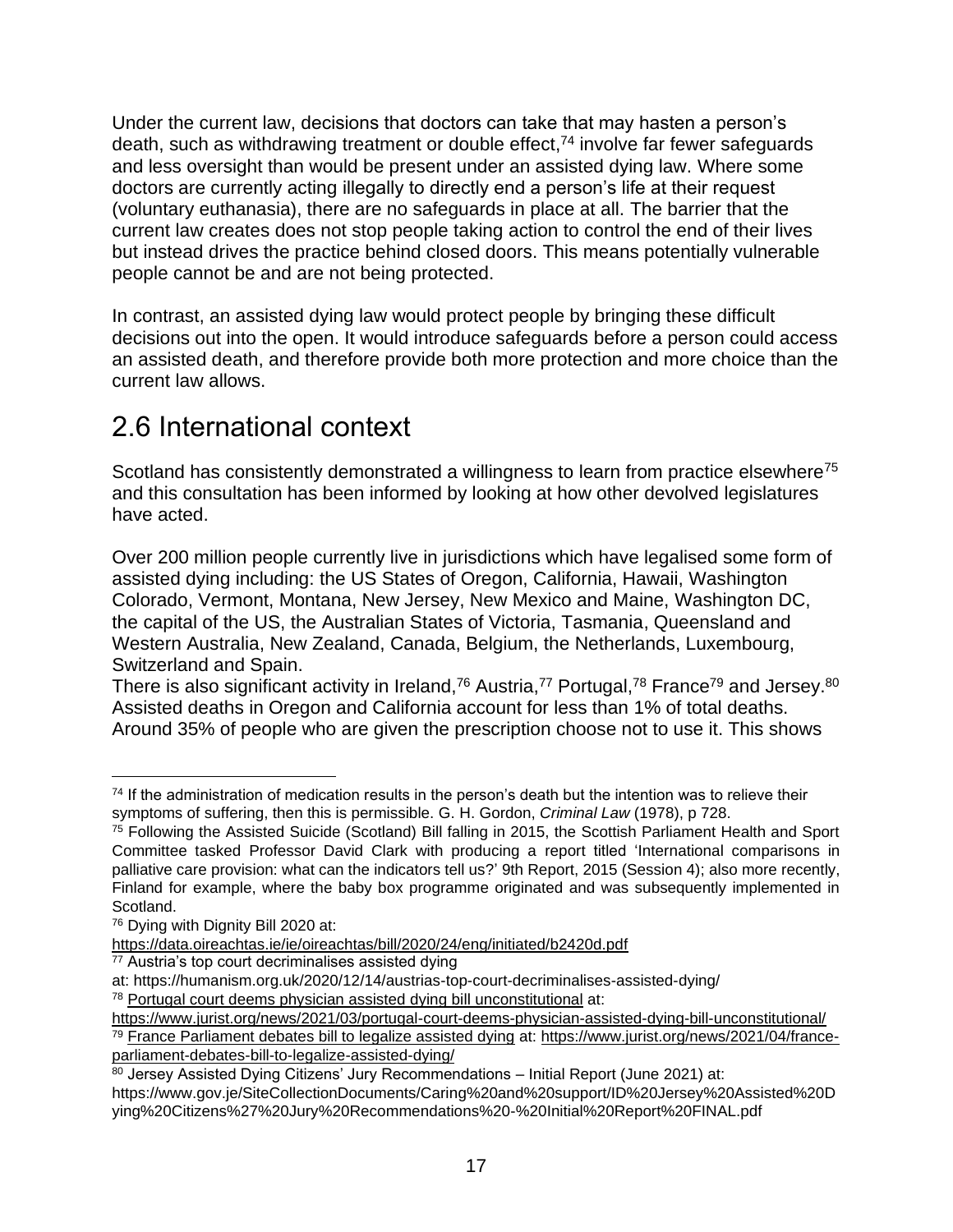people want to live well for as long as possible, but with assisted dying as an 'insurance policy' if their suffering becomes unbearable.<sup>81</sup>

The UK Government recently asked the Office of National Statistics for more data on suicides by terminally ill people and the possible impact of the ban on assisted dying, noting that "anyone who believes in high quality public discourse would want to see an independent and impartial set of facts on which we can then have a discussion."<sup>82</sup> One of the most robust considerations of assisted dying legislation is found in Canada, as a result of the *Carter v Canada* case.<sup>83</sup>

Evidence received from Professors Battin, McLean, Bernheim, Deliens, Ganzini, Owens, Starks and Lewis in the *Carter* case showed that:

- there is no moral or ethical basis for the current blanket ban on assisted dying based on the sanctity of life
- persons can make a competent and rational choice to end their lives, and that whether their decision is a competent one and free of any undue pressure can be reliably assessed
- the empirical evidence from experts within the jurisdictions where the practice is legal, notably Oregon, the Netherlands and Belgium, is that there is no so-called 'slippery slope' in those jurisdictions, and that the opposite is the case
- there is no appreciable risk to vulnerable groups from a carefully controlled legal regime
- legalisation improves access to palliative care rather than the contrary
- patient confidence in the medical profession is enhanced not undermined in permissive jurisdictions
- the legal safeguards, both substantive and procedural, in those jurisdictions have become enhanced, not eroded, over time.<sup>84</sup>

There is evidence as to the harm that is caused by the current prohibition on assisted dying in the United Kingdom, including the scale of the practice of euthanasia notwithstanding that the practice is illegal,<sup>85</sup> and that there is a risk of persons taking their lives earlier than they would otherwise wish. More generally the current prohibition undermines individual autonomy, including for those who do not currently want to end their lives. A change in the law would increase everyone's capacity to make voluntary choices about their care.<sup>86</sup>

82 Dignity in Dying (2021) Cross-Party Group on End-of-Life Choice welcomes health secretary's request for more data on suicides by terminally ill people and impact of assisted dying ban. See: [https://www.dignityindying.org.uk/news/cross-party-group-on-end-of-life-choice-welcomes-health-](https://www.dignityindying.org.uk/news/cross-party-group-on-end-of-life-choice-welcomes-health-secretarys-request-for-more-data-on-suicides-by-terminally-ill-people-and-impact-of-assisted-dying-ban/)

[secretarys-request-for-more-data-on-suicides-by-terminally-ill-people-and-impact-of-assisted-dying-ban/](https://www.dignityindying.org.uk/news/cross-party-group-on-end-of-life-choice-welcomes-health-secretarys-request-for-more-data-on-suicides-by-terminally-ill-people-and-impact-of-assisted-dying-ban/) <sup>83</sup> *Carter v Canada* [2015] SCC 5.

<sup>81</sup> Ganzini L, Beer TM, Brouns M et al, 2006, Interest in physician-assisted suicide among Oregon cancer patients, Journal of Clinical Ethics 17:27-38,

<sup>84</sup> Extract taken from skeleton argument for *Omid T v Secretary of State* case 7,8 March 2018.

<sup>85</sup> [Euthanasia: doctors aid 3,000 deaths | Health | The Guardian](https://www.theguardian.com/society/2006/jan/18/health.science)

<sup>86</sup> Colburn B, Autonomy, voluntariness and assisted dying, *Journal of Medical Ethics* 2020;46:316-319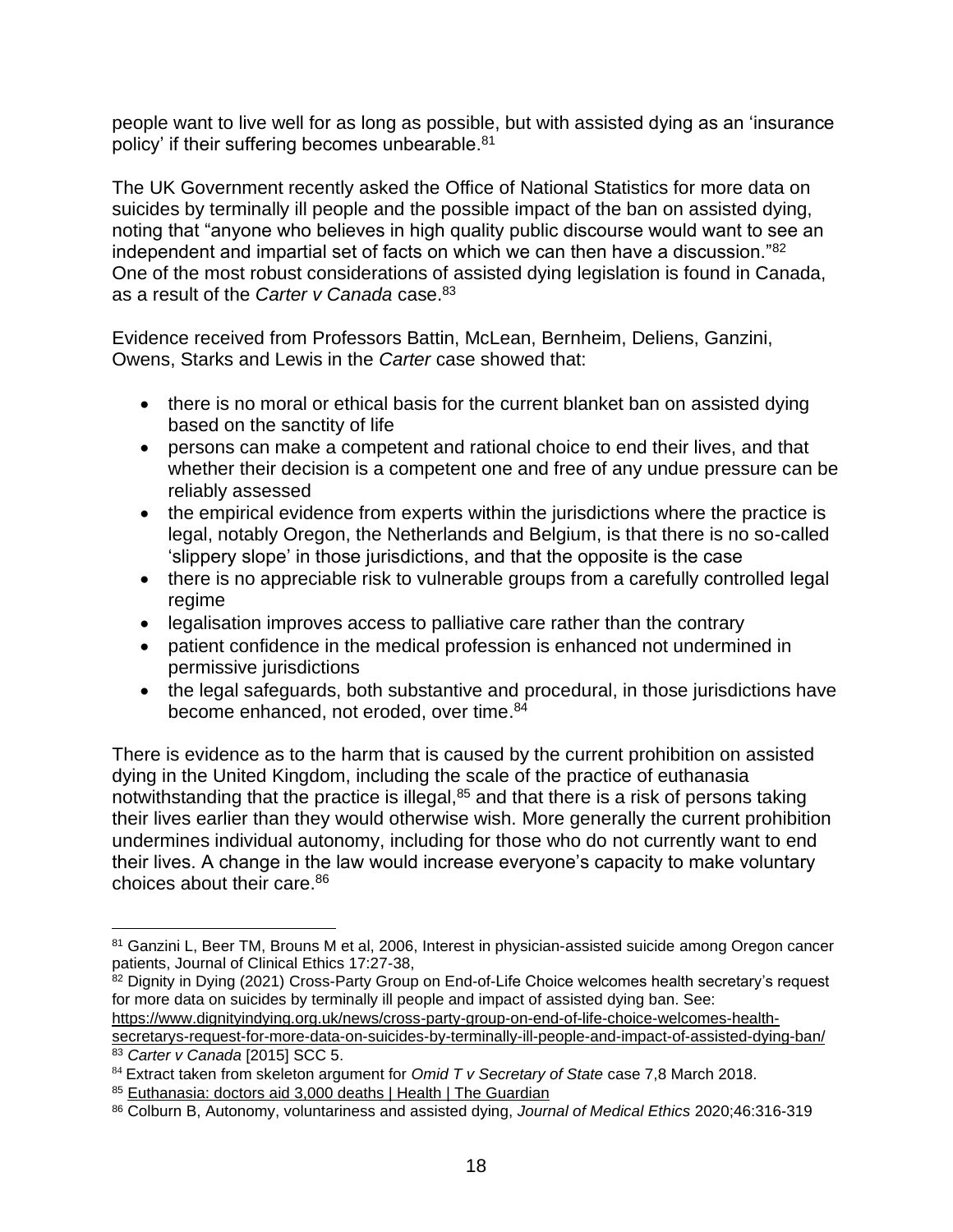There have also been extensive consultations abroad which provide significant evidence and research on this topic, including the Ministerial Expert Panel on Voluntary Assisted Dying in Western Australia, a Ministerial Advisory Panel and subsequent Inquiry into End of Life Choices in Victoria, Australia and an Inquiry into aged care, endof-life and palliative care and voluntary assisted dying in Queensland, Australia.

Scotland will not be taking a leap into the unknown. We now have over 20 years' worth of data and research to confidently allow us to legislate for the majority of our citizens who support this choice.

# 3 Detail of the proposed Bill

It is important to emphasise that the information below is only an outline of what is being proposed and consulted on, it is not a Bill. We hope that, via this consultation process, we will receive suggestions and comments which will help us to refine and improve our proposals, which will then be reflected in the draft Bill when it is produced.

## 3.1 The process

#### **Step 1: Declaration (request for an assisted death)**

The person who has a terminal illness reaches a clear, settled and voluntary intention to end their life, and signs a declaration in the presence of two independent witnesses. The declaration must be signed by a registered medical doctor from whom the person has requested assistance to end their life (the attending doctor) and another registered medical doctor (independent doctor). Before signing the person's declaration, the attending and independent doctor must separately examine the person and the person's medical records and, each acting independently of the other, be satisfied that the person is terminally ill, has the capacity to make such a decision<sup>87</sup>, and has reached a clear and settled intention on an informed basis, without coercion or duress. If the attending or independent doctor has doubts as to the person's capacity to make a decision, the doctor must refer the person to an appropriate specialist, such as a psychologist, and take account of their opinion of the person's capacity.

The attending doctor must explain any feasible alternatives, which will normally include pain relief, hospice support and other palliative care packages that are available to the patient. The attending doctor must also discuss the reasons for wanting an assisted death with the patient. The attending doctor must then complete a declaration and review a questionnaire form with a view to submitting this to the reporting body after the death.

<sup>87</sup> Adults with Incapacity (Scotland) Act 2000 s. 1.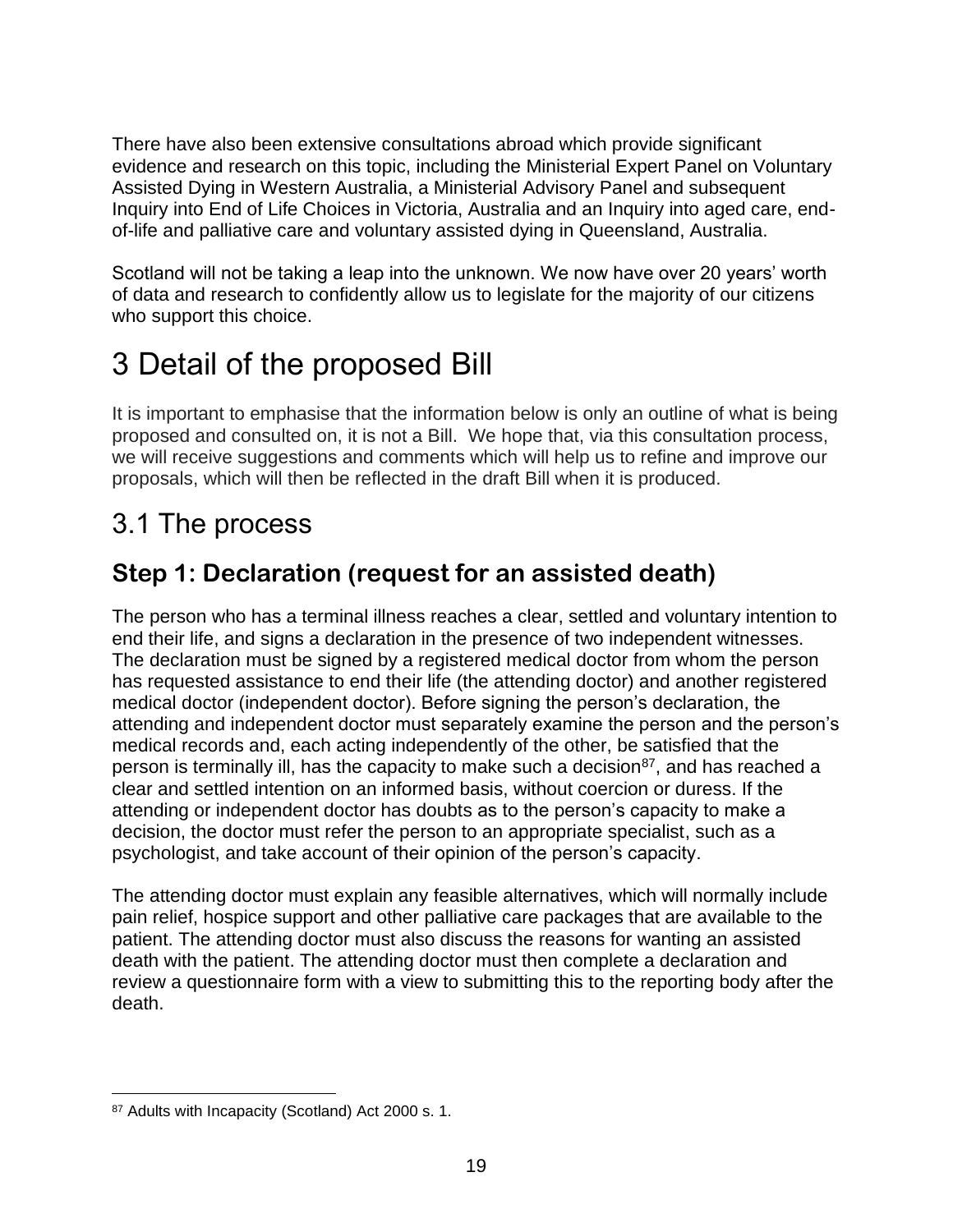#### **Step 2: Reflection period**

A time period must pass before the attending doctor prescribes medication for that person to end their life. The suggested period would be 14 days after the attending doctor completes the declaration, though if the attending doctor and independent doctor agree that the person's death is reasonably expected to occur within 30 days, the reflection period can be shortened. We welcome views on this aspect of the process in consideration of the varying approaches taken by other jurisdictions.<sup>88</sup>

#### **Step 3: Prescribing/delivering**

The attending doctor of a person who has made a valid declaration may prescribe medication for the person. The medication(s) prescribed must be delivered to the person by a registered healthcare practitioner (HCP) and only after the HCP has confirmed that the person has not revoked or wishes to revoke their declaration. In this context, a registered healthcare practitioner includes nurse practitioners.<sup>89</sup> The HCP present may then prepare the medicine for self-administration by that person. The HCP must be present when the person takes the medicine.<sup>90</sup>

The attending HCP should then complete the follow-up form.

The declaration, questionnaire and follow-up form should then be sent to the reporting body no later than one calendar month from the person's death. The reporting body would periodically present summary data that they receive.

Death certificates are public documents, and in the interests of privacy, the primary cause of death would be noted as the underlying illness from which the person died. It is envisaged that the paperwork and the potential creation of a reporting and oversight body would satisfy public health awareness, research and resource allocation requirements.

<sup>88</sup> For example, New Mexico have a 48-hour waiting period which can be waived if death is imminent (section 24-7C-5) whilst in Oregon patients are exempt from any waiting period that exceeds their life expectancy i.e., patients with less than 15 days to live are exempt from the 15-day waiting period between the first and second oral requests for medication. Patients with less than 48 hours to live are exempt from the 48-hour waiting period between the patient's written request and the writing of the prescription.

<sup>89</sup> This decision has been taken after considering international evidence from jurisdictions where nurse practitioners participate in the process. We recognise that over the past decades custom and practice in healthcare has seen nurse practitioners take on increasing responsibilities and that the divide between doctors and nurse practitioners has narrowed. Furthermore, given the geography of Scotland, we believe that it will address any issues with access re rural communities. We are very keen to hear the views of nurse practitioners and others on this matter.

<sup>90</sup> This is to ensure that it is ingested safely and properly.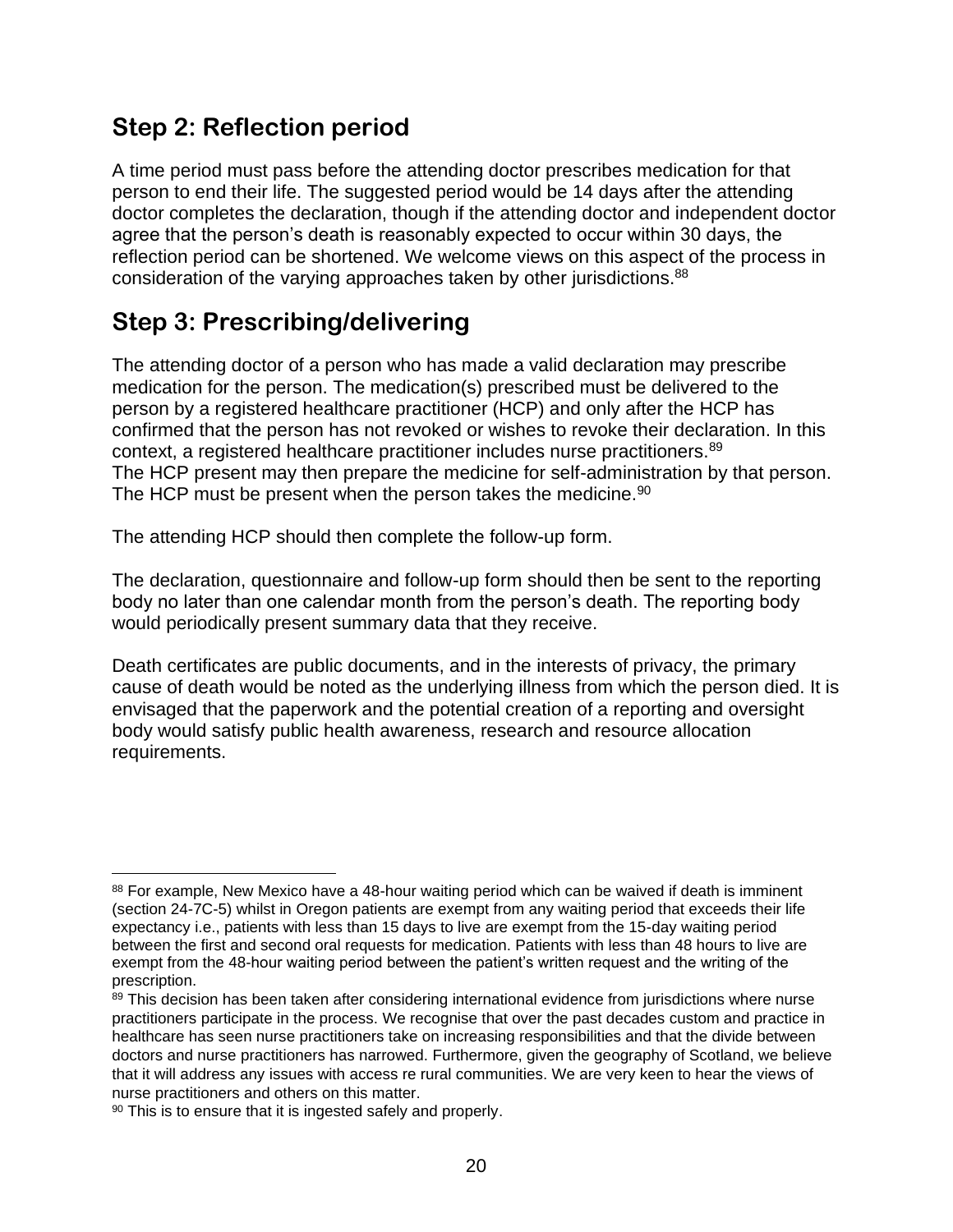## 3.2 Prognosis and capacity

In Scotland, a person is terminally ill if a registered medical practitioner has diagnosed them as having a progressive disease, which can reasonably be expected to cause their death.<sup>91</sup> Terminal illness is defined, for the purposes of providing social security, as that suffered by those who are deemed by doctors as 'unable to recover', regardless of the time they have left to live. This is Scottish Government Policy, supported by members of the Scottish Parliament. It was thoroughly considered and decided upon during the passing of the Social Security (Scotland) Act 2018. Under the previous system, a claimant was not deemed to be suffering from a terminal illness unless medics considered that they had six months or less to live. <sup>92</sup>

As this definition of terminal illness, based purely on clinical judgment, is the definition agreed by both the Scottish Parliament and the Scottish Government we would intend using it in the proposed Bill. As such we have not included a rigid prognosis timeframe on which to determine eligibility.

Eligibility will still be certified by a registered medical doctor using professional judgement on a case-by-case basis.

An assisted dying law would require the attending and independent doctor to:

- Assess whether the person seeking an assisted death has the capacity to make the decision
- Assess whether the person is doing so voluntarily
- Consider and affirm that the person has a diagnosis of a terminal illness.

Doctors are suited to doing this.<sup>93</sup> For example, when someone chooses to refuse medical treatment that will result in their death, doctors are required to make sure that the person has capacity and is not being coerced. The British Medical Association and the Association for Palliative Medicine provide statements on this.<sup>94</sup>

## 3.3 Conscience

It is important that doctors and other healthcare professionals are able to conscientiously object (CO) to supporting their patients through an assisted dying request. It is recognised, however, that if the Bill becomes law it would be the patient's

<sup>91</sup> Scottish Government, Social Security Policy, Terminal Illness [https://www.gov.scot/policies/social](https://www.gov.scot/policies/social-security/terminal-illness/)[security/terminal-illness/](https://www.gov.scot/policies/social-security/terminal-illness/) Whilst this is a specific policy adopted for a specific purpose, it is generally agreed as a reasonable definition and has been adopted for the purposes of this consultation. 92 Scottish Government (2019) Social Security. [https://www.gov.scot/policies/social-security/terminal](https://www.gov.scot/policies/social-security/terminal-illness/)[illness/](https://www.gov.scot/policies/social-security/terminal-illness/)

 $\frac{93}{93}$  Although doctors are best placed to perform this role, as with all aspects of this process, additional training and ongoing support will be instituted.

<sup>94</sup> See:<https://www.bma.org.uk/media/1849/bma-mental-capacity-act-toolkit-2016.pdf> and https://apmonline.org/wp-content/uploads/2016/03/Guidance-with-logos-updated-210316.pdf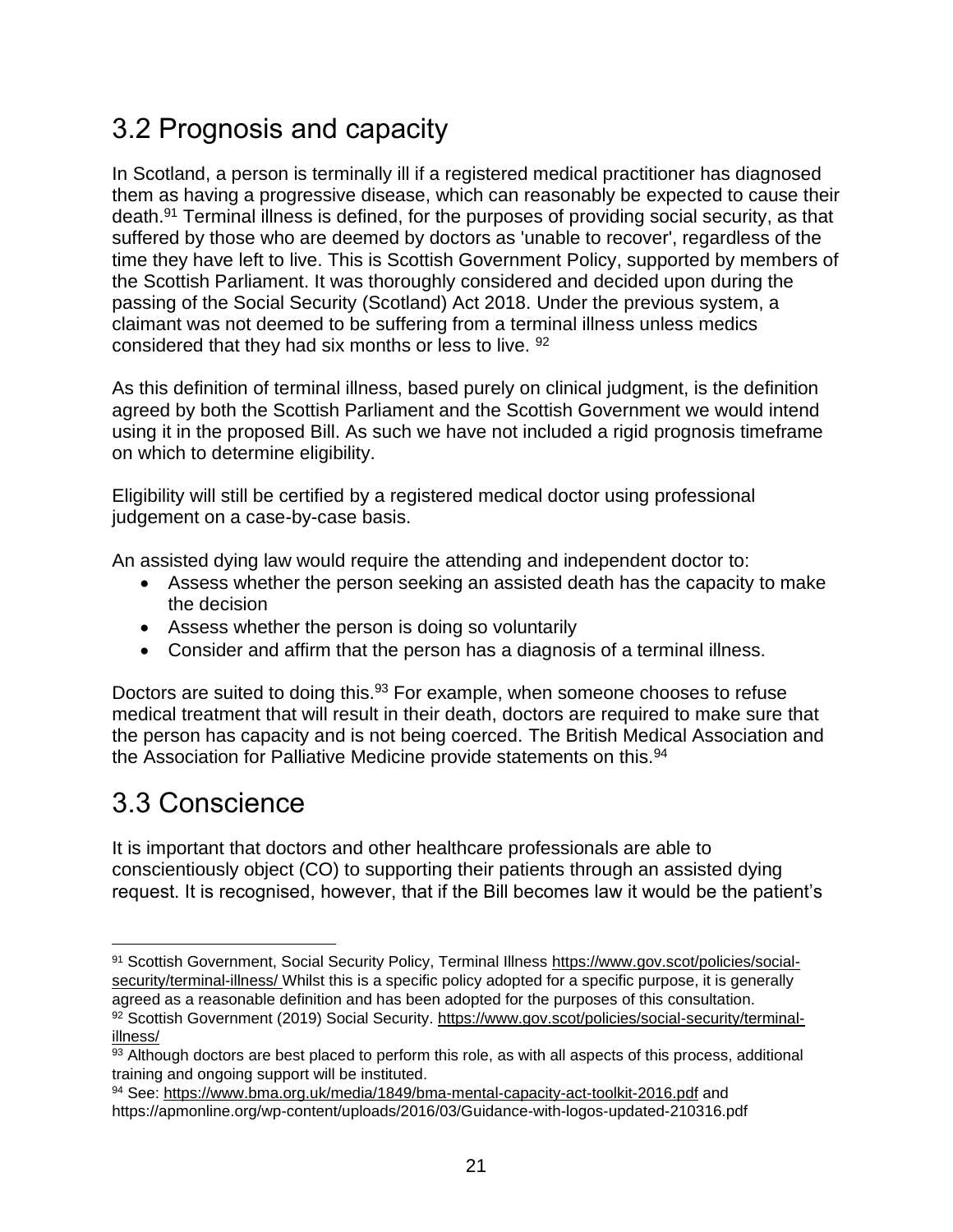legal right to request assistance, and a referral to another consenting doctor should be made if the initial doctor declined to assist the patient because of their personal beliefs.

As with doctors, any healthcare professional, including pharmacists and others, would not be obliged to participate. This represents current practice in other areas, where a conscientious objection may be present, such as termination of pregnancy or the withdrawal of life-sustaining treatment.

Guidance from the General Medical Council<sup>95</sup> on personal beliefs and medical practice states that doctors may practise medicine in accordance with their beliefs, provided that they act in accordance with relevant legislation and:

- do not treat patients unfairly
- do not deny patients access to appropriate medical treatment or services
- do not cause patients distress.

The policy intent is that no person will be obliged to participate in the assisted dying process. The full range of options to achieve this will be explored, including the use of a protection for conscience provision / 'opt out' clause within the confines of legislative competence constrains.

A register of HCPs and staff whose personal ethics do permit participation will be developed with consideration given to who could access this register.

# 4 Implications of the proposed Bill

## 4.1 Equalities

Having considered the provisions of the Equality Act 2010, the proposal is deemed as relevant to several of the identified characteristics protected by law, namely;

## **Age**

Healthcare practitioners are increasingly encountering older adults expressing wishes to end their life.<sup>96</sup> Research and data collected from permissive jurisdictions<sup>97</sup> shows that assisted dying is likely to be used disproportionately by older people, as these are the people most likely to be diagnosed with a qualifying terminal illness. However, the Bill makes access to assisted dying equally available to adults (over-16s) of any age.

<sup>95</sup> General Medical Practice, Personal beliefs and medical practice, at: [https://www.gmc-uk.org/ethical](https://www.gmc-uk.org/ethical-guidance/ethical-guidance-for-doctors/personal-beliefs-and-medical-practice/personal-beliefs-and-medical-practice)[guidance/ethical-guidance-for-doctors/personal-beliefs-and-medical-practice/personal-beliefs-and](https://www.gmc-uk.org/ethical-guidance/ethical-guidance-for-doctors/personal-beliefs-and-medical-practice/personal-beliefs-and-medical-practice)[medical-practice.](https://www.gmc-uk.org/ethical-guidance/ethical-guidance-for-doctors/personal-beliefs-and-medical-practice/personal-beliefs-and-medical-practice) Guidance has also been produced by the British Medical Association, Royal College or Nursing and others.

<sup>96</sup> M Balasubramaniam. 2018. "Rational Suicide in Elderly Adults A Clinician's Perspective" J Am Geriatr Soc;66(5):998-1001<https://www.ncbi.nlm.nih.gov/pubmed/29500824>

<sup>97</sup> Oregon Death with Dignity Act, Data summary, 2020; California End of Life Option Act, Data report 2018.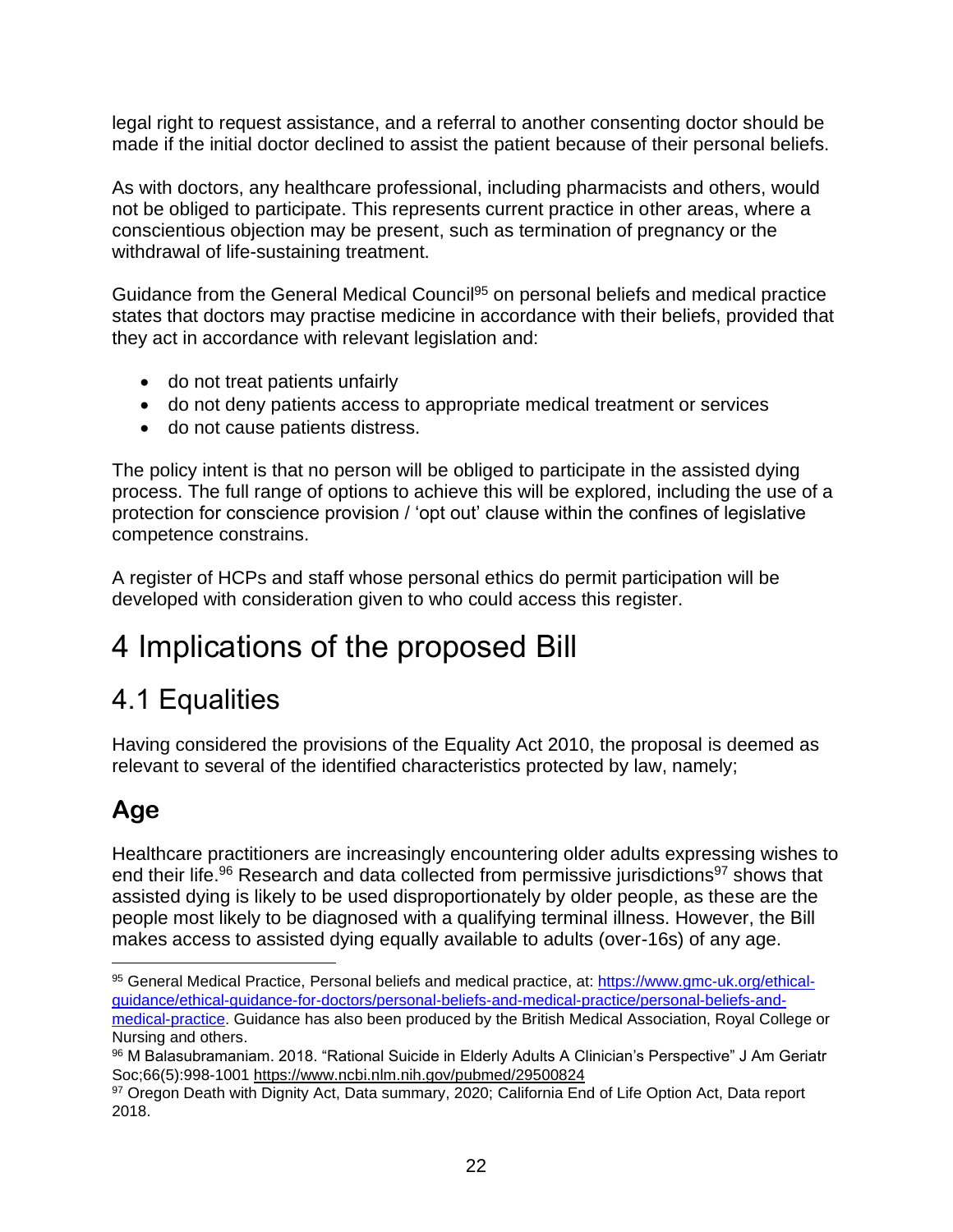#### **Disability**

88% of Scots living with disability support assisted dying as a choice for terminally ill people.<sup>98</sup> We recognise that there is a range of views from disabled people on this matter, and we are very keen to engage with members of the disabled community when building in appropriate safeguards to take the lived experience of vulnerability into proper account.

There are two key points to bear in mind here. The first is the overarching and simplest safeguard: people would not qualify under this proposal's criteria by having a disability alone. The choice would only be available if they also have a terminal illness. Second, as noted earlier, the status quo has no protections; building a regulatory framework better protects everyone (including disabled people) because end-of-life conversations can take place out in the open, with explicit safeguards to protect the vulnerable. Professor Ben Colburn (University of Glasgow, 2021) assessed the hypothesis that the disabled community would be negatively affected by an assisted dying law. Colburn systematically studied reviews over the past ten years, capturing all published data (since legalisation in each jurisdiction) on the uptake of assisted dying amongst vulnerable people, including people with disabilities. The conclusion was that in no jurisdiction was there evidence that vulnerable people were subject to abuse,  $99$  and the hypothesis that people with disabilities might be disproportionately impacted was not borne out. Colburn states that this conclusion is reinforced if we look directly at the empirical data, "These findings – that there is no evidence that assisted dying laws have a disproportionate effect on people with disabilities – are echoed in all empirical studies which examine the question."<sup>100</sup>

A recent survey of disability rights organisations in the UK indicated various stances and policies on assisted dying.<sup>101</sup> Of 140 such organisations surveyed, a substantial majority remain silent (84%) or explicitly endorse neutrality (4%). Only 4% explicitly oppose it. For those who remain neutral, the position of Disability Rights UK is representative: "This is a complex issue on which people hold different, passionately held views. Disability Rights UK respects those different views."<sup>102</sup> As Tom Shakespeare observes, "notwithstanding the blanket opposition of "their" organizations, people with disabilities

<sup>98</sup> Populus 2019, Dignity in Dying Scotland fieldwork 11-24<sup>th</sup> March 2019, at p.1 see: [OmDignity-Scotland-](https://yonderconsulting.com/poll-archive/Dignity-in-Dying-Scotland-poll-11-24-March-2019-Q1-Q2-tables-for-publication.pdf)[Q1+2.wyp \(yonderconsulting.com\)](https://yonderconsulting.com/poll-archive/Dignity-in-Dying-Scotland-poll-11-24-March-2019-Q1-Q2-tables-for-publication.pdf) p.2.

<sup>99</sup> Wayne Sumner notes that 'many people in the disability community find this stereotyping to be itself demeaning and patronizing, complaining that it feeds rather than starves social prejudices'. Even some opponents of assisted dying accept that this line of argument might involve a 'paternalistic over-emphasis of the vulnerability of persons with disabilities'.

<sup>100</sup> Colburn, B., Assisted Dying and Disability (2021): [Policy Briefing: Disability and Assisted Dying Laws -](https://policyscotland.gla.ac.uk/policy-briefing-disability-and-assisted-dying-laws/) [Policy Scotland](https://policyscotland.gla.ac.uk/policy-briefing-disability-and-assisted-dying-laws/)

<sup>101</sup> Box G, Chambaere K. Views of disability rights organisations on assisted dying legislation in England, Wales and Scotland: an analysis of position statements. J Med Ethics. 2021 Jan 5.

<sup>102</sup> Disability Rights UK. 2015. 'Our position on the proposed Assisted Dying Bill'.

https://www.disabilityrightsuk.org/news/2015/september/our-position-proposed-assisted-dying-bill (accessed 30 July 2021).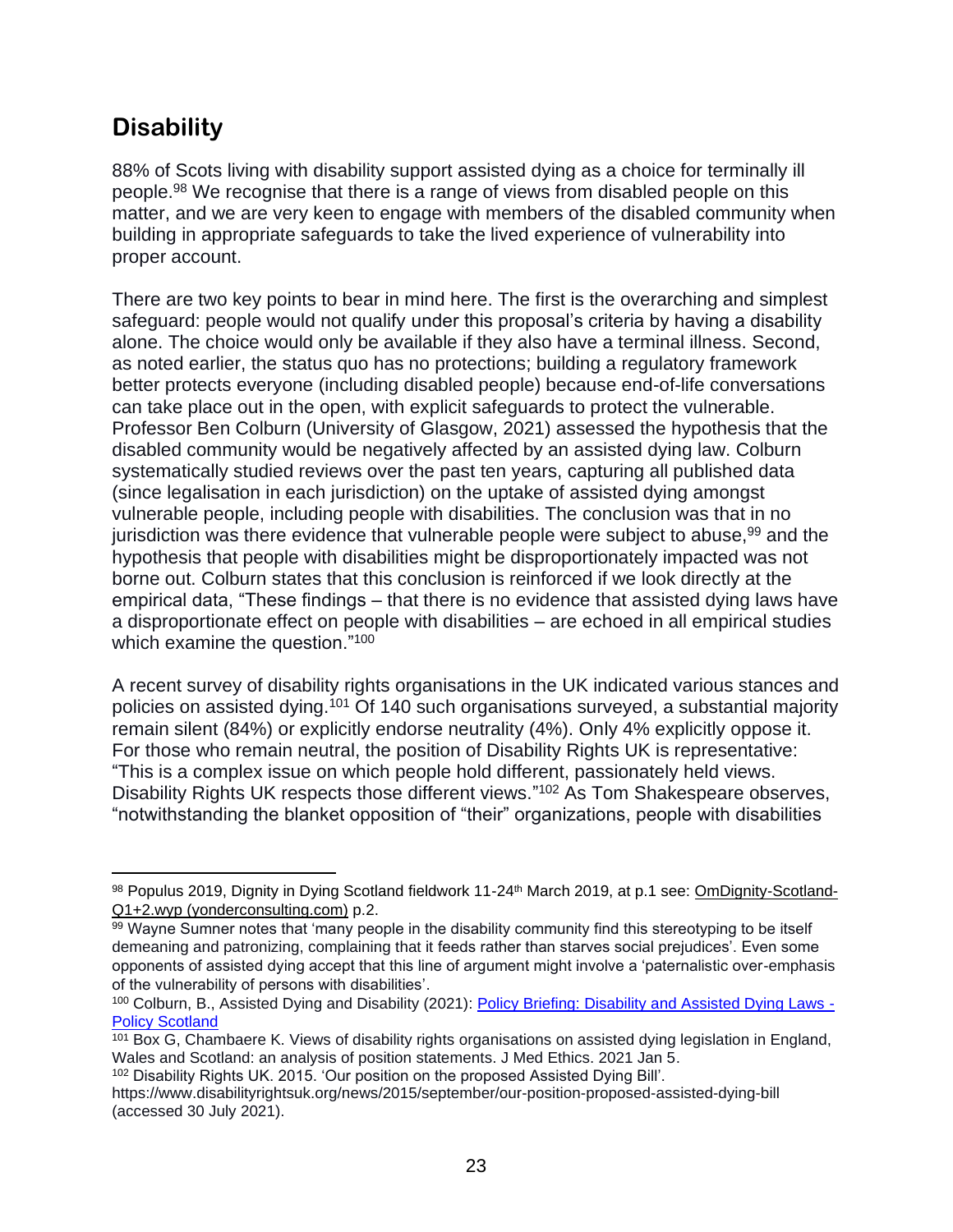in the United Kingdom do not oppose assisted dying with one voice… at a minimum the views of the wider community are more mixed than the views of their leaders."<sup>103</sup>

We recognise that people with disabilities continue to face social stigma, inequalities in access to public life, and a lack of adequate support for basic social, economic, and civic participation. Those problems need urgent attention, and legalising assisted dying alone will not deal with broader problems to do with funding and support for social care and disability support. However, it is possible to advocate for greater resourcing for those provisions whilst also increasing the choices available at the end of life.

Marquardt (2021), appealing to the UN Convention on the Rights of Disabled People, has said that: "people with disabilities deserve access to [assisted dying]. The UNCRPD warns against undue influence in the exercising of legal rights and urges appropriate and effective safeguards against abuse, but it still demands equal access ... The social determinants of health that amplify unequal outcomes will not be resolved by restricting harm-reducing services. The prolongation of suffering impacts not only the individual but their family as well."<sup>104</sup>

Colburn concludes that it would be a mistake to "oppose legalising assisted dying until those wider problems are fixed.<sup>105</sup> For one thing, changes in the law to allow assisted dying, perhaps precisely by drawing attention to that wider context, can go hand in hand with developments that improve other aspects of end-of-life care. It bears repeating that there is no tension between assisted dying and a well-supported palliative care regime for patients who do not seek to end their lives. For another, the opposing stance is in danger of ignoring the ongoing costs of the status quo."<sup>106</sup> As Professor Riddle<sup>107</sup> puts it, "…the experiences relayed by people with disabilities and the words of caution expressed are valuable in assessing the system to reduce or eliminate the possibilities of harm, but not to eliminate or prevent the system itself."<sup>108</sup>

#### **Gender**

Research has shown that the lack of choice at the end of life disproportionately and detrimentally affects women who continue to be the primary care givers at the end of

<sup>103</sup> Shakespeare T. 2016. 'Just What Is The Disability Perspective on Disability?', Hastings Center Report 46: 31-32.

<sup>104</sup> Marquardt DS. 2021. 'Medical Assistance in Dying and Disability Rights' in Social Work & PolicyStudies4: 1–9.

<sup>105</sup> Stainton T. 2019. 'Disability, vulnerability and assisted death: commentary on Tuffrey-Wijne, Curfs, Finlay and Hollins', BMC Medical Ethics 20: 89.

<sup>106</sup> Colburn, B., Assisted Dying and Disability (2021): [Policy Briefing: Disability and Assisted Dying Laws -](https://policyscotland.gla.ac.uk/policy-briefing-disability-and-assisted-dying-laws/) [Policy Scotland](https://policyscotland.gla.ac.uk/policy-briefing-disability-and-assisted-dying-laws/)

<sup>&</sup>lt;sup>107</sup> Specialist in applied ethics, especially philosophical issues arising from the experience of disability.

<sup>108</sup> Riddle CA. 2017. 'Assisted Dying & Disability', Bioethics 31: 484-9.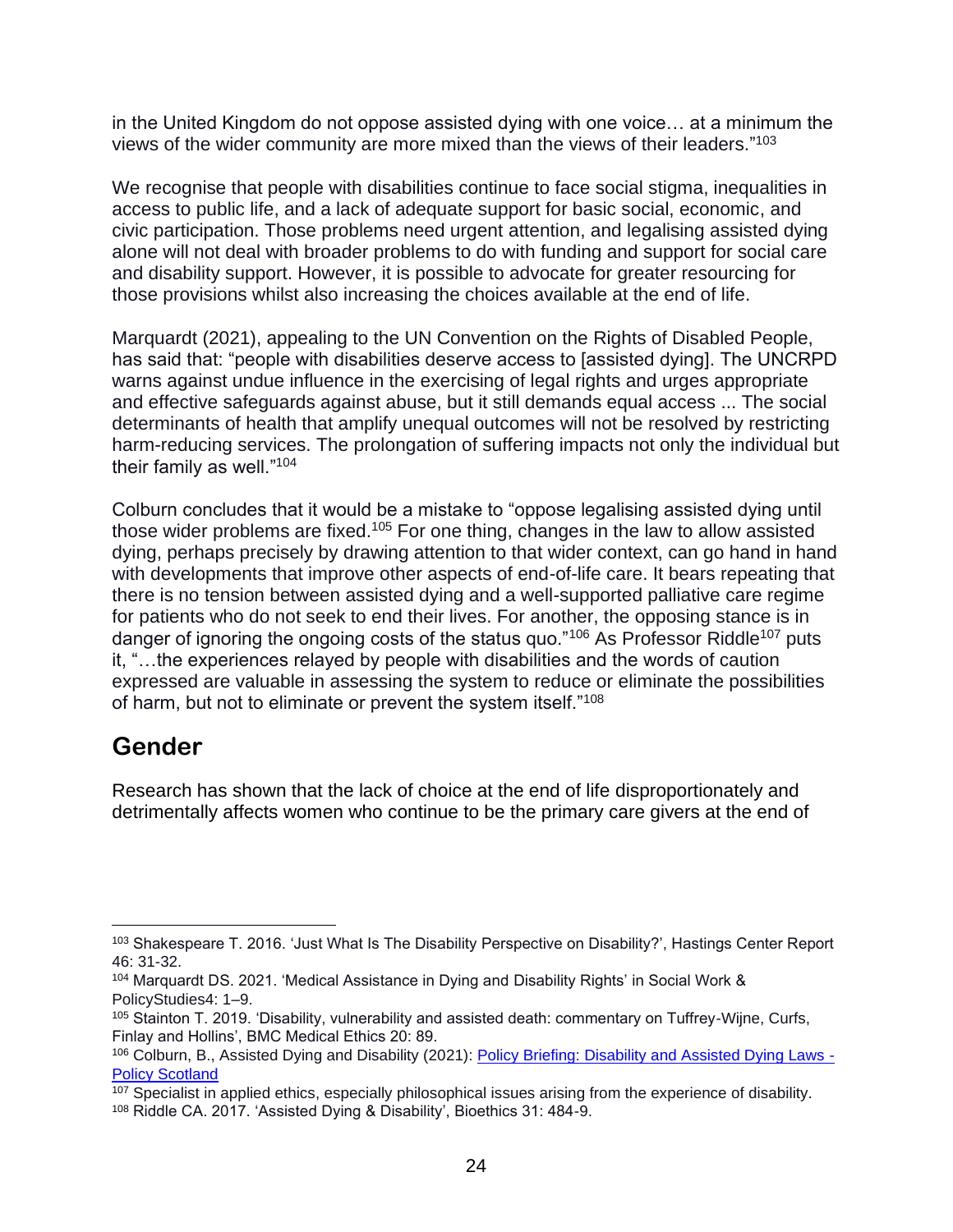life.<sup>109</sup> Evidence from permissive jurisdictions suggests that similar numbers of men and women avail themselves of the legislation.<sup>110</sup>

#### **Race**

Data shows that the rates of use of assisted dying are much higher for people identifying as white. Over almost twenty years, only three percent of people who died after receiving assisted dying in Oregon identify as any race other than white.<sup>111</sup>

Explanations for racial and ethnic variability in use of assisted dying fall into three broad areas: cultural, structural, and interactional explanations.<sup>112</sup> In September 2019, the Cross Party Group on End of Life Choices heard from Dr Mehrunisha Suleman, University of Cambridge about the intergenerational differences within the Muslim community which may impact end of life choices. We are keen to hear the views of others from within different ethnic minority communities.

## **Religion or belief**

There is a mixed position with regard to views on assisted dying amongst Scottish faith and belief communities. Some faith and belief bodies, such as Humanists and Unitarians, actively support changing the law and are active in campaigning to change it. Other groups such as the Catholic Church and the Church of Scotland have opposed previous attempts to legislate in this area.

As noted at 3.3, there is evidence that people support assisted dying across the membership of different faith and belief groups, or being part of none. It is important to note that the freedom of religion and belief protects individuals but not institutions, and protects individuals with non-religious convictions as equally as those with religious beliefs.

It is understood that for some individuals, their beliefs would mean that they would not wish to be part of an assisted death process. As noted at 4.3, it is a foremost priority of this proposal to explore, within the realms of Scottish Parliament competency, how those in the medical profession who wished not to be involved can ascertain their article 9 rights of freedom of religion or belief, i.e. to opt-out based on conscience.

It is also known that for other individuals the current prohibition on the choice of assisted dying restricts access to a service that would coincide with their beliefs that it is compassionate, moral, and ethical to provide relief from a potential bad death for those

<sup>109</sup> Dying in Scotland: A Feminist Issue at: https://features.dignityindying.org.uk/dying-in-scotland/ <sup>110</sup> For example, in Oregon, between 1998-2018 the split was 52.2% male, 47.8% female. The data groups 'sex' as male and female. See:

[https://www.oregon.gov/oha/ph/providerpartnerresources/evaluationresearch/deathwithdignityact/pages/a](https://www.oregon.gov/oha/ph/providerpartnerresources/evaluationresearch/deathwithdignityact/pages/ar-index.aspx) [r-index.aspx](https://www.oregon.gov/oha/ph/providerpartnerresources/evaluationresearch/deathwithdignityact/pages/ar-index.aspx)

<sup>111</sup> [OHPD, 2016.](https://www.ncbi.nlm.nih.gov/pmc/articles/PMC6786270/#R55) Although California is much more racially and ethnically diverse than Oregon, the numbers there still show that most people who use assisted dying are white: 89.5% of the Californians using the End of Life Option Act (EOLOA) were identified as white [\(CDPH, 2017\)](https://www.ncbi.nlm.nih.gov/pmc/articles/PMC6786270/#R13).

<sup>112</sup> Cain CL, McCleskey S. Expanded definitions of the 'good death'? Race, ethnicity and medical aid in dying. *Sociol Health Illn*. 2019;41(6):1175-1191. doi:10.1111/1467-9566.12903.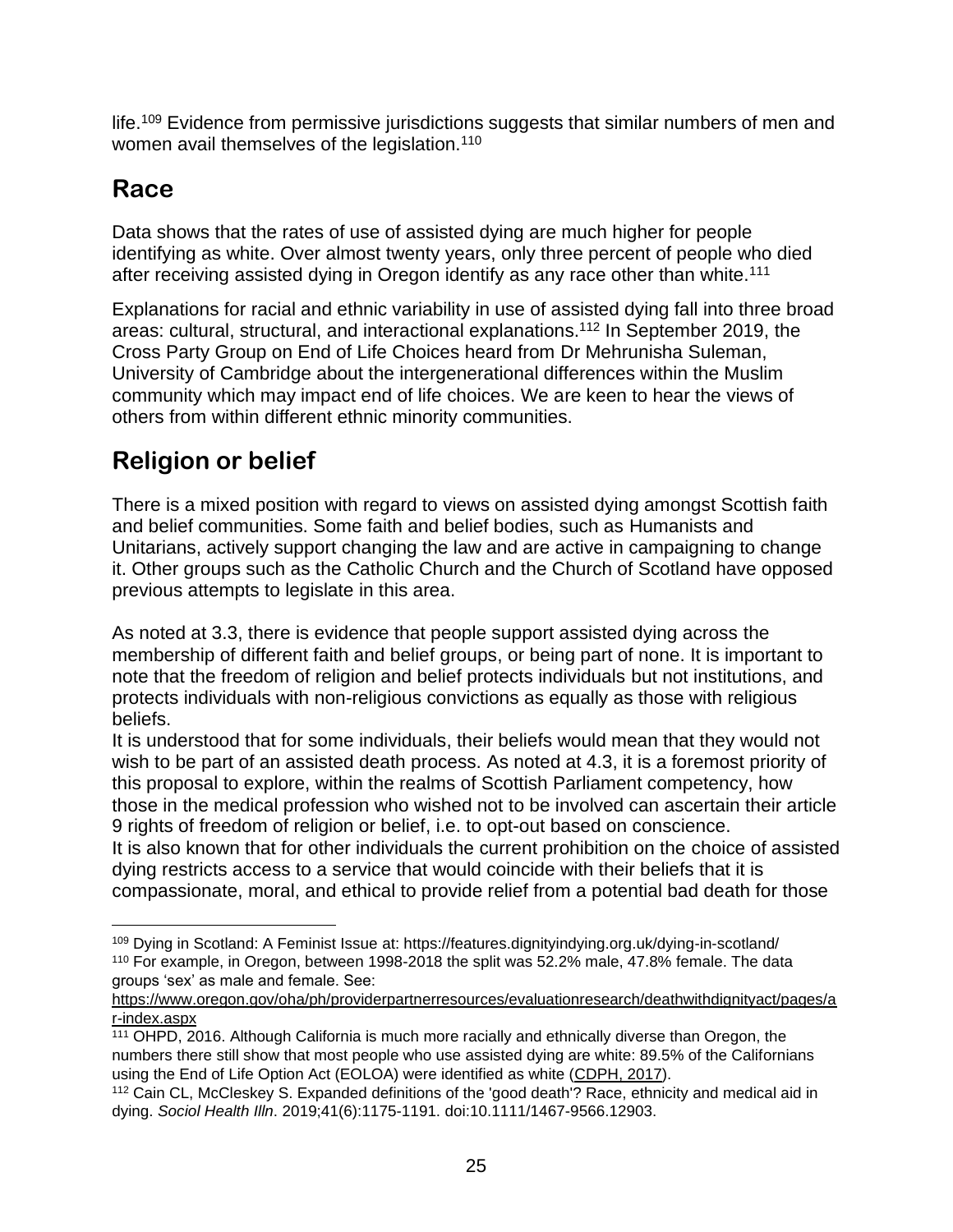who would choose that option. As the proposals herein are based on a scheme of opt-in for patients, there is no manifest challenge to individuals whose beliefs would preclude them from making such a choice. This is consistent with the approach which is usually taken when individuals have diverse religious and moral convictions.<sup>113</sup>

The above characteristics have been identified as being particularly affected, but views on all protected characteristics are welcomed.

## 4.2 Sustainability

Well-being and future proofing are central parts of sustainable development and this proposed Bill should both improve the well-being of people with terminal illness and lead to positive outcomes for patients, families and Scottish society as a whole. Families throughout Scotland have articulated the trauma that they have had to experience due to a lack of choice at the end of life.<sup>114</sup>

Case law has shown us that citizens endure considerable physical/psychological suffering and/or loss of dignity because of a lack of legal facilitation,<sup>115</sup> experiencing heightened anxiety as a result of their ongoing distress, reinforced by the anticipation of an unpleasant death.<sup>116</sup> This distress extends to those caring for them, who have to witness their loved ones suffering and being denied an end to life which aligns with their wishes and values.

The fear that the terminally ill express is often not of dying itself but the way in which they will die. They dread a 'bad' death involving loss of autonomy, pain and indignity. Conversely in jurisdictions that have legalised assisted dying, the 'emotional insurance'<sup>117</sup> of having the choice is well documented, with people living longer, with reduced anxiety and existential symptoms. Around 35 per cent of people in Oregon, who go through the process of being approved to receive medication to end their lives, do not use it.<sup>118</sup> Once they have the option to relieve their suffering, many choose to continue living and go on to die of natural causes.<sup>119</sup> At present, Scots who would welcome having the choice must endure the fear, anxiety, and suffering that

<sup>113</sup> Rawls 1993 and Dworkin 1994.

<sup>114</sup> See Heather Black's family story at: [https://www.scotsman.com/news/politics/insight-daughters](https://www.scotsman.com/news/politics/insight-daughters-demand-right-die-name-their-campaigning-mother-2890577)[demand-right-die-name-their-campaigning-mother-2890577](https://www.scotsman.com/news/politics/insight-daughters-demand-right-die-name-their-campaigning-mother-2890577) Heather McQueen at:

<https://www.thetimes.co.uk/article/grandmothers-suffering-prompts-assisted-dying-appeal-7v72l672q> Leighanne Sangster Baird and Corrie Black at:

<https://www.thetimes.co.uk/article/dying-treated-worse-than-animals-mhb08twrv> and

Liz Wilson at:<https://www.dailyrecord.co.uk/news/scottish-news/he-just-wanted-pain-stop-14210219> <sup>115</sup> *Pretty, Purdy, Nicklinson* etc.

<sup>116</sup> Sue Westwood, 'Older Lesbians, Gay Men and the 'Right to Die' Debate…', Social and Legal Studies. 2017.

<sup>117</sup> R. Huxtable & M. Möller. 'Setting a Principled Boundary'? Euthanasia as a Response to 'Life Fatigue'. Bioethics 2007; 21(3): 117–126. At page 474.

<sup>118</sup> Oregon Health Authority. Annual reports.

<sup>119</sup> Ganzini L, Beer TM, Brouns M et al, 2006, Interest in physician-assisted suicide among Oregon cancer patients, Journal of Clinical Ethics 17:27-38.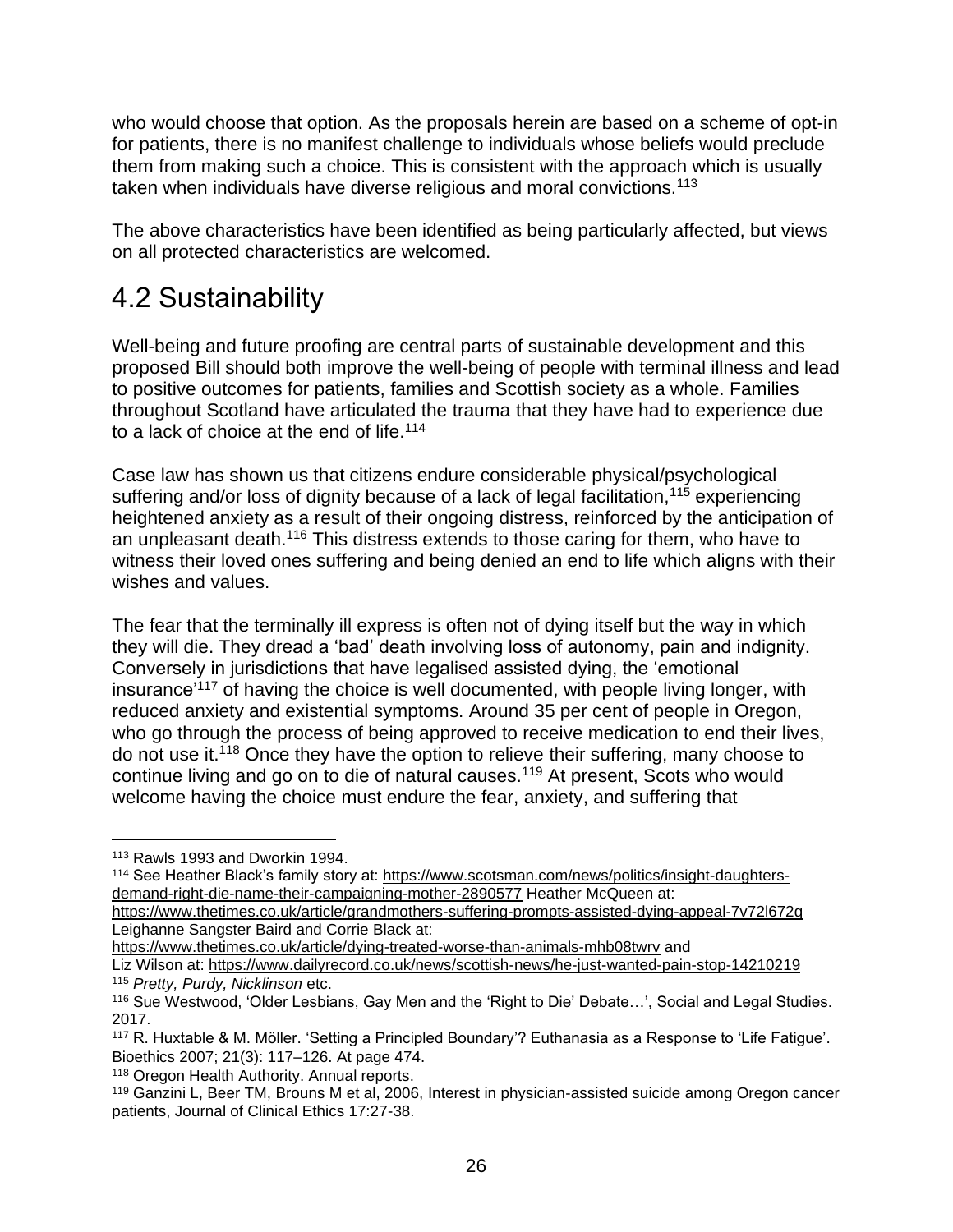accompanies a terminal diagnosis. This could be alleviated by extending their options to include assisted dying.<sup>120</sup> As such this Bill should make a positive contribution to the sustainable development of Scottish society in the years ahead and would build towards a more compassionate Scotland.

A fundamental aspect of sustainable development is ensuring that economic, cultural and political systems do not favour some people while harming others. We believe that introducing a law would redress the inequalities in the current position outlined at 2.2 (Consequences of the current position) and ensure that all persons have equal access to this choice. There is a financial cost associated with travelling abroad for an assisted death, which can be in excess of £10,000 including the cost of travel and hotels.<sup>121</sup> The process of arranging an assisted death overseas is extremely distressing and one which puts additional pressure on the person who is already suffering from a terminal illness. The requirement to be physically able to travel abroad to have an assisted death means that people are ending their lives much sooner than they might otherwise choose to, thus denying them precious time with their loved ones.

Previous attempts noted that by providing a mechanism for assisted dying in Scotland, the Bill will particularly increase choice for those on lower incomes, given that the only current equivalent (travel to an organisation such as Dignitas in Switzerland) is expensive and so affordable only to the better-off.<sup>122</sup> Even for those who can afford it, there are disadvantages – many prefer to die at home rather than in an unfamiliar place, and the friends or relatives who accompany them face the possibility of prosecution or other legal action on their return.

The member is pursuing this Bill proposal in the belief that the current law does not fully respect people's rights to control the timing and manner of their own deaths, and their right to a dignified death. To that extent, in the member's view, the Bill proposal would enhance human rights. The Bill proposal has implications for human rights under ECHR – particularly Article 2 (right to life) and Article 8 (right to respect for private and family life) and Article 14 (with Article 2 or 8) (protection from discrimination). The proposal seeks to meet a range of United Nations Sustainable Development Goals (SDG)50, including— SDG 3 Good health and well-being; SDG 5 Gender Equality; SDG 10 Reduced inequalities; and; SDG 16 Peace, Justice and Strong Institutions.

While the Bill proposal applies in the same way throughout Scotland, assisted dying may in practice be harder to obtain for people living in small and remote communities, including island communities – particularly as travelling is likely to be particularly difficult for people with a terminal illness. The process requires the direct involvement of a number of other people to carry out certain functions, for example the two independent doctor assessments at stage 1. It may be harder for a person living in a small and

<sup>120</sup> Colburn B, Autonomy, voluntariness and assisted dying, *Journal of Medical Ethics* 2020;**46:**316-319. <sup>121</sup> It should be noted that the organisations providing this assistance operate as not for profit and do, on occasion, support people with fee waivers etc.

<sup>122</sup> Assisted Suicide (Scotland) Bill Policy Memorandum at:

[https://archive2021.parliament.scot/S4\\_Bills/Assisted%20Suicide/b40s4-introd-pm.pdf](https://archive2021.parliament.scot/S4_Bills/Assisted%20Suicide/b40s4-introd-pm.pdf)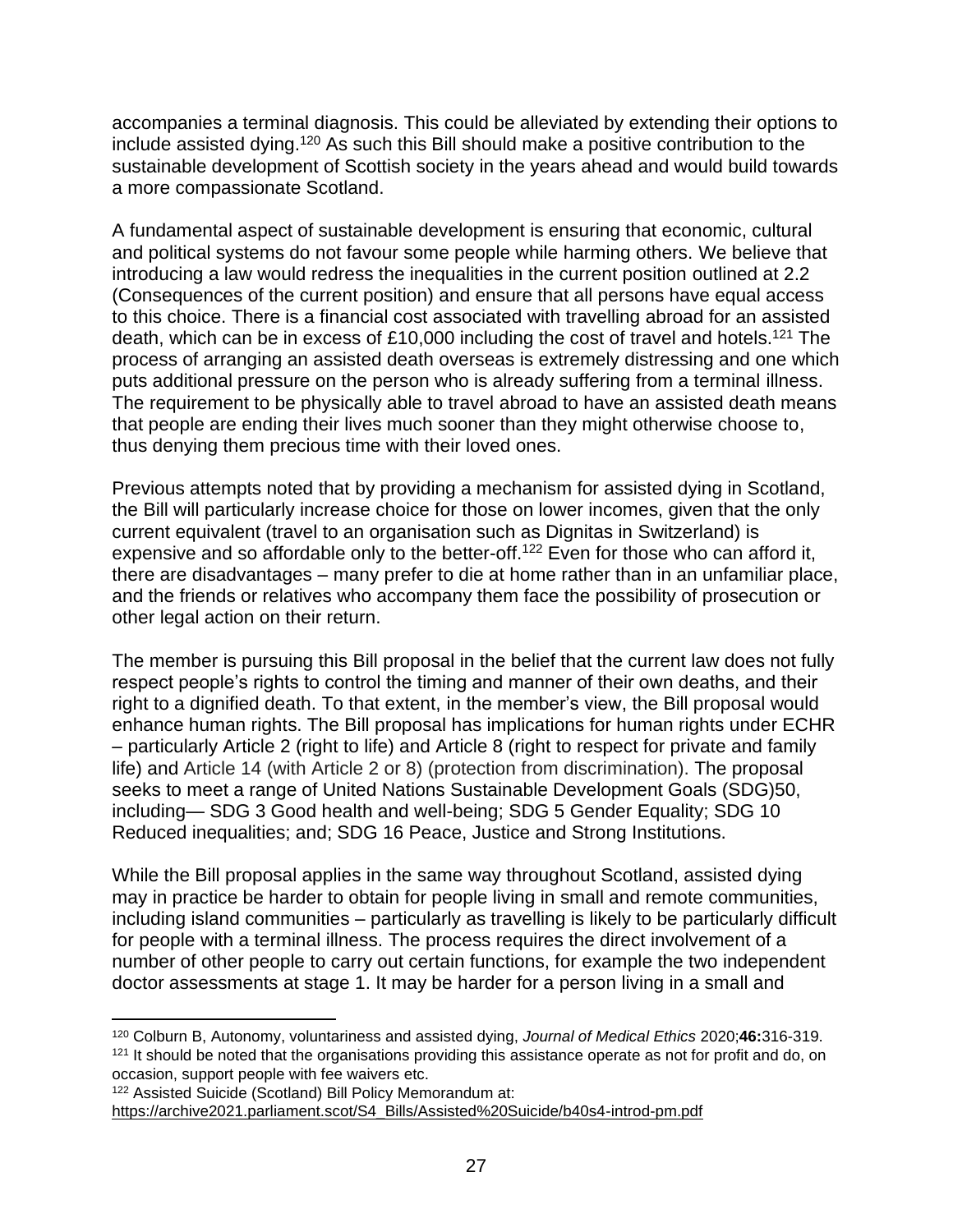remote community to identify individuals who are able to attend at the relevant time and place. It may also be more difficult for someone living in such a location to gain access to an alternative doctor if the only local doctor declines to assist on grounds of conscience. The member acknowledges these difficulties and is keen to hear views on how this can be mitigated.<sup>123</sup>

Relationships and trust between doctors and patients will likely benefit as noted at section 2.4 of this consultation. Empowering patients to take control over their own dying signals a shift away from paternalism to more positive and autonomous patientcentred decision making.

Overall, it is suggested that the proposed Bill can support sustainable development issues by increasing wellbeing, equity and access to justice.

## 4.3 Resource implications

Evidence from countries where assisted dying is legalised suggests that the implementation of assisted dying will likely remain at least cost neutral.<sup>124</sup> There are implications for the NHS through the role conferred on registered healthcare professionals and other stakeholders such as pharmacists.

Should the Scottish Government and related services provide resources and public information to raise awareness of the legislation, as would be expected, there would be cost implications.

Additional training and support to healthcare practitioners and others may also require additional resources to help support the transition to any new arrangements.

Depending on the approach taken, the reporting body provisions would incur additional cost. This might be mitigated to an extent if responsibility for reporting is attributed to an existing body such as Public Health Scotland or the Office of the Public Guardian.

Potential costs could therefore include:

• Scotland-wide information campaign to raise awareness of the change in the law

<sup>&</sup>lt;sup>123</sup> Research from permissive jurisdictions shows that assessments can be undertaken via video link with the doctor and the patient in exceptional circumstances. Indeed, this has become more common practice for healthcare more generally since the Covid-19 pandemic forced us all into new ways of working. <sup>124</sup> A cost analysis of assisted dying in Canada was undertaken in 2017 and concluded that "Medical assistance in dying could reduce annual health care spending across Canada by between \$34.7 million and \$138.8 million, exceeding the \$1.5–\$14.8 million in direct costs associated with its implementation. In sensitivity analyses, it was noted that even if the potential savings are overestimated and costs underestimated, the implementation of medical assistance in dying will likely remain at least cost neutral. see: Trachtenberg AJ, Manns B. Cost analysis of medical assistance in dying in Canada. *CMAJ*. 2017;189(3):E101-E105. doi:10.1503/cmaj.160650.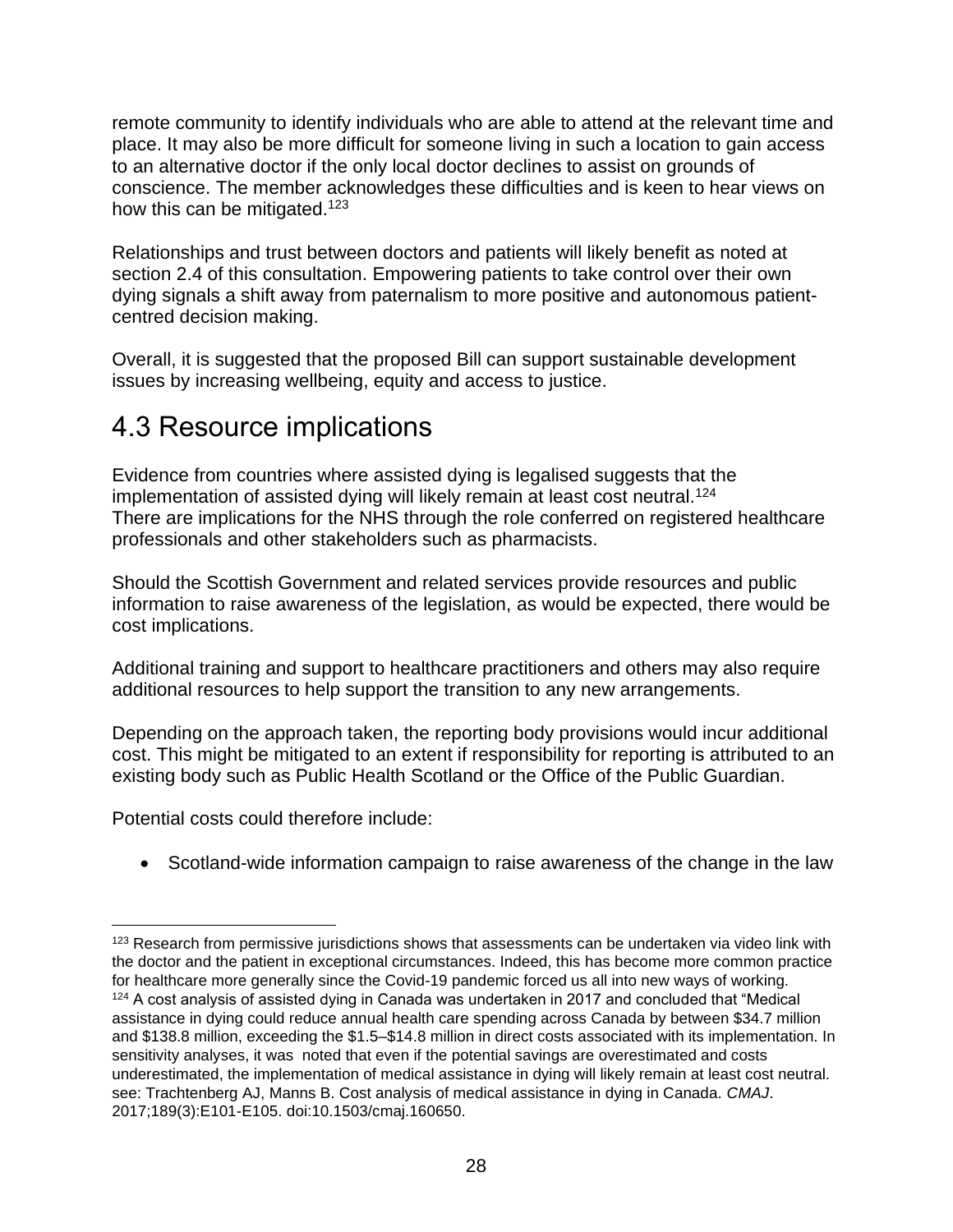- Educational materials, training and support aimed at healthcare practitioners, patients, the public and other stakeholders
- Additional costs associated with the reporting and monitoring body as regards the data collection aspects of the proposed bill, particularly if a new body was to be set up
- Costs on governing bodies for registered healthcare practitioners and pharmacists etc. in revising codes of conduct etc.

Any additional costs borne should not be considered in isolation, they must also be considered alongside the benefits that having this choice provides to people who would choose it.

The current extent to which assisted dying is under-reported is not fully known, but there would likely be a saving regarding police and COPFS resource implications as people would go through the assisted dying process, rather than taking matters into their own hands. Thus, savings would be borne out by a reduced need for police investigations and court proceedings after the fact.

## 4.4 Data collection

An initial screening exercise has been carried out which reflects that a number of elements of the proposals relate to the processing of personal data. These include that:

- the process of requesting an assisted death requires the terminally ill person to sign a declaration in the presence of two independent witnesses. That declaration must be signed by a registered medical doctor practitioner from whom the person has requested assistance to end their life and another registered medical doctor;
- the attending doctor must then complete a declaration and review a questionnaire form with a view to submitting this to a reporting body (to be determined) after the death;
- the health care professional that administers the medicine to assist death then completes a "follow-up form". The declaration, questionnaire and follow-up form should then be sent to the reporting body no later than one calendar month from the person's death. The reporting body would periodically present summary data that they receive;
- the part of the proposal, relating to conscience (i.e. a health care professional not being required to be involved in an assisted death as a matter of objection) states that a register of Health Care Professionals and staff whose personal ethics do permit participation will be developed with consideration given to who could access this register.

Therefore, this consultation will be sent to the ICO for comment and as the proposal develops further into a final proposal and a bill its provisions will be closely monitored to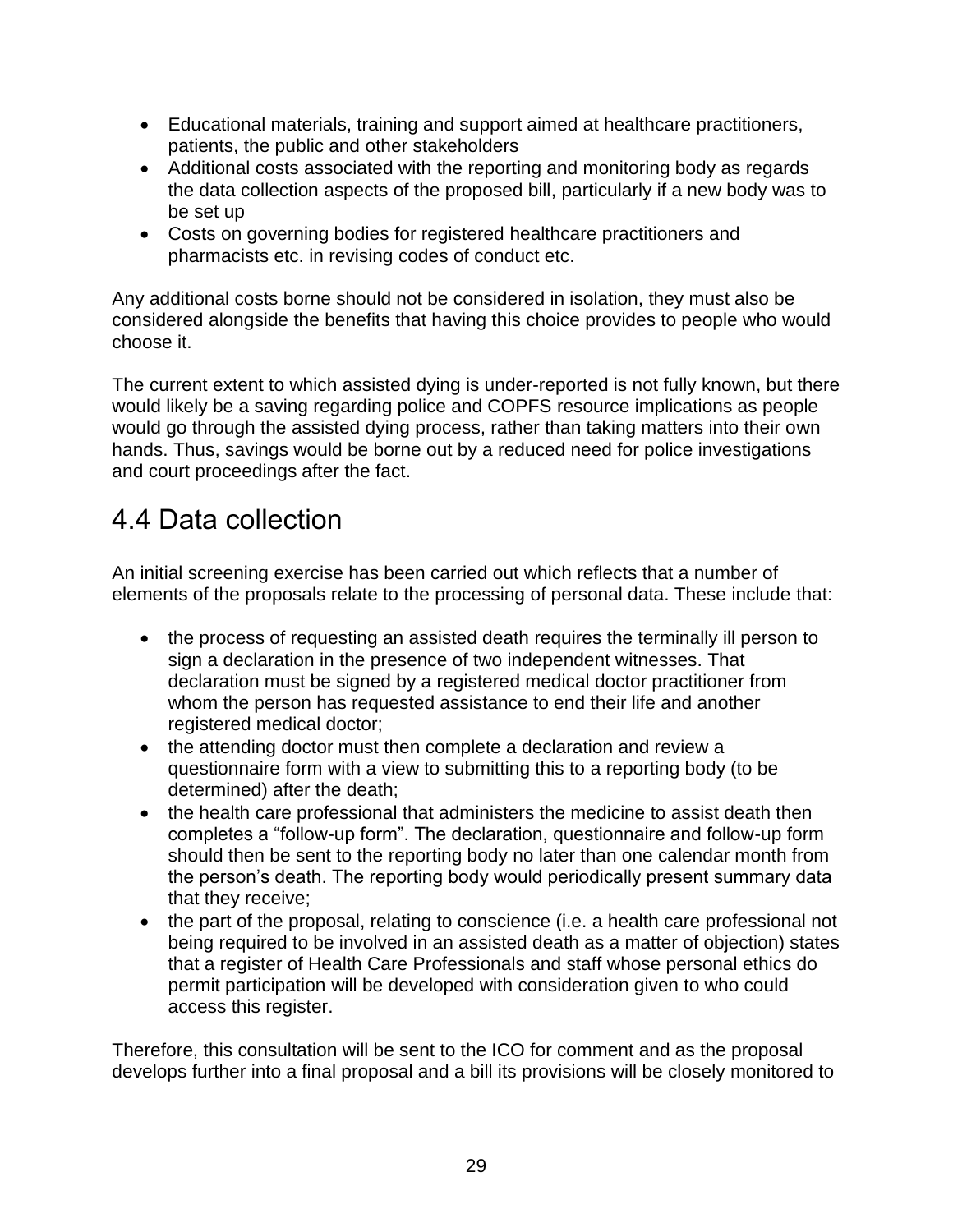ensure any impact on the processing of personal data is closely monitored and scrutinised.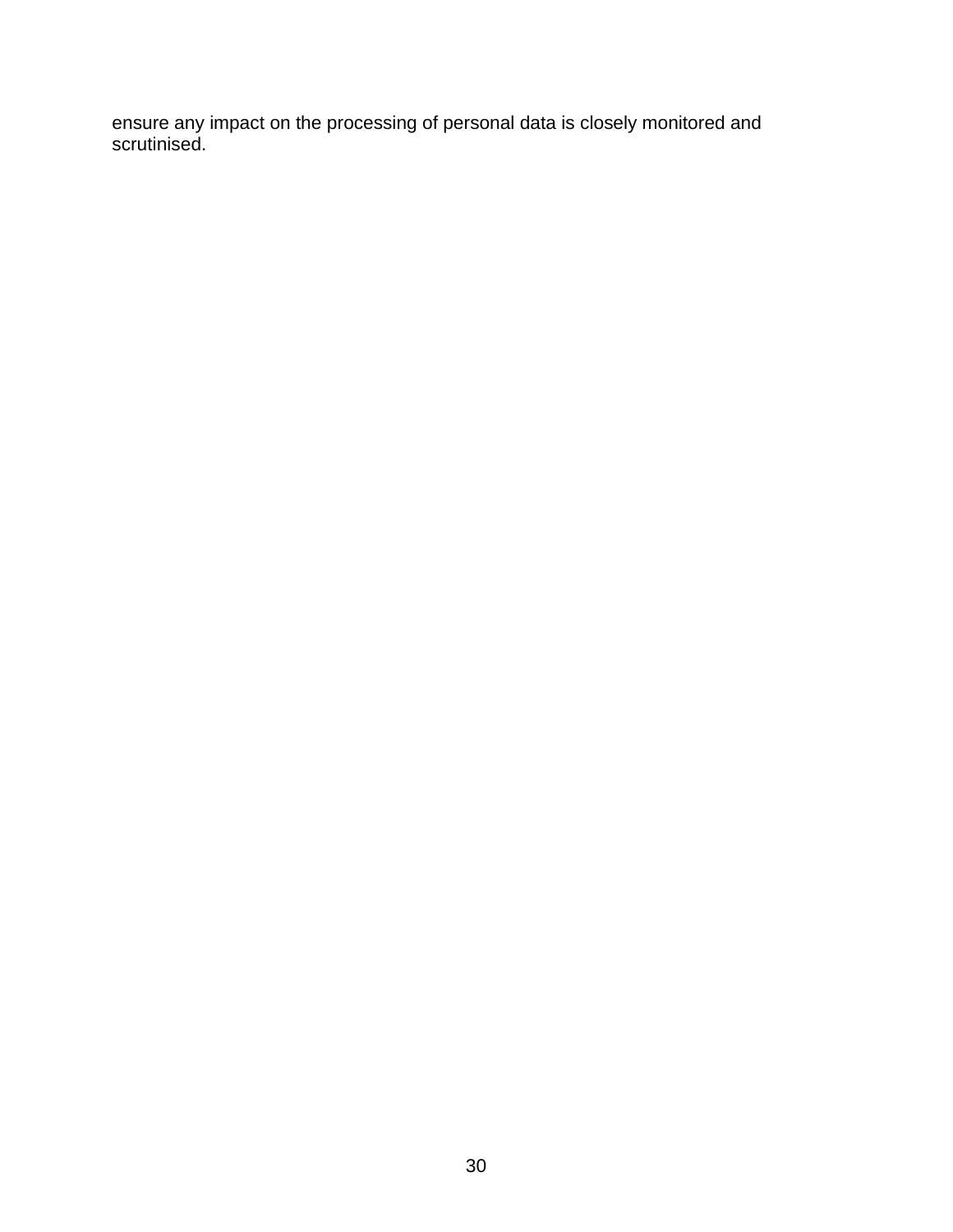# **Questions**

## About you

(Note: Information entered in this "About You" section may be published with your response (unless it is "not for publication"), except where indicated in **bold**.)

- 1. Are you responding as:
	-

an individual – in which case go to Q2A

on behalf of an organisation? – in which case go to Q2B

2A. Which of the following best describes you? (If you are a professional or academic, but not in a subject relevant to the consultation, please choose "Member of the public".)

Politician (MSP/MP/peer/MEP/Councillor)

Professional with experience in a relevant subject

Academic with expertise in a relevant subject

Member of the public

Optional: You may wish to explain briefly what expertise or experience you have that is relevant to the subject-matter of the consultation:

- 2B. Please select the category which best describes your organisation:
	- $\Box$  Public sector body (Scottish/UK Government or agency, local authority, NDPB)
	- Commercial organisation (company, business)
	- Representative organisation (trade union, professional association)
	- Third sector (charitable, campaigning, social enterprise, voluntary, nonprofit)
	- Other (e.g. clubs, local groups, groups of individuals, etc.)

Optional: You may wish to explain briefly what the organisation does, its experience and expertise in the subject-matter of the consultation, and how the view expressed in the response was arrived at (e.g. whether it is the view of particular office-holders or has been approved by the membership as a whole).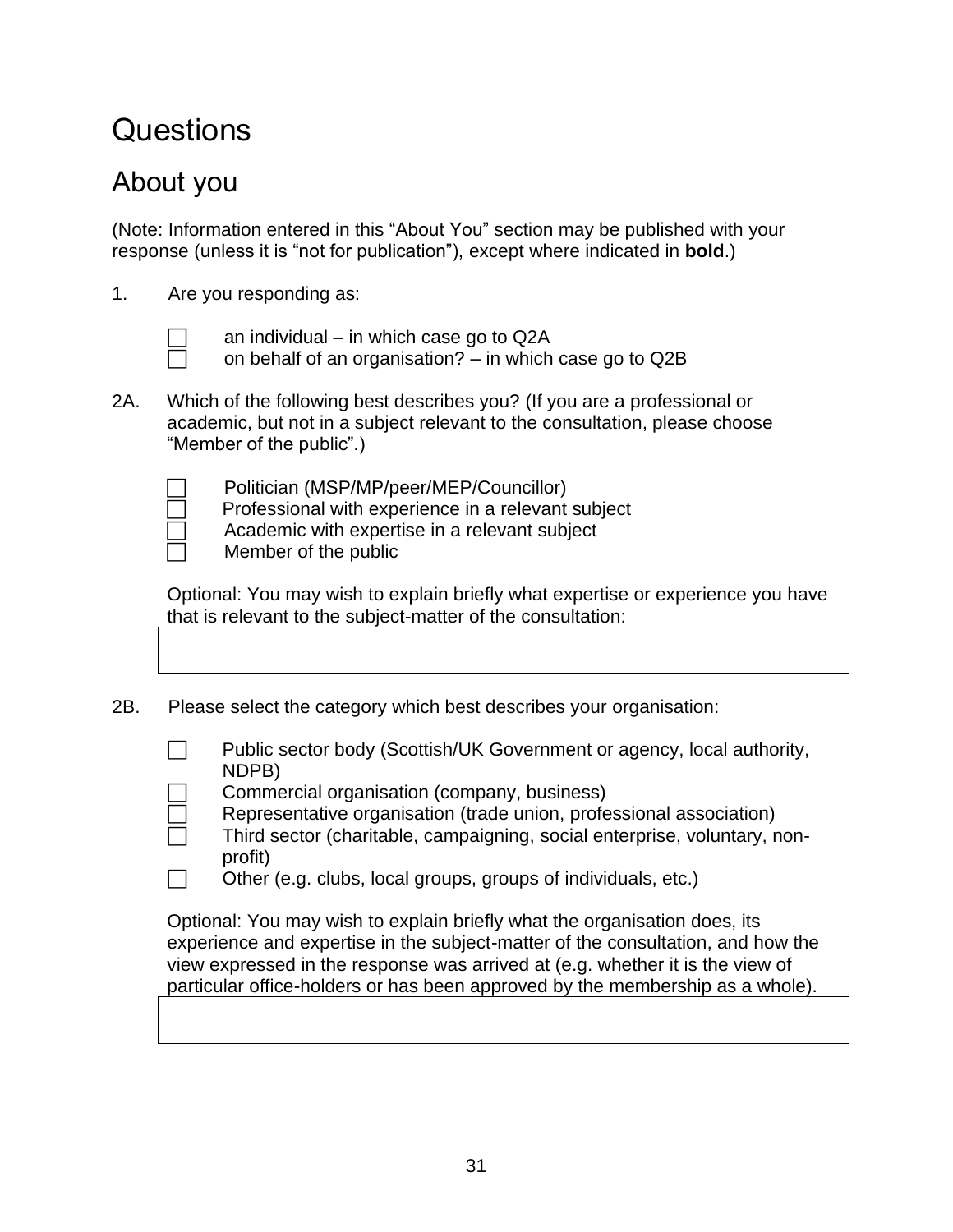3. Please choose one of the following:



 $\Box$  I am content for this response to be published and attributed to me or my organisation



 I would like this response to be published anonymously I would like this response to be considered, but not published ("not for publication")

If you have requested anonymity or asked for your response not to be published, please give a reason. **(Note: your reason will not be published.)**

4. Please provide your name or the name of your organisation. **(Note: The name will not be published if you have asked for the response to be anonymous or "not for publication".)** 

Name:

Please provide a way in which we can contact you if there are queries regarding your response. Email is preferred but you can also provide a postal address or phone number. **(Note: We will not publish these contact details.)**

Contact details:

#### 5. Data protection declaration

 $\Box$  I confirm that I have read and understood the [Privacy Notice](https://www.parliament.scot/about/information-rights/data-protection/privacy-notices/ngbu-members-bill-consultations) which explains how my personal data will be used.

If you are under 12 and making a submission, we will need to contact you to ask your parent or guardian to confirm to us that they are happy for you to send us your views.

Please tick this box if you are under 12 years of age.

#### Your views on the proposal

Note: All answers to the questions in this section may be published (unless your response is "not for publication").

#### **Aim and approach**

1. Which of the following best expresses your view of the proposed Bill?



 $\Box$  Fully supportive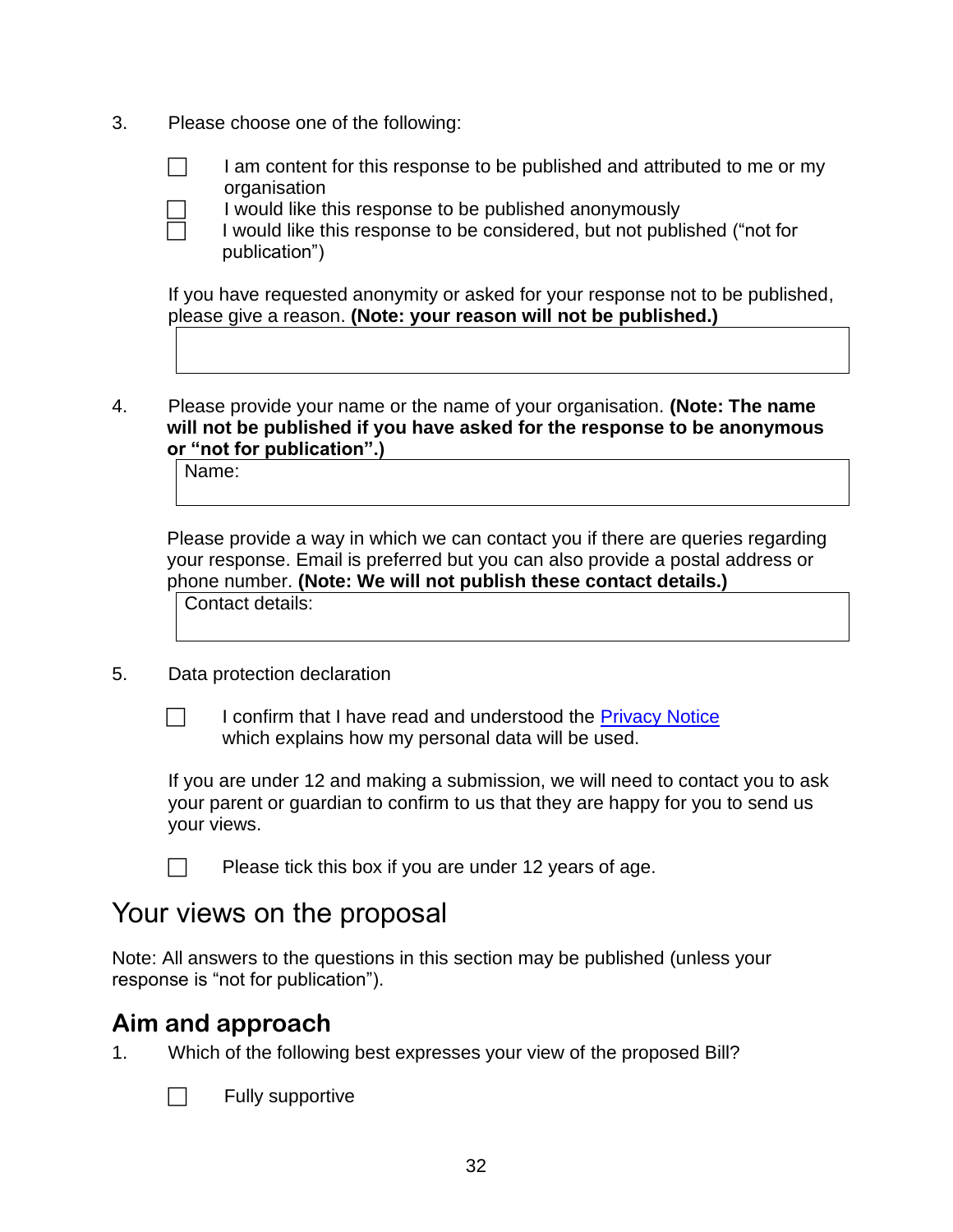Partially supportive

Neutral (neither support nor oppose)

Partially opposed

Fully opposed

**Unsure** 

Please explain the reasons for your response.

- 2. Do you think legislation is required, or are there are other ways in which the Bill's aims could be achieved more effectively? Please explain the reasons for your response.
- 3. Which of the following best expresses your view of the proposed process for assisted dying as set out at section 3.1 (Step 1 - Declaration, Step 2 - Reflection period, Step 3 - Prescribing/delivering)?

|  | Fully supportive |
|--|------------------|
|  |                  |

- Partially supportive
- Neutral (neither support nor oppose)
- Partially opposed
- Fully opposed
- **Unsure**

Please explain the reasons for your response, including if you think there should be any additional measures, or if any of the existing proposed measures should be removed. In particular, we are keen to hear views on Step 2 - Reflection period, and the length of time that is most appropriate.



- Fully supportive Partially supportive Neutral (neither support nor oppose) Partially opposed Fully opposed
	- **Unsure**

Please explain the reasons for your response.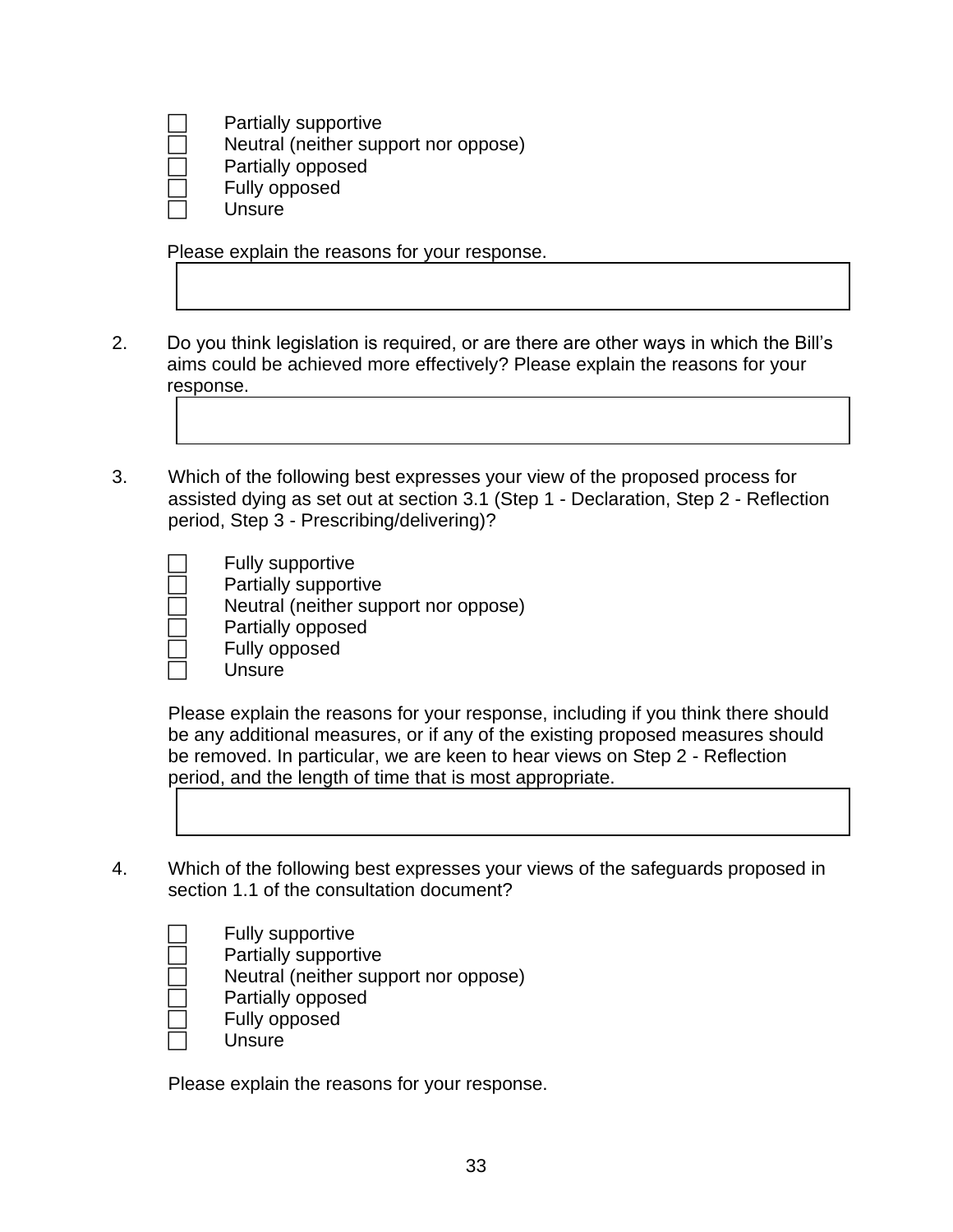5. Which of the following best expresses your view of a body being responsible for reporting and collecting data?



Please explain the reasons for your response, including whether you think this should be a new or existing body (and if so, which body) and what data you think should be collected.

6. Please provide comment on how a conscientious objection (or other avenue to ensure voluntary participation by healthcare professionals) might best be facilitated.

#### **Financial implications**

7. Taking into account all those likely to be affected (including public sector bodies, businesses and individuals etc), is the proposed Bill likely to lead to:

a significant increase in costs

some increase in costs

no overall change in costs

 some reduction in costs a significant reduction in costs

 $\Box$  don't know

Please indicate where you would expect the impact identified to fall (including public sector bodies, businesses and individuals etc). You may also wish to suggest ways in which the aims of the Bill could be delivered more costeffectively.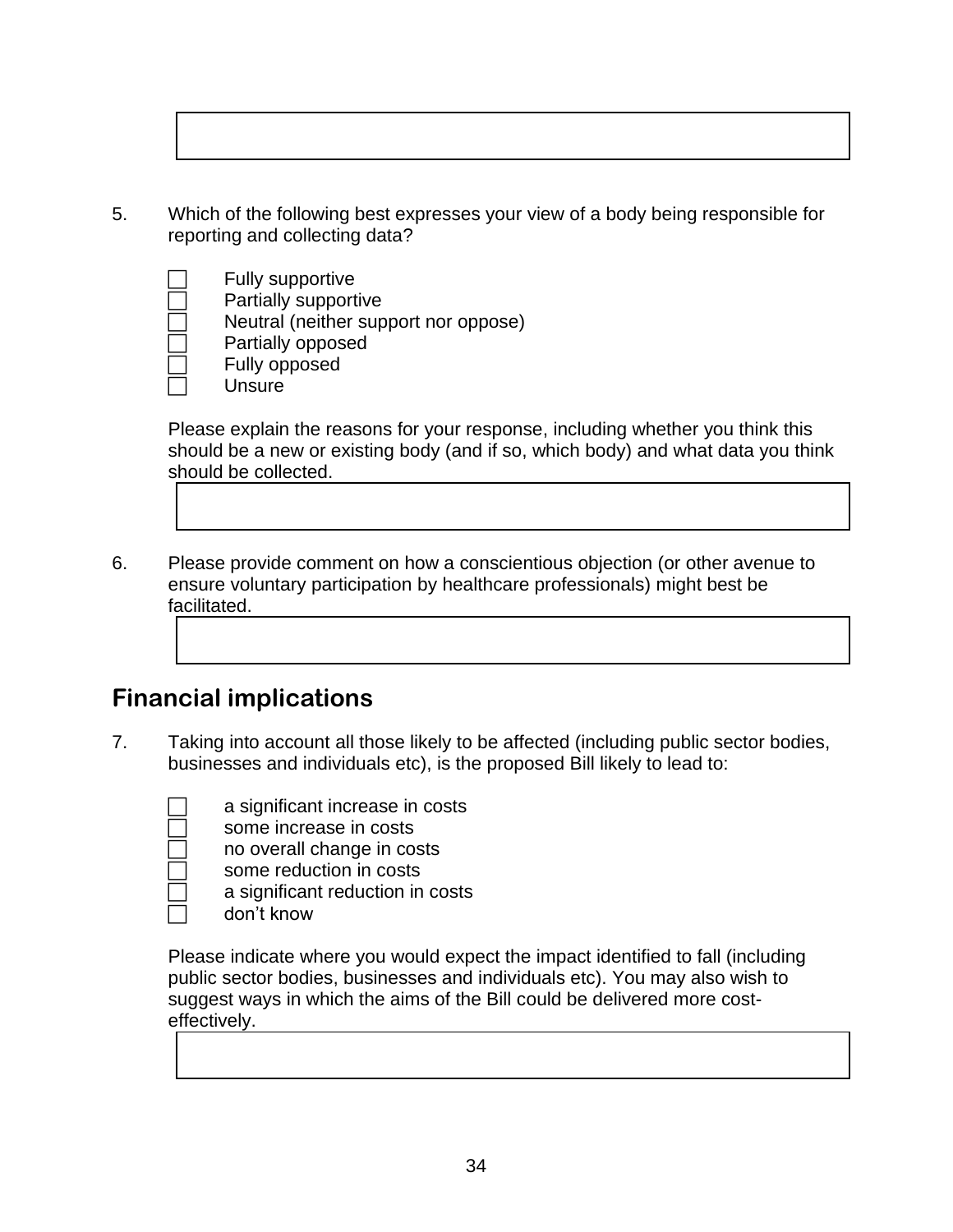#### **Equalities**

8. What overall impact is the proposed Bill likely to have on equality, taking account of the following protected characteristics (under the Equality Act 2010): age, disability, gender re-assignment, marriage and civil partnership, pregnancy and maternity, race, religion or belief, sex, sexual orientation?



**Positive** 

Slightly positive

Neutral (neither positive nor negative)

Slightly negative

**Negative** 

**Unsure** 

Please explain the reasons for your response. Where any negative impacts are identified, you may also wish to suggest ways in which these could be minimised or avoided.

#### **Sustainability**

- 9. In terms of assessing the proposed Bill's potential impact on sustainable development, you may wish to consider how it relates to the following principles:
	- living within environmental limits
	- ensuring a strong, healthy and just society
	- achieving a sustainable economy
	- promoting effective, participative systems of governance
	- ensuring policy is developed on the basis of strong scientific evidence.

With these principles in mind, do you consider that the Bill can be delivered sustainably?

| Yes  |
|------|
| No   |
| امطا |

Unsure

Please explain the reasons for your response.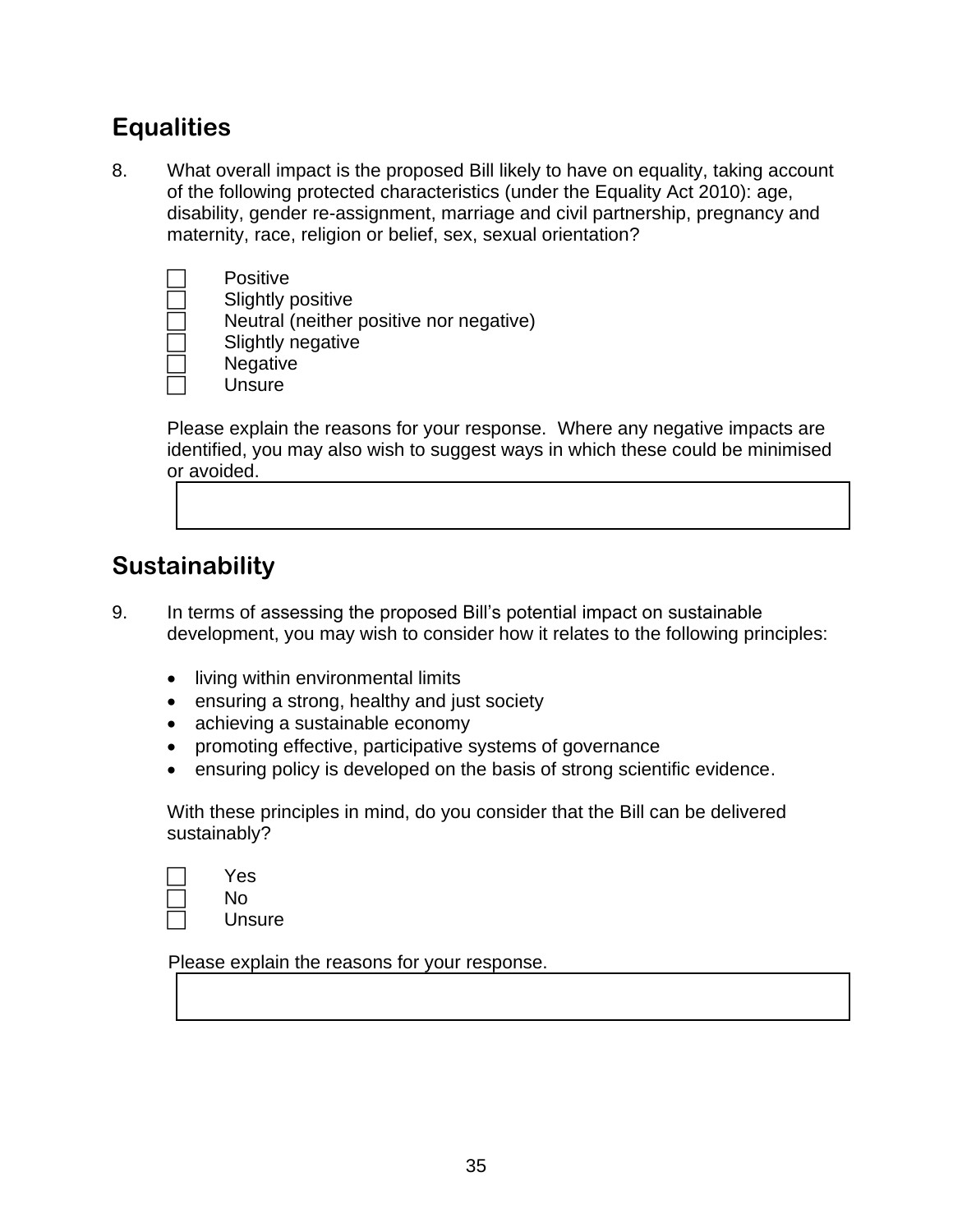## **General**

10. Do you have any other additional comments or suggestions on the proposed Bill (which have not already been covered in any of your responses to earlier questions)?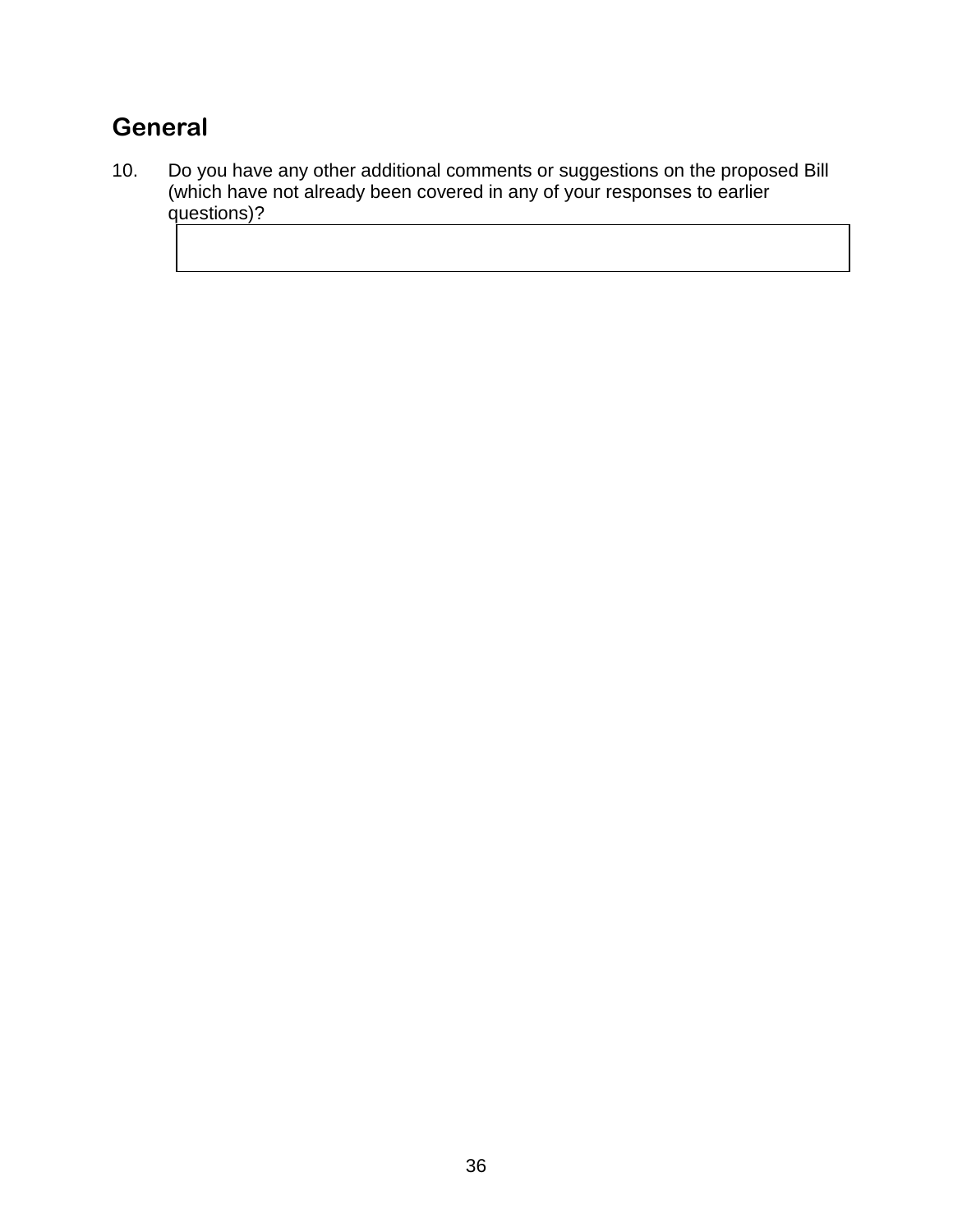### How to respond to this consultation

You are invited to respond to this consultation by answering the questions in the consultation and by adding any other comments that you consider appropriate.

#### Format of responses

You are encouraged to submit your response via an online survey (Smart Survey) if possible, as this is quicker and more efficient both for you and the Parliament. However, if you do not have online access, or prefer not to use Smart Survey, you may also respond by e-mail or in hard copy.

#### *Online survey*

To respond via online survey, please follow this link: <https://www.smartsurvey.co.uk/s/AssistedDyingProposal/>

The platform for the online survey is Smart Survey, a third party online survey system enabling the SPCB to collect responses to MSP consultations. Smart Survey is based in the UK and is subject to the requirements of the General Data Protection Regulation (GDPR) and any other applicable data protection legislation. Any information you send in response to this consultation (including personal data) will be seen by the MSP progressing the Bill and by staff in NGBU.

Further information on the handling of your data can be found in the Privacy Notice, which is available either via the Smart Survey link above or here: [Privacy Notice.](https://www.parliament.scot/about/information-rights/data-protection/privacy-notices/ngbu-members-bill-consultations)

Smart Survey's privacy policy is available here: <https://www.smartsurvey.co.uk/privacy-policy>

#### *Electronic or hard copy submissions*

Responses not made via Smart Survey should, if possible, be prepared electronically (preferably in MS Word). Please keep formatting of this document to a minimum. Please send the document by e-mail (as an attachment, rather than in the body of the e-mail) to:

#### [Liam.McArthur.msp@parliament.scot](mailto:Liam.McArthur.msp@parliament.scot)

Responses prepared in hard copy should either be scanned and sent as an attachment to the above e-mail address or sent by post to:

Liam McArthur MSP Scottish Parliament Edinburgh EH99 1SP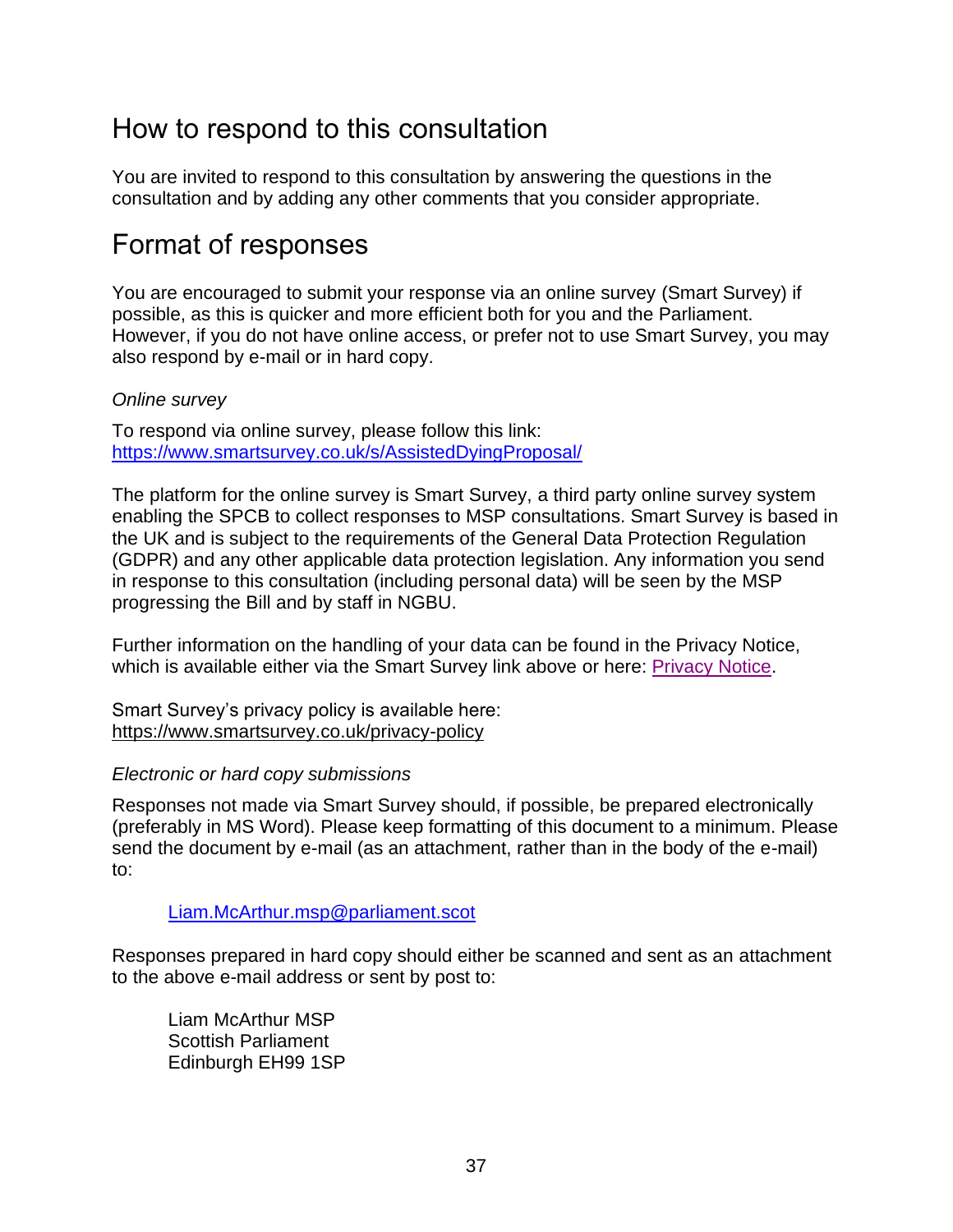Responses submitted by e-mail or hard copy may be entered into Smart Survey by my office or by NGBU.

If submitting a response by e-mail or hard copy, please include written confirmation that you have read and understood the Privacy Notice (set out below).

You may also contact my office by telephone on (0131) 348 5699.

## Deadline for responses

All responses should be received no later than **Wednesday 22nd December 2021**. Please let me know in advance of this deadline if you anticipate difficulties meeting it. Responses received after the consultation has closed will not be included in any summary of responses that is prepared.

### How responses are handled

To help inform debate on the matters covered by this consultation and in the interests of openness, please be aware that I would normally expect to publish all responses received (other than "not for publication" responses) on the website [www.assisteddying.scot](http://www.assisteddying.scot/)

Published responses (other than anonymous responses) will include the name of the respondent, but other personal data sent with the response (including signatures, addresses and contact details) will not be published.

Where responses include content considered to be offensive, defamatory or irrelevant, my office may contact you to agree changes to the content, or may edit the content itself and publish a redacted version.

Copies of all responses will be provided to the Scottish Parliament's Non-Government Bills Unit (NGBU), so it can prepare a summary that I may then lodge with a final proposal (the next stage in the process of securing the right to introduce a Member's Bill). The [Privacy Notice](https://www.parliament.scot/about/information-rights/data-protection/privacy-notices/ngbu-members-bill-consultations) explains more about how the Parliament will handle your response.

If I lodge a final proposal, I will be obliged to provide copies of responses (other than "not for publication" responses) to the Scottish Parliament's Information Centre (SPICe). SPICe may make responses available to MSPs or staff on request.

## Requests for anonymity or for responses not to be published

If you wish your response to be treated as anonymous or "not for publication", please indicate this clearly. The [Privacy Notice](https://www.parliament.scot/about/information-rights/data-protection/privacy-notices/ngbu-members-bill-consultations) explains how such responses will be handled.